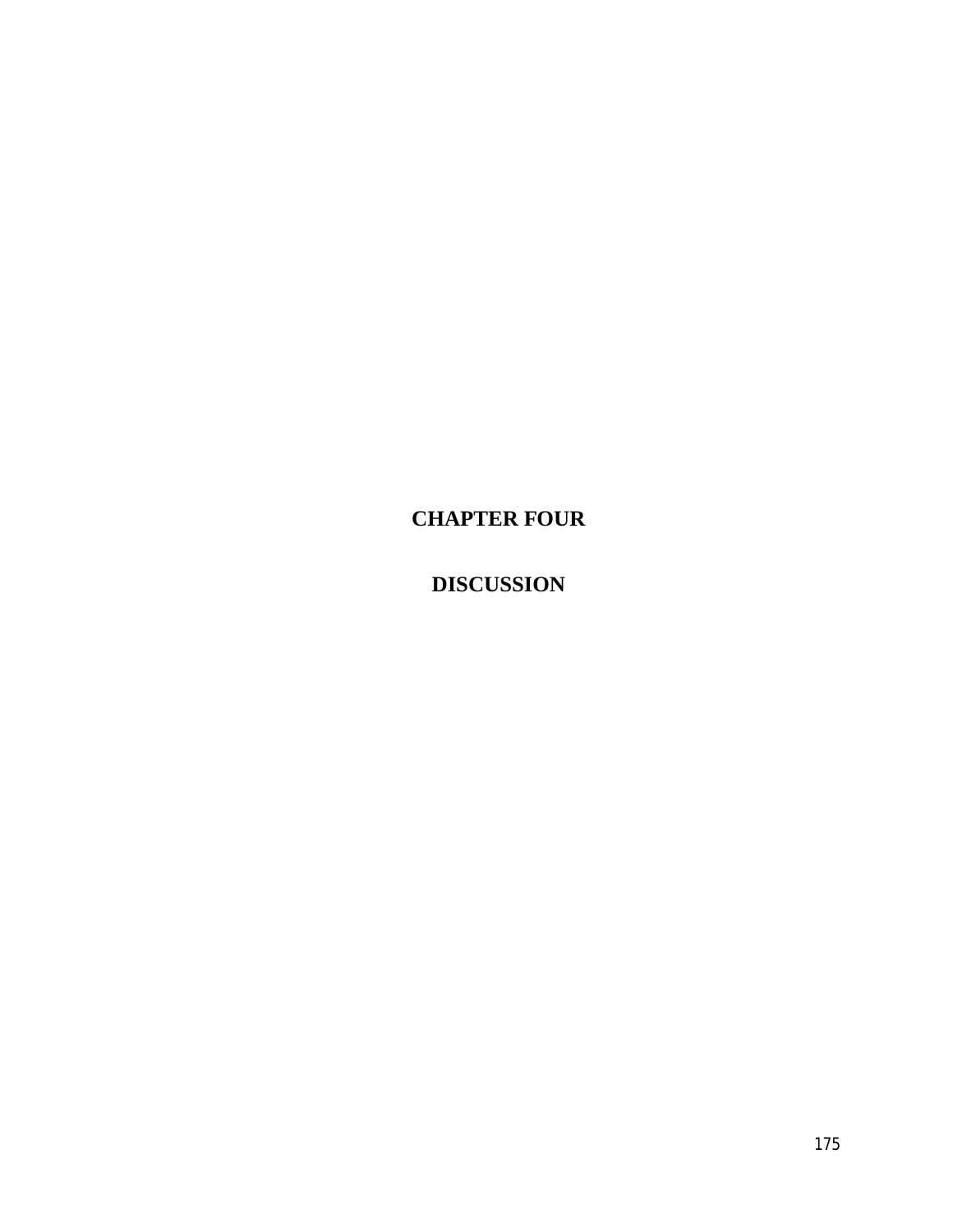## **4.1 Summary of key findings**

CD44 and CD155 were shown to be highly expressed in glioma cells and both epitopes were closely juxtaposed on their cell membranes. Antibody-mediated blocking and gene knock-down studies of CD44 and CD155 were accompanied by a decrease in invasion, however, no additive or synergistic role of the antigens in curbing invasion was demonstrated. CD44 showed a far greater role in invasion than CD155 as judged by the 'knock-down' studies.

The key findings of the present study are:

- 1. CD44 was expressed evenly across the cell surface while CD155 sometimes accumulated in 'zones' over the cell surface and at the leading edge of invadopodia in GBM cells.
- 2. TIRF microscopy revealed close proximity between the two epitopes, albeit at distinct sites on the cell surface.
- 3. Monoclonal Antibody Blocking and siRNA silencing of the two antigens resulted in a high level of inhibition of invasion. Additionally, blocking and silencing CD44 showed a more substantial decrease in invasion compared to treatment of CD155. However, double MAb blocking and siRNA 'knock-down' of the antigens did not show any further substantial decrease in invasion.
- 4. Live cell imaging showed reduced motility and velocity in cell movement of 'knockdown' cells.
- 5. Higher proliferative rates were seen in antibody blocked and silenced cells.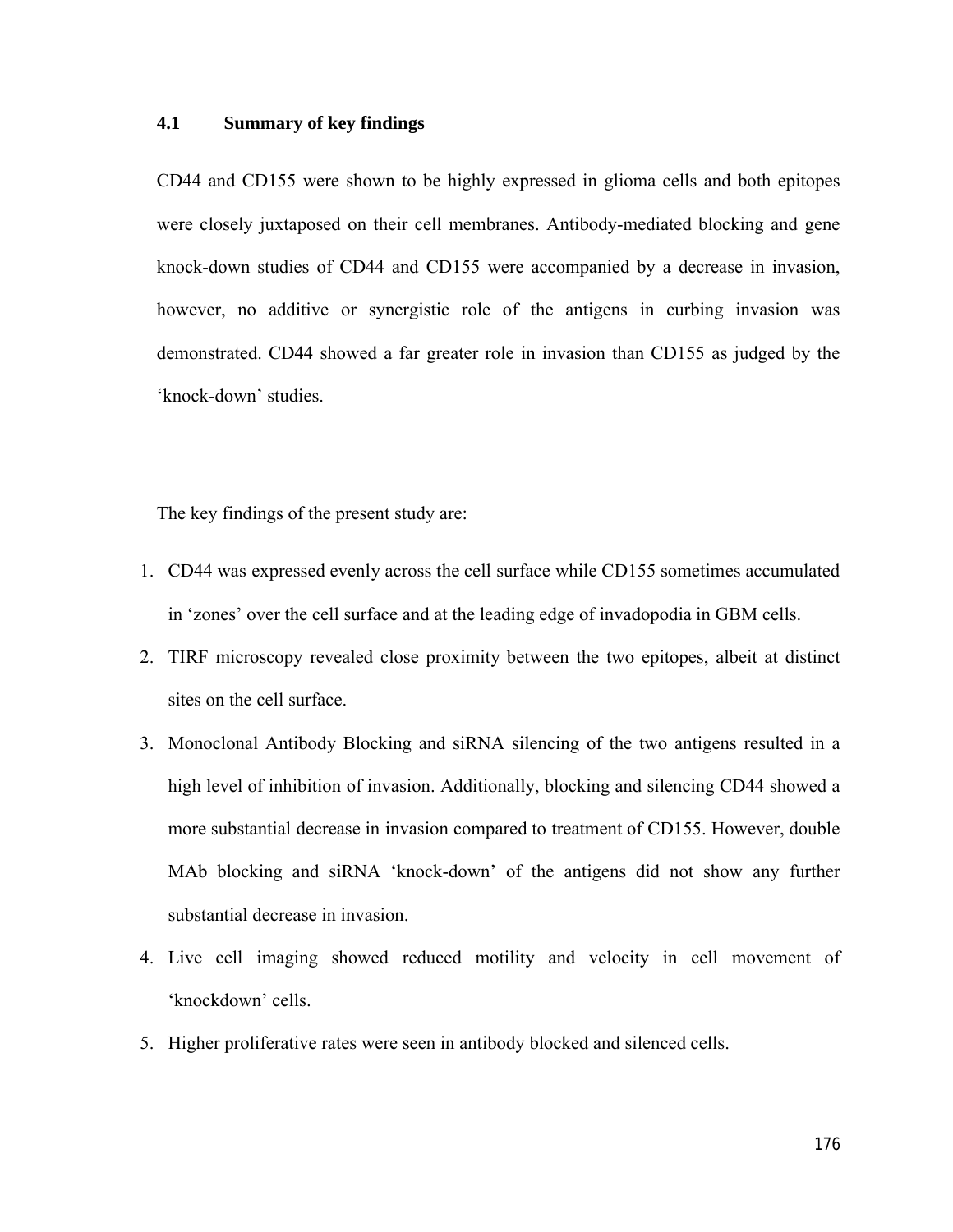- 6. siRNA knockdown cells showed a decrease in adhesive potential on various ECMs including fibronectin, laminin, vitronectin, tenascin and collagen I.
- 7. siRNA silenced cells lowered the expression level of integrins and F-actin and their interactions determined by confocal microscopy
- 8. The level of Rho GTPase proteins were altered in cells transfected by both siRNA CD44 and siRNA CD155.

Prior to carrying out our experiments, we verified that our cultures were in fact of human origin and not contaminated with rat or mouse cells. Since, MacLeod (1999) highlighted that such species cross-contamination of cultured cells occurs in approximately 20% of all continuous cell lines (Cabrera, 2006); we considered it crucial to show that our cell lines used in the scope of this thesis were of human origin. A PCR based method was used to test the cell lines used and they were all proven to be of human origin and confirmed that no cross-contamination with other species has occurred. However, the limitation of this method was that we could not rule out whether contamination with other human cell lines had happened. Methods such as: isoenzyme analysis for inter-species cross-contamination; HLA typing and DNA fingertyping using short tandem repeats and a variable number of tandem repeats for intra-species cross-contamination (Cabrera, 2006) would additionally have been appropriate. We are now, therefore, planning to set up a new Capillary Electrophoresis platform for DNA sequencing and genotyping assays which will be employed in the cell line fingerprinting screening.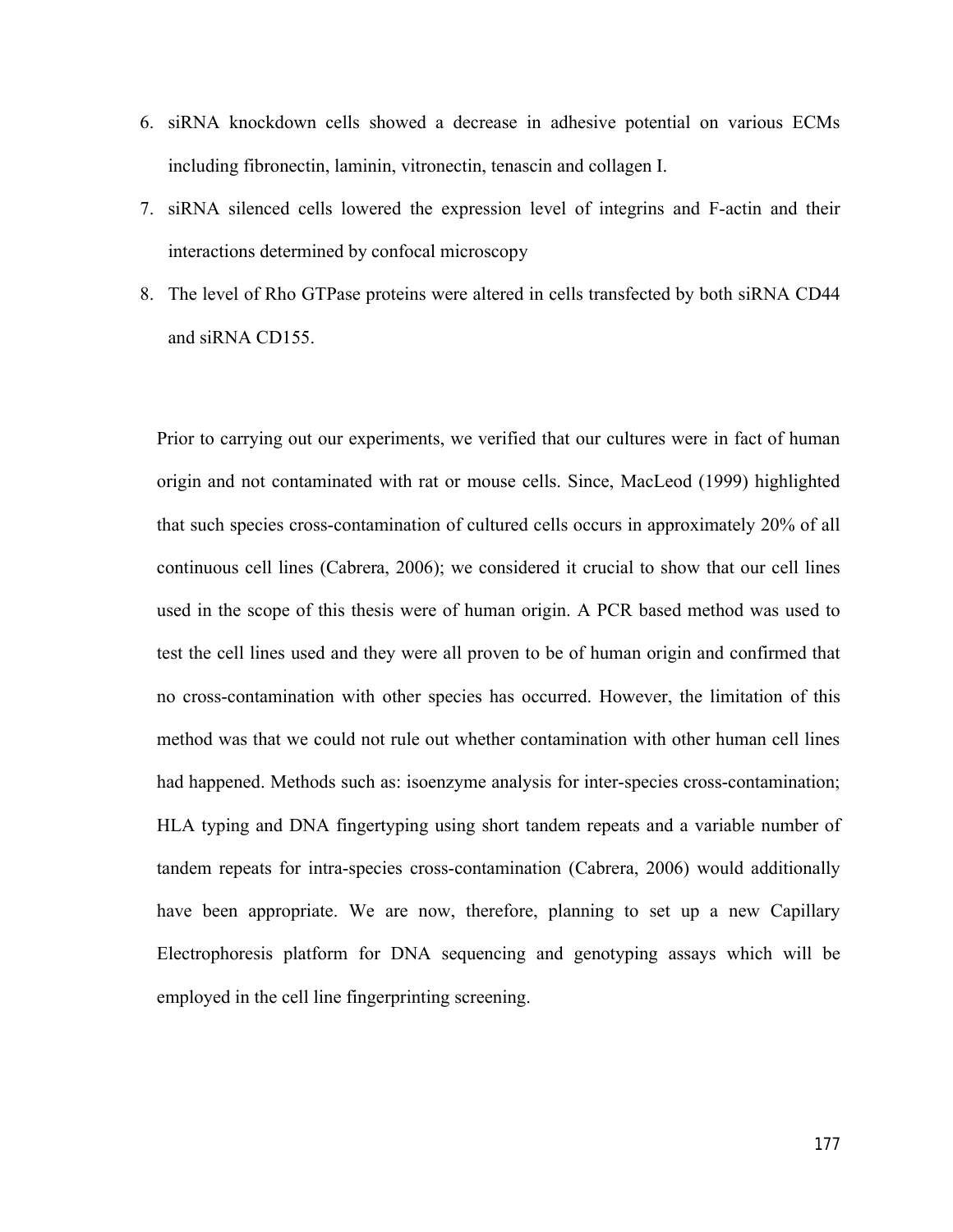### **4.2 The expression and close proximity of CD44 and CD155 on glioma cells**

Expression and wide distribution of CD44 on the surface of cells of CC-2565, UPAB, UPMC and SNB-19 cultures were demonstrated by ICC and flow cytometry. This was in accordance with previous studies which reported that CD44 is expressed on both normal and reactive cells but is upregulated on neoplastic cells (Pilkington *et al*, 1993). Similarly, previous data have highlighted CD44 expression to be moderate in astrocytes and strong in high grade glioma (Kupper *et al*., 1992 and Ariza *et al*., 1995). The expression of CD44 in areas of cells involved in migration such as the leading edge of cells and processes was consistent with previous studies carried out by Toole and colleagues (1979). The stain was widely distributed over the cells but was more condensed on the leading membrane and ruffles which relates to its function as a cell adhesion molecule and its attachment to hyaluronic acid. However, while the exact mechanism by which CD44 and HA interaction is co-ordinated currently remains unclear, there is speculation that endogenously low levels of HA may inhibit glioma cell proliferation and increase cell-ECM adhesiveness (Stamenkovic *et al*., 1991). On the other hand, substantial concentrations of HA, which have been demonstrated in gliomas, may increase receptor expression to induce cell detachment for migration (Evered & Whelan, 1989; Thomas *et al*., 1992). CD44 is also involved in the uptake of degraded intracellular HA as well as transmitting signals which mediate apoptosis and haematopoiesis (Noar *et al*., 1997). Moreover, the role of HA in cancer cell invasion was described by Knudson and colleagues (1989) who suggested that cancer cells stimulate host fibroblasts to produce and secrete HA by way of a paracrine growth factor mechanism, known as HASA (hyaluronic acid stimulating activity). In the tissue matrix the secreted HA takes on water of hydration and swells to extend the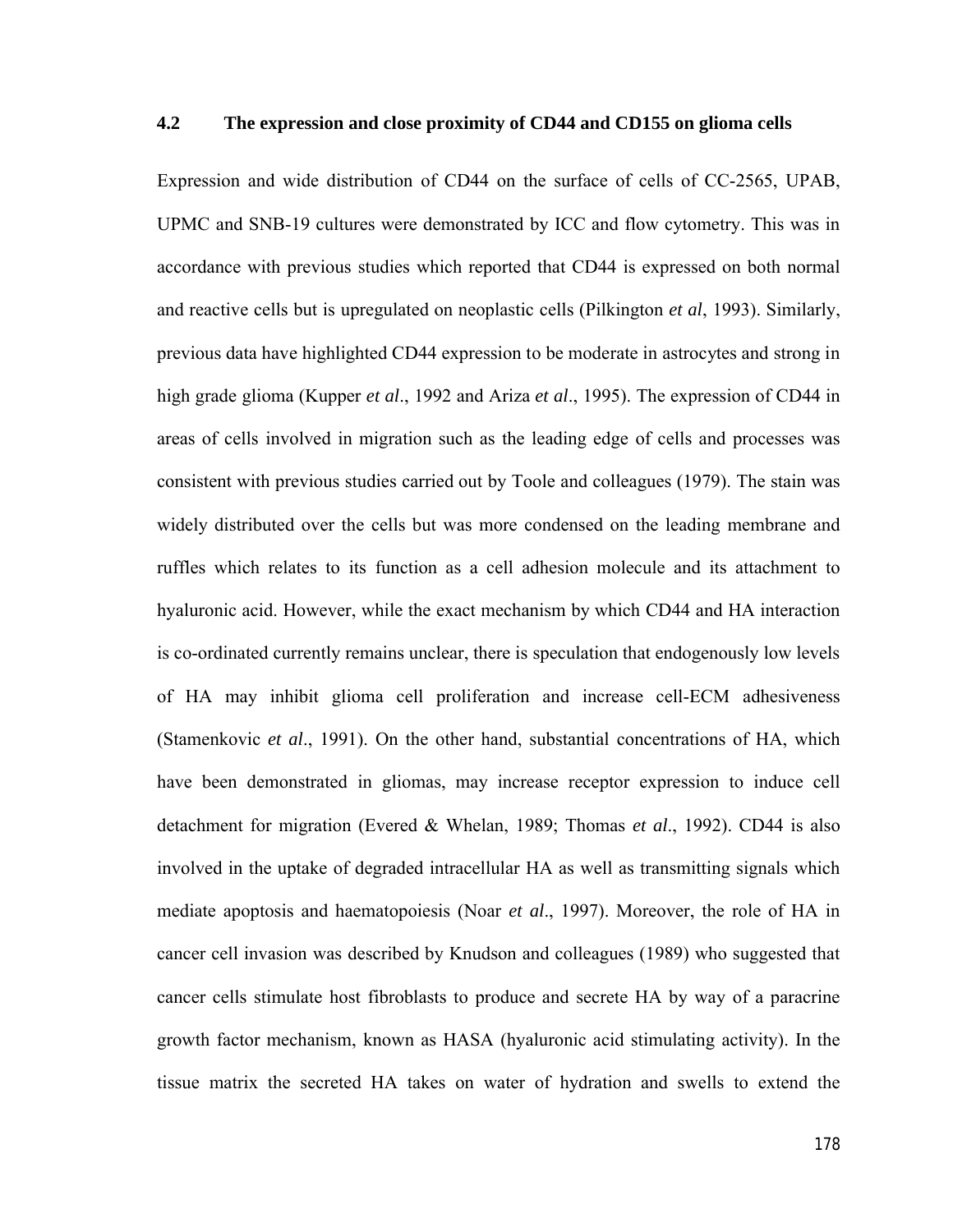extracellular spaces and provide a pathway into which neoplastic cells may invade. Invading cells can then adhere to the HA by way of various cell surface receptors including CD44 (Stern *et al*., 2001). Having gained entry to the new host tissue the secretion of hyaluronidase, by invading tumour cells facilitates breakdown of the HA molecules to give rise to a pro-angiogenic product which stimulates the angiogenesis necessary for continued survival of the neoplasm (Pilkington, 1996) as shown in figure 52 below.





Legend: (1) Non-cancer cells are pushed away by the swollen HA to create a passage for cancer cells to move their way through (2) HA takes on water of hydration and swells (3) HA (the main receptor for CD44) produced and secreted by the host normal cells (4) CD44- Invading cells adhere to HA by cell surface receptors including CD44 (5) Hyaluronidase-the secretion of hyaluronidase by invading tumour cells facilitates break down of HA molecules to give rise to pro-angiogenic products (6) tumour cell invading.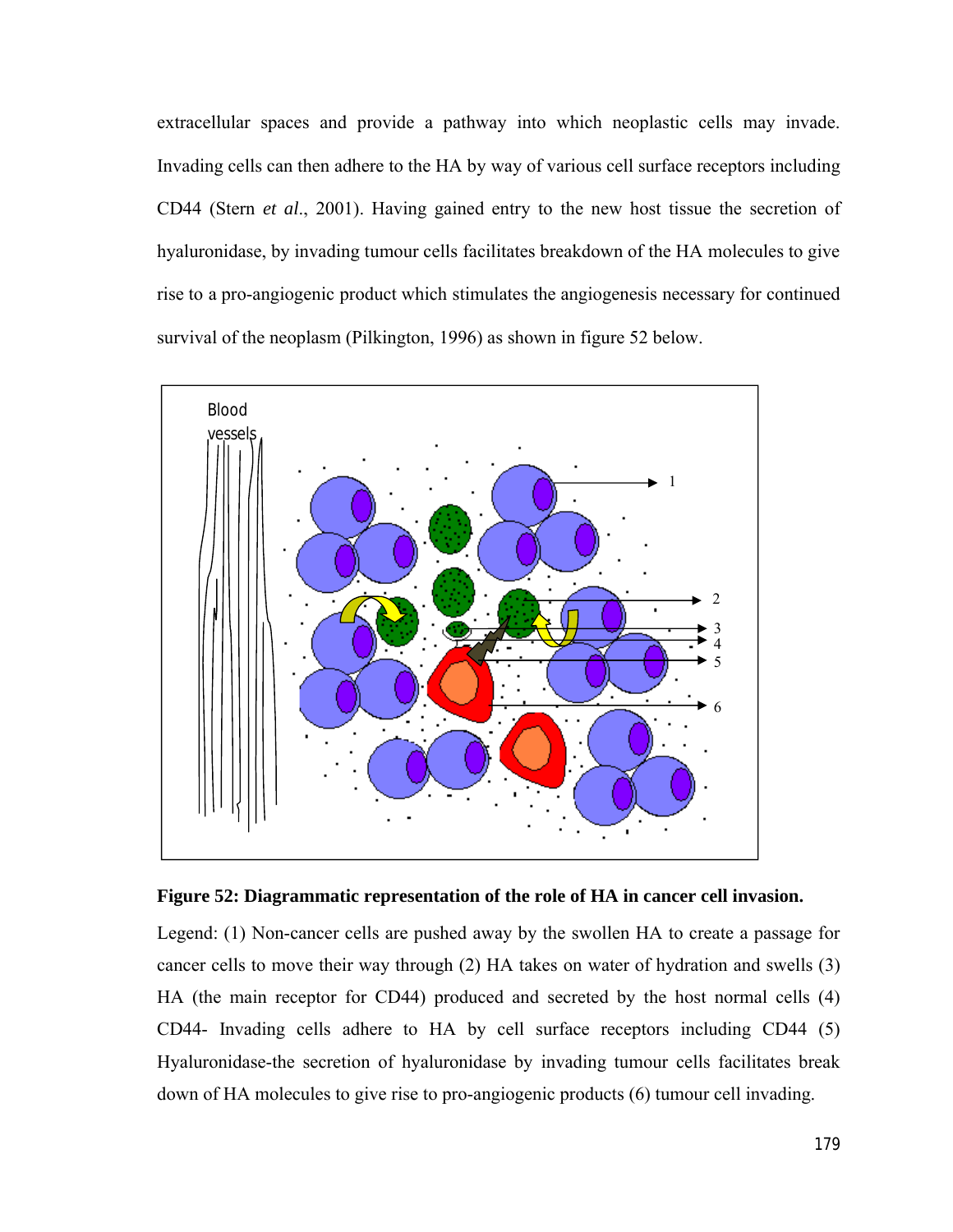Positive and higher expression of CD155 were also evident in GBM cultures (UPAB, UPMC and SNB-19) compared to the normal astrocyte culture (CC-2565). CD155 was well distributed throughout the cells with more condensed expression at cell-cell junctions, established points of adhesion and the prominent filopodia. These results were consistent with findings that CD155 was recruited to the leading edge of migrating cells and that small areas of focal adhesion at these areas were potentially involved in the process of polarization and directional motility (Sloan *et al*., 2005; Bernhardt *et al*., 1994 and Luna and Hitt, 1992). Sloan and co-workers (2004) provided evidence that CD155 co-localised with actin ruffles at the leading edge of migrating cells. This suggested a potential association between CD155 and the actin skeleton of the cell. CD155 also co-localised with an integrin (especially  $\alpha_v$  and  $\beta_3$ ) known to mediate ECM adhesion by localizing receptors into focal contacts and binding them through interactions with proteins associated with cytoskeletal elements (Merzak and Pilkington, 1997). In general the increased presence of focal adhesions was inversely correlated with the rate of cell locomotion. Therefore, CD155 expressed at the peripheral edges and filopodia of migrating cells may be associated with substrate adhesion and directional motility (Sloan *et al*., 2004). Furthermore, our results were also consistent with previous studies that reported elevated CD155 expression in U87 human glioma cells, primary GBM tumour tissue and high-grade malignant glioma (Merrill *et al*., 2004; Sloan *et al*., 2004). Conversely, Bernhardt and colleagues (1994) stated that, due to the low levels expressed, it was difficult to determine accurate levels of CD155 expression even in cell lines which had been used routinely for the propagation of poliovirus. Since then, consistent expression of CD155 in more recent studies may reflect advanced techniques in detecting expression and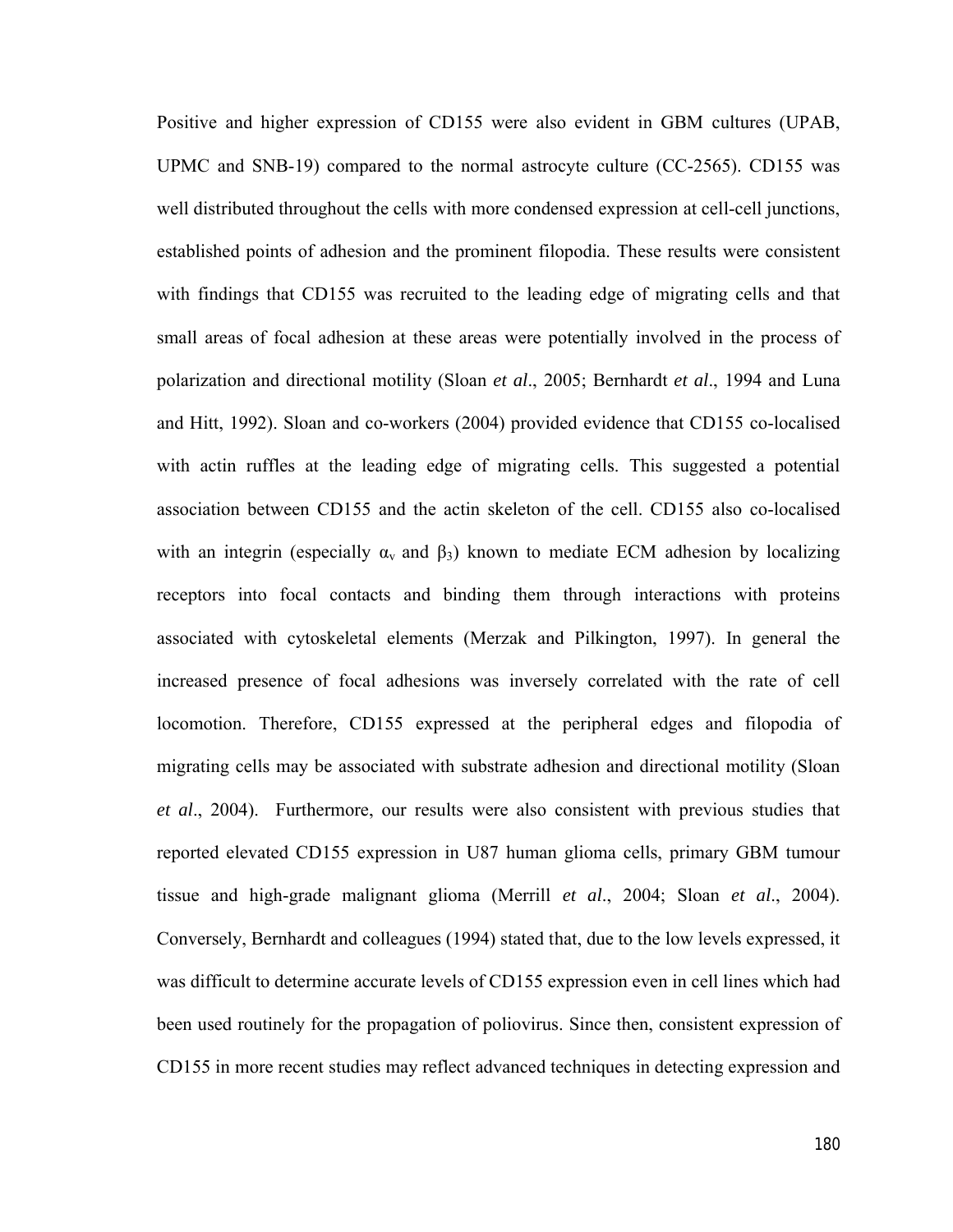variation of expression among specific glioma cell lines. Better antibodies recognizing the CD155 epitope might have been developed. Additionally various grades of malignant glioma will express different levels of CD155 and affinities for ECM (Merrill *et al*., 2004). Ensuring that gliomas with similar grades and passage numbers are being compared is thus of importance. TIRF microscopy was then used as it gives great clarity and resolution in identifying the exact location of CD44 and CD155 on the cell membranes of glioma cells.

TIRF microscopy which permits high signal, low noise identification of antigen activity within the first 100nm of the sample to glass coverslip interface has helped us in determining how close CD44 and CD155 reside to each other on the cell membrane of brain tumour cells (Mashanov *et al*., 2003) and our results correlated with the current knowledge of CD44 and CD155 expression patterns on the cell surface of human monocytes, which suggested they were closely physically apposed on the cell membrane (Freistadt and Eberle, 1997). CD155 was observed at the leading edges of both cells and cell-cell junctions whereas CD44 was evenly distributed all over the cell surface.

# **4.3 Inhibition of CD44 and CD155 decreases invasion and increases proliferation in GBM cells.**

## *4.3.1 Invasion*

Several previous studies have linked the diffuse local invasion of neoplastic cells, a characteristic of brain tumours, to elevated expression of CD44 (Merzak *et al*., 1994) and it has been reported that CD44 is expressed in many types of migratory cells and metastatic tumour cells (Gunthert *et al*., 1991; Sneath and Mangham, 1998) and has been shown to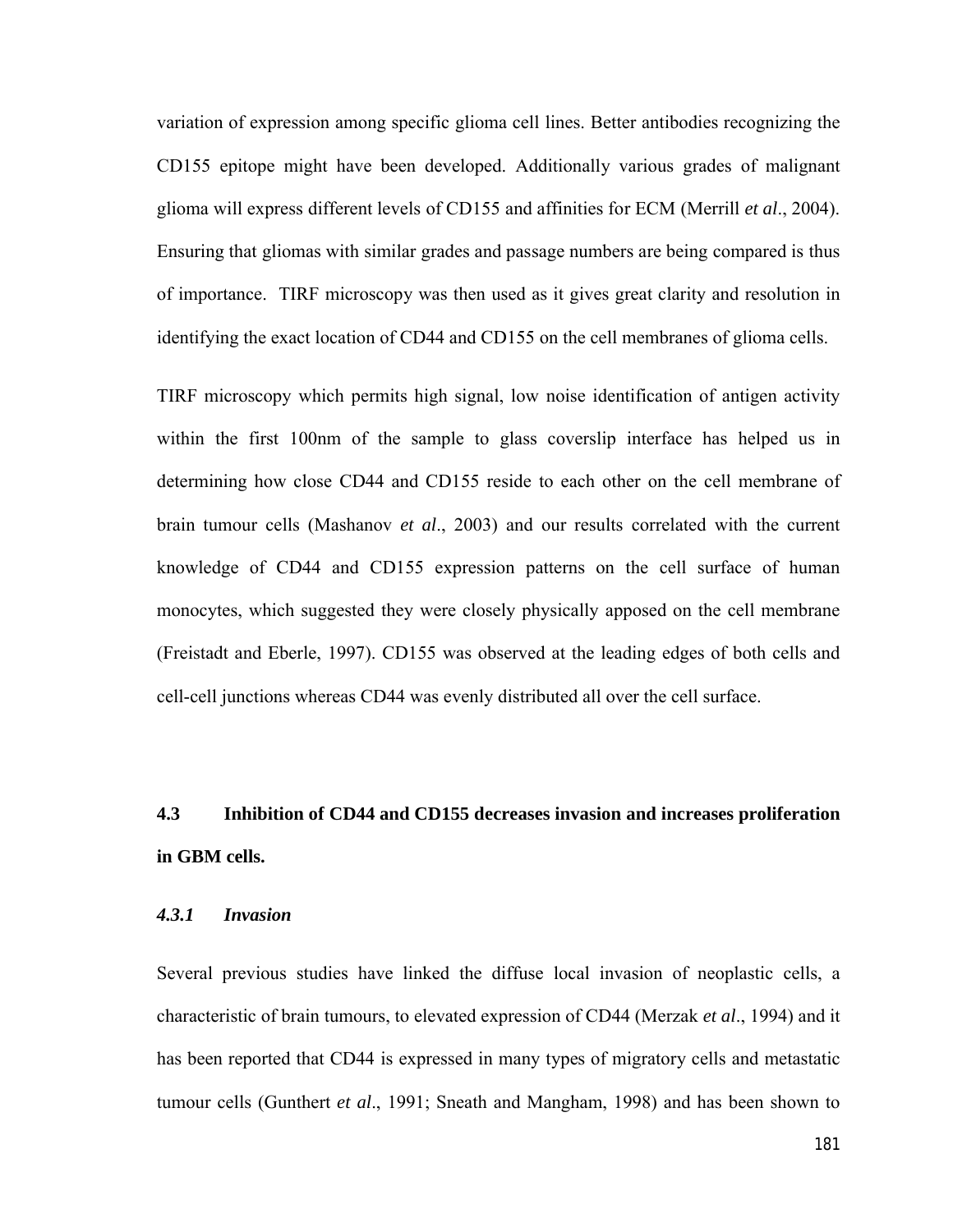promote migratory potential of these cells (Ladeda *et al*., 1998; Okada *et al*., 1996). However, the exact mechanism underlying the phenomenon is obscure which also goes in hand about the relationship of CD155 with invasion.

In the present study, CD44 and CD155 were seen to be expressed on cells which had invaded studied through the Transwell<sup>TM</sup> Boyden chamber set up and characterisation with Alkaline phosphatase vector red. The results clearly demonstrated that CD44 is involved in human glioma cell invasion *in vitro* and that invasion is probably mediated through its role in interactions between neoplastic cells and ECM proteins (Merzak *et al*., 1994). Likewise, it was previously published that high levels of CD44 are associated with the perceived function of CD44H interaction with HA to induce glioma detachment from the ECM and promote migration and invasion of glioma cells *in vitro* (Koochekpour and Pilkington, 1996). Several lines of evidence support the notion that CD44 promotes tumour progression: for example, overexpression of CD44 promotes tumour growth and metastasis in several experimental models (Sy *et al*., 1991; Bartolazzi *et al*., 1994); and the CD44 variant 6 isoform confers metastatic behaviour on rat pancreatic carcinoma cells (Gunthert *et al*., 1991). In addition there is a good correlation between increased expression of CD44 and enhanced tumour invasiveness by some tumour types. For example, a CD44 proteoglycan can promote the motility and invasiveness of a melanoma cell line (Faassen *et al*., 1992), the expression of CD44 isoforms is correlated with the invasive capacity of various human breast carcinoma cell lines (Culty *et al*., 1994), increased CD44 expression is required for AP-1 mediated tumour invasion (Lamb *et al*., 1997) and CD44 promotes breast cancer invasion and metastasis to the liver (Ouhtit *et al*., 2007). Moreover, CD44 plays an essential role in promoting invasiveness and survival of metastatic breast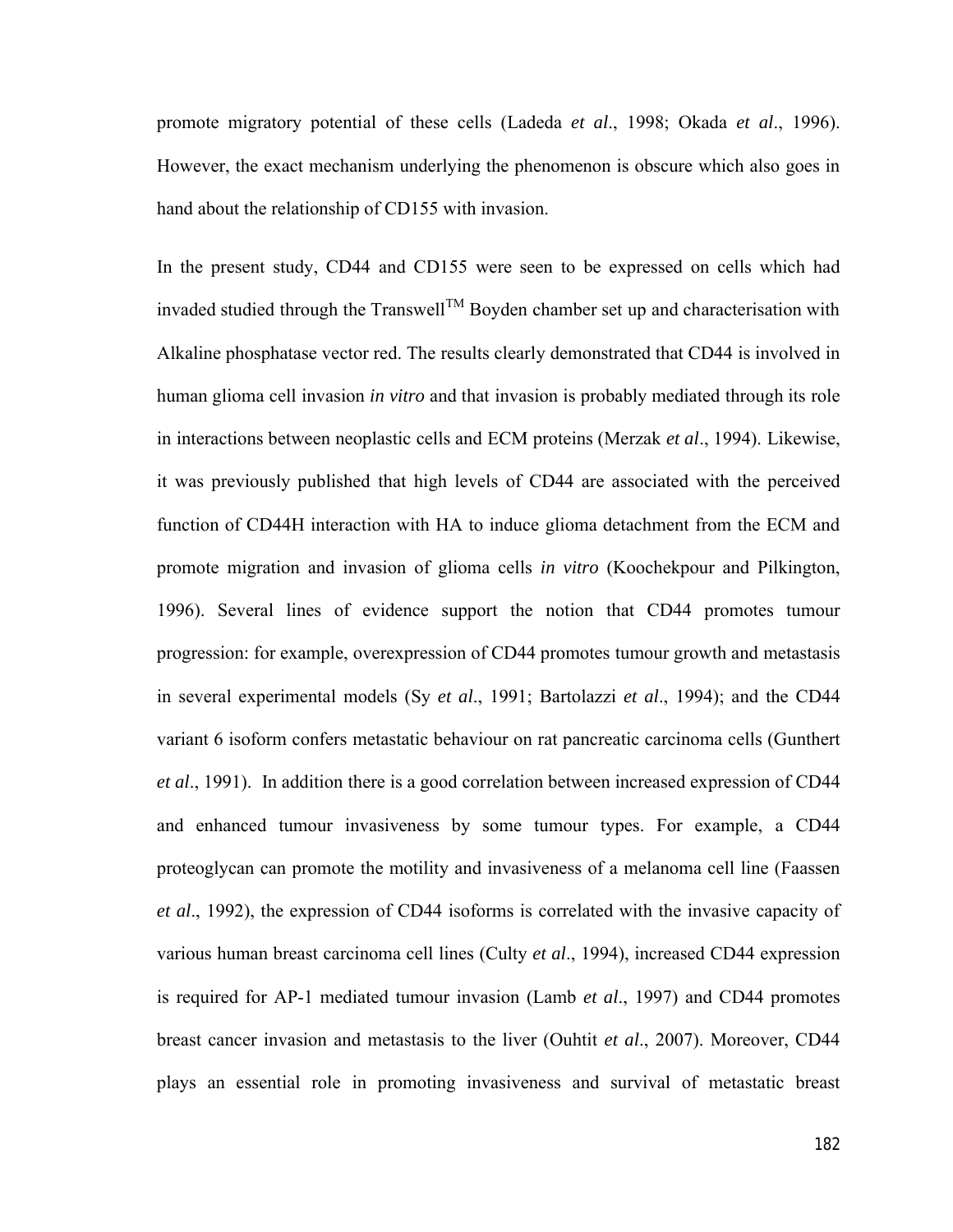carcinoma cells (Yu and Stamenkovic, 1999; Yu *et al*., 1997) and disruption of the CD44 gene has been reported to prevent the metastasis of osteosarcomas (Weber *et al*., 2002). The results obtained in the present study show a strong correlation between CD155 and invasion and are consistent with previous papers which highlighted that the up-regulation of CD155 expression suggested a possible mechanism by which malignant gliomas acquired an invasive phenotype (Sloan *et al*. 2005). Similarly, Goldbrunner and coworkers (1999) reported that the expression of CD155 and its interaction with ECM have been associated with inducing invasive properties in malignant glioma cells.

Two approaches were used in this project to inhibit invasion: firstly by monoclonal antibody blocking and second by transfection against CD44 or CD155 by siRNA. Initial investigation into the effect of blocking monoconal antibody added to the cell culture (applied to the top chamber of the Transwell<sup>TM</sup> unit) on invasion demonstrated that this treatment causes a substantial decrease in invasion of the GBM cell lines studied. The first conclusion drawn based on the present results is that SNB-19 appears to be the most invasive cell line compared with the other two cell lines used namely, UPAB and UPMC. This corresponds with the flow cytometry data which shows that UPMC had the lowest fluorescence fold and interestingly, invasive potential. The second conclusion is that the monoclonal antibody blocking added to the top chamber drastically decreases invasion, however, whether this is a consequence of the antibody-antigen complex formed that inhibits its passage through the insert or the antibody truly blocks the invasive domain responsible of the antigen rendering him functionless remain to be elucidated. However, the results obtained were consistent with previous papers where Pilkington and colleagues (1993) showed that application of anti-CD44 monoclonal antibody to human glioma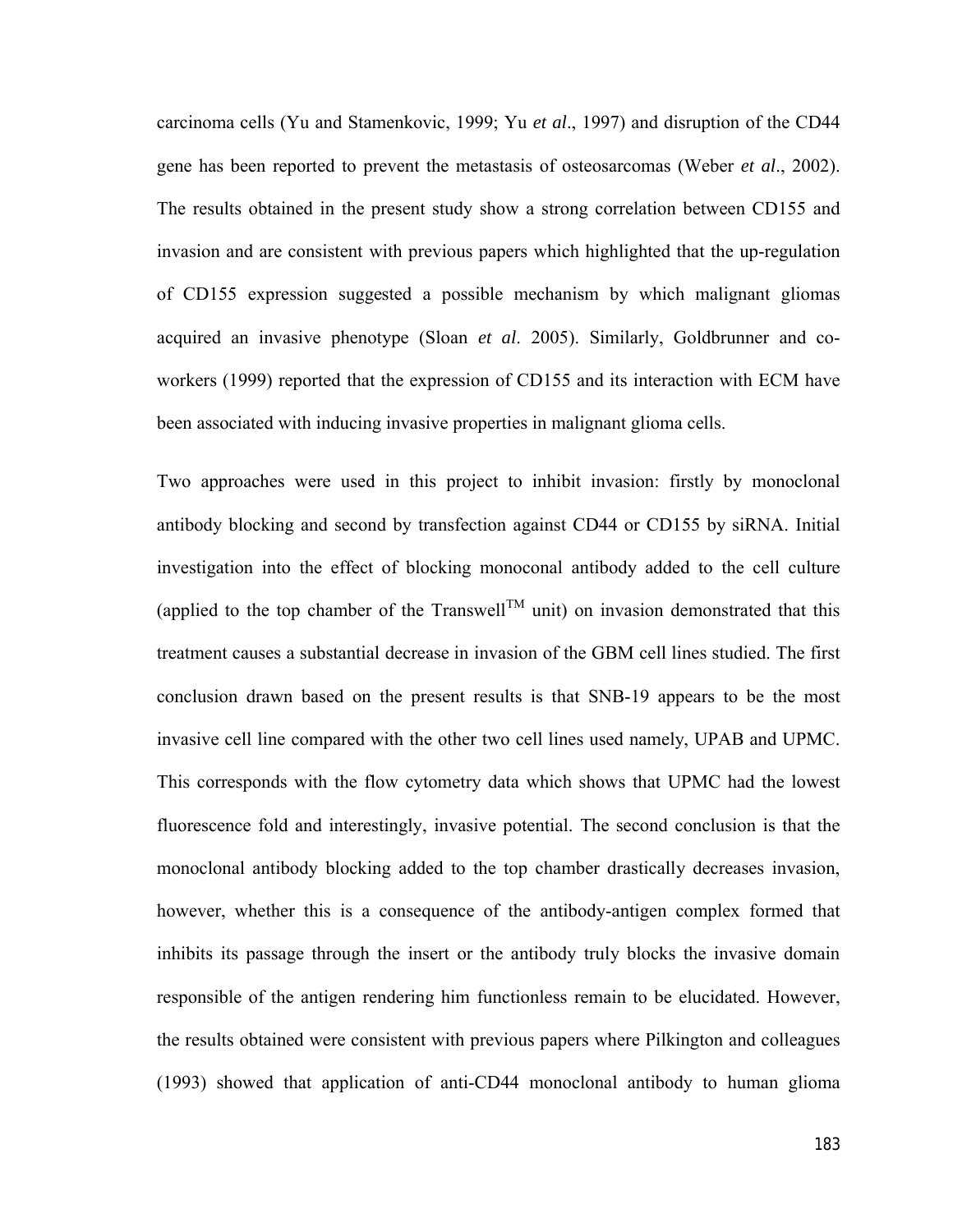culture impaired their ability to migrate across 8 µm ECM-coated filters in an *in vitro* invasion/motility assay. The possible explanation is that HA synthesis and secretion are stimulated in a paracrine mechanism via sub-populations of heterogenous glioma by release of HA stimulating activity (Pilkington *et al*., 1993). Previous studies have further demonstrated a decrease in glioma invasiveness by a genetically CD44-suppressed human glioma cell line (Radotra and McCormick, 1997). Altogether this proves that CD44 monoclonal antibody blockinghas an effect on invasiveness of a GBM-derived cell line and that CD44 plays an important role in human glioma cell invasion *in vitro* (Merzak *et al*., 1994). Furthermore, Merzak *et al*. (1994) showed that the application of a CD44 specific monoclonal antibody and antisense oligonucleotides to human glioma cell lines *in vitro* were able to disrupt the invasion processes. Moreover, studies in animal models carried out by Stern *et al* (2001) have demonstrated that injection of reagents that disturb CD44-ligand interaction subsequently inhibit local tumour invasion and metastatic spread. The suppression *in vivo* compromised the invasion of human glioma cells transplanted in mice (Berens and Giese, 1999; Quackenbush *et al*., 1990). Similarly, studies have illustrated the inactivation of the CD155 receptor through Fluorophore Assisted Light Inactivation (FALI), which resulted in reduced Transwell<sup>TM</sup> migration of HT1090 fibrosarcoma cells *in vitro* while siRNA knockdown of CD155 in U87MG GBM cells resulted in similar findings (Sloan *et al*., 2004). Additionally, Enloe and Jay (2010) have reported that inhibition of CD155 may limit the spread of malignant brain tumour cells.

It was possible to achieve effective CD44 and CD155 knock-down (24.27% and 60.83% respectively) at the gene level with the introduction of CD44 siRNA and CD155 siRNA. The delivery of nucleic acids into cells is one of the most commonly used molecular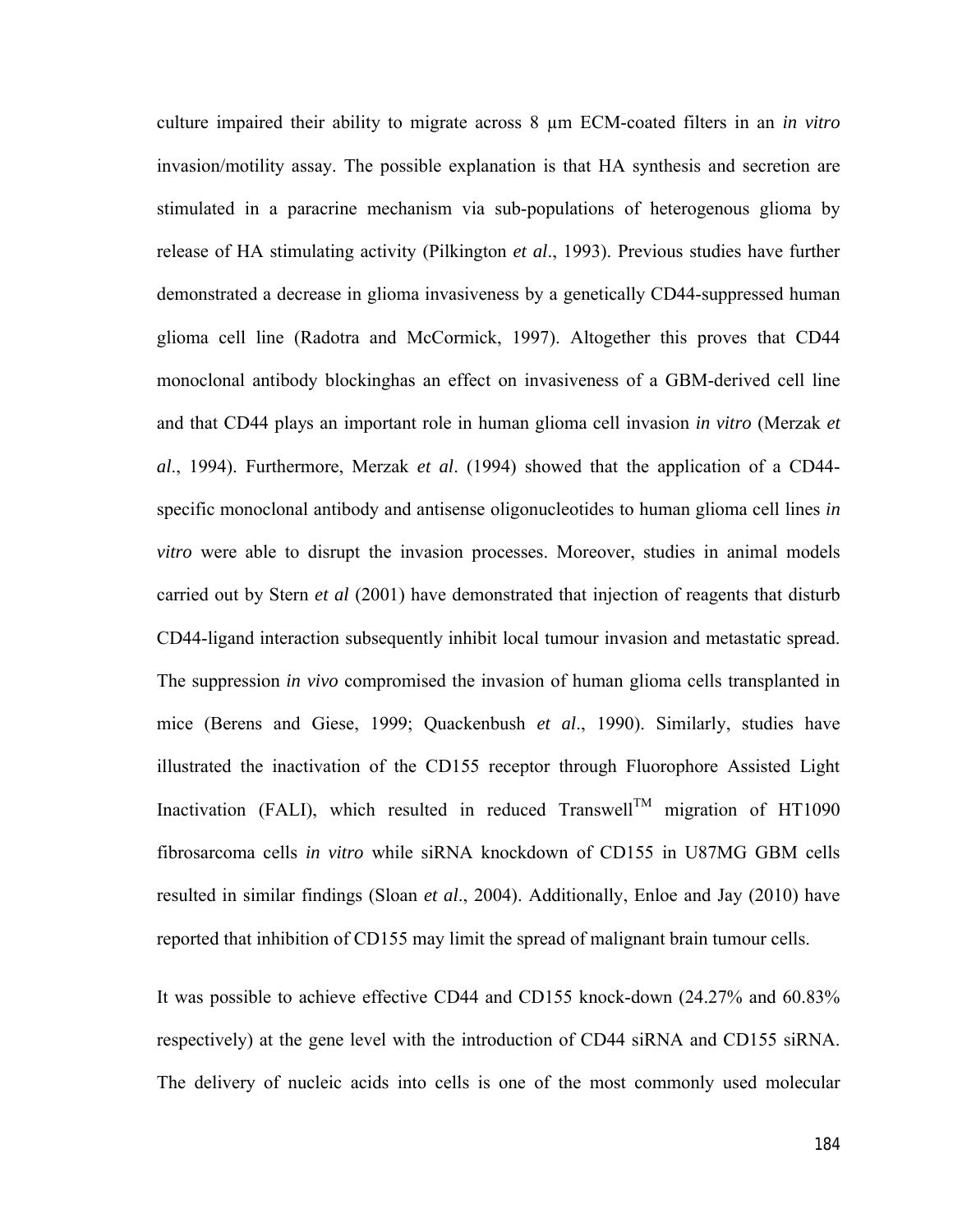biology techniques. However, it is the efficient delivery of nucleic acids that is the essential step, which must have a fine balance between maximum transfection efficiency and minimal cytoxicity. RNA interference (RNAi) can be used to suppress the function of a gene in cell lines by introducing siRNA into the cell. This will trigger an endogenous RNAi pathway, which inhibits target gene expression and this whole process is called gene knock-down or gene silencing. One way of increasing the probability of obtaining knockdown is by using a target-gene specific mixture (pooling of siRNA duplexes) of different siRNAs more likely to contain effective sequences. Off-target effects were minimized by using highly purified, low concentration of each individual siRNA in the pool.

Transfection of CD44 and CD155 with the Accell siRNA and delivery media was not toxic to the cells and did induce CD44 and CD155 gene knock-down. It should be noted that *in vivo* the issue of delivering siRNA has been the greatest obstacle to the successful treatment of gliomas and the achievement of intracellular delivery at the therapeutically effective concentrations is still a major challenge (Chekenya and Immervoll, 2006).

However, although RNAi generally occurs within 24 hours of transfection, both onset and duration of RNAi depend on the turnover rate of the protein of interest as well as the rate of dilution and long life of the siRNAs (Mocellin and Provenzano, 2004).

SNB-19 (Homogenous culture) was the glioblastoma cell line used in all the knock-down studies rather than UPAB and UPMC (both heterogeneous cultures). The choice of the cell line was thus determined as studies reported that epigenetic regulations and the state of differentiation may affect the transduction/transfection efficacy and hence, the more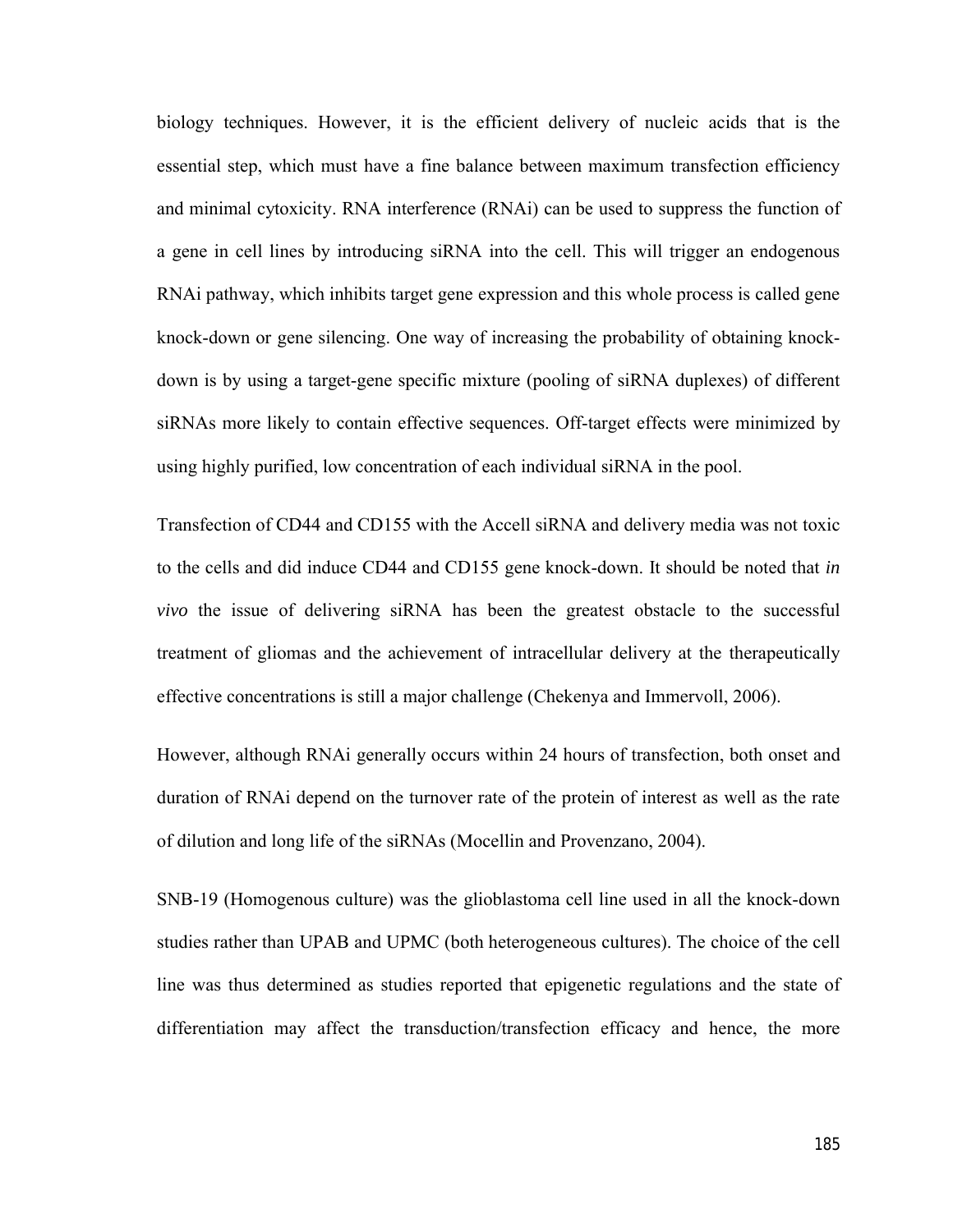heterogeneous the cell population the more variable the expression of the desired gene (Sarkis *et al*., 2000).

Gene knock-down of CD44 and CD155 were initially evaluated by Western blot. Although semi-quantitative, this method allowed estimations of whether gene knock-down had occurred. The positive control for silencing and validation of experimental design used was GAPD siRNA and the complete ablation of its protein confirmed that transfection was successful. Although a band for CD44 was still obvious after transfection, it was much fainter than the untreated/control CD44, indicating that knock-down was at least partially successful. The probable explanation for the incomplete knockdown of CD44 was that the high turnover rate of CD44 protein, which is 20 hours as stated by Goebeler and coworkers (1996) on aggressive melanoma cells. In addition, Vikesaa and colleagues (2006) which reported by performing a knock-down of all CD44 transcripts using siRNA, the amount of CD44 protein was reduced to approximately 15%. Our results showed that complete knock-down of CD155 was achieved. Other means to quantitate knock-down efficiency such as qRT-PCR and northern blot maybe however more appropriate. Northern blot analysis remains a standard method for the detection and quantitation of mRNA level despite the advent of more sensitive approaches such as real time PCR.

To further confirm the initial investigations into the effect of Monoclonal Antibody blocking of CD44 and CD155 as discussed above, a similar Boyden chamber invasion assay following transfection of siRNA for CD44 and CD155 was carried out respectively. The results obtained yielded in a similar reduction in invasion although the number of cells which had invaded differed. The discrepancy observed was as expected and indeed the gene knock-down technique was seen to be more effective than MAb blocking. As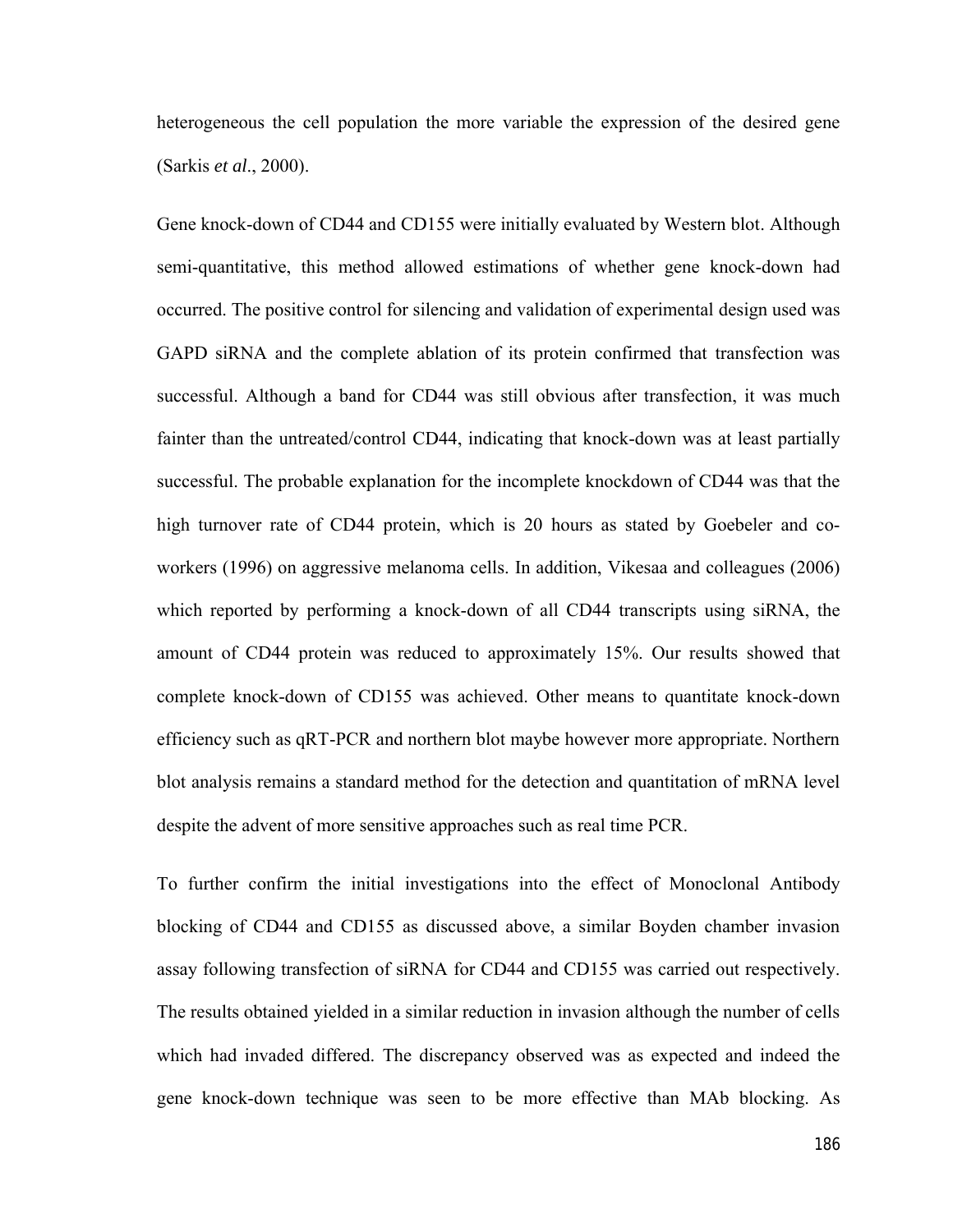explained above, these results matched strongly those published previously. Additionally, it was reported that CD44 may be one of the mediators responsible for the differences in invasive behaviour between meningioma and malignant gliomas and may be pivotal in rendering both tumours unable to metastasize (Picker *et al*., 1989; Stamenkovic *et al*., 1991). This could be explained by the fact that CD44s is only weakly expressed in meningioma cells (Rooprai *et al*., 1999) but strongly expressed in glioma cells (Kuppner *et al*., 1992). Additionally, the brain is rich in hyaluronate (Rukta *et al*., 1988), a potent ligand of CD44 (Carter *et al*., 1988; Lesley *et al*., 1990; Aruffo *et al*., 1990;Miyake *et al*., 1990). Moreover, a variant CD44 molecule that seems to confer metastatic potential to non-metastatic tumour cells (Gunthert *et al*., 1991) is present in brain metastases but not in glioblastoma multiforme (Li *et al*., 1993). It is thus possible to postulate that the inability of CD44-poor meningioma cells to bind to hyaluronate would render them incapable of infiltration into the brain whereas CD44-rich glioma cells would successfully migrate by CD44-hyaluronate interaction. This line of thought could be applied to CD44-depleted glioma cells and hypothesize the same effect in terms of invasion as we have been dealing with CD44s throughout the thesis. Silencing CD44 would result in the inability of cells to bind to hyaluronic acid thus impairing their role in invasion as explained in section 4.2 (figure 52).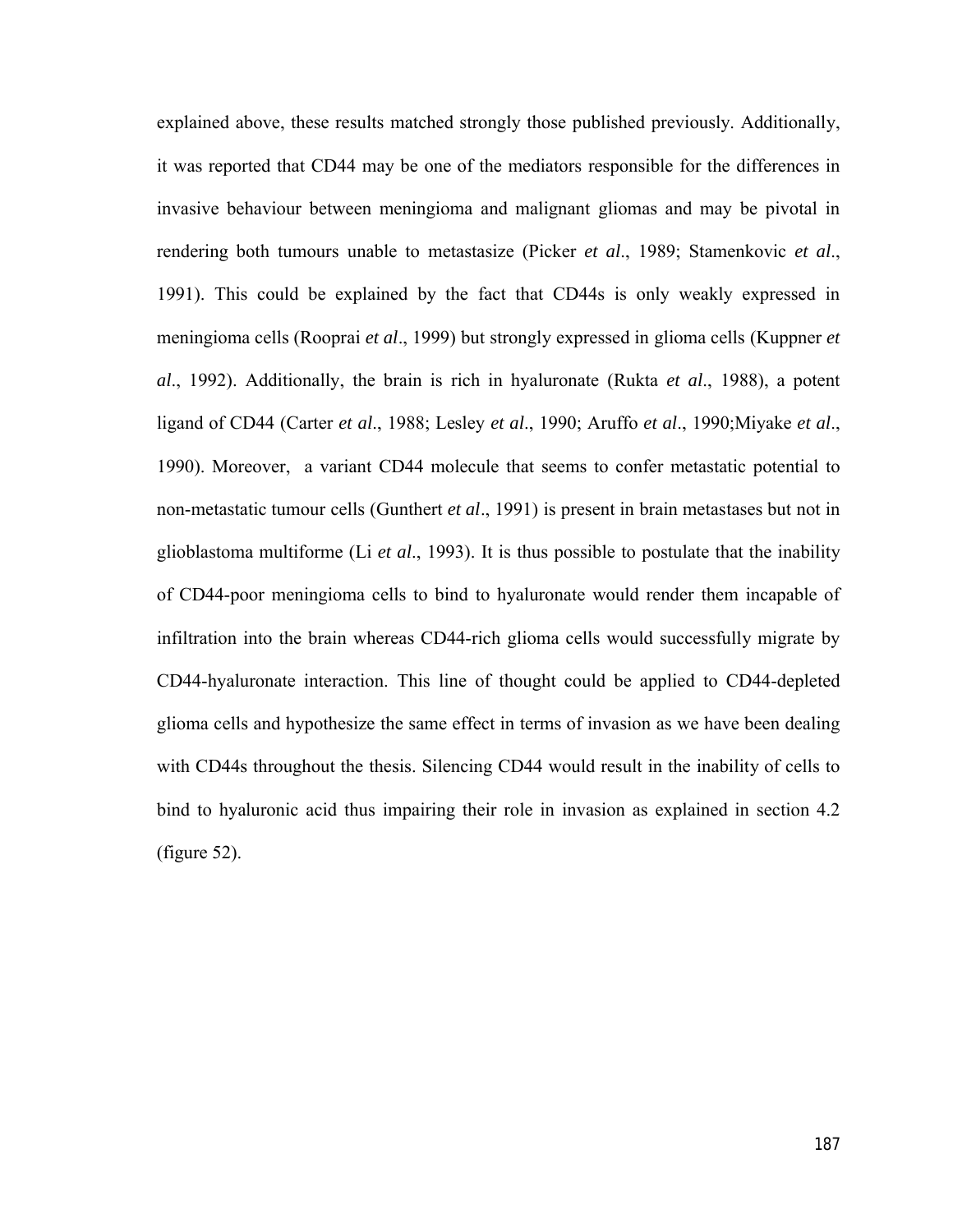## *4.3.2 Proliferation*

A proliferation assay was also carried out to determine whether an inverse relationship existed between invasion and proliferation as has been previously reported (Giese *et al*., 1996 a,b). Different approaches to measure proliferation include the identification of mitotic figures. In this thesis, the cellular incorporation of BrdU into the DNA of proliferating cells have been used as it gave a good indication of the 'S' phase of the cell cycle. Two treatment regimes (MAb and siRNA) were used to assess the proliferative rate of cells and compared.

First, cells were blocked with their specific monoclonal antibody; CD44, CD155 and CD44+CD155 respectively. A marked increase in proliferation was observed under all these treatment conditions in comparison to the control cells; 0.341 (MAb CD44), 0.326 (MAb CD155), 0.363 (MAb CD44+CD155) and 0.168 (untreated cells). Secondly, cells were transfected with their siRNA for 120 hours and their proliferative rate assessed afterwards. The results reflected those obtained by blocking the antigens with their respective monoclonal antibodies. The proliferative rate increased substantially in posttransfected cells compared with untreated cells; 0.314 (siRNA CD44), 0.333 (siRNA CD155), 0.375 (siRNA CD44+CD155) and 0.175 (untreated cells). The above findings showed that, irrespective of the technique, the highest proliferative rate was reached when both antigens were blocked/silenced in conjunction rather than singly. Based on the invasion assay data obtained, these results were not unexpected since there have been numerous papers that showed the inverse relationship between proliferation and invasion (Giese *et al*., 1996 a,b; Giese *et al*., 2003; Finn *et al*., 1996; Hatzikirou *et al*., 2010). This may be explained as follows: A cell has to arrest from the cell cycle to be able to invade.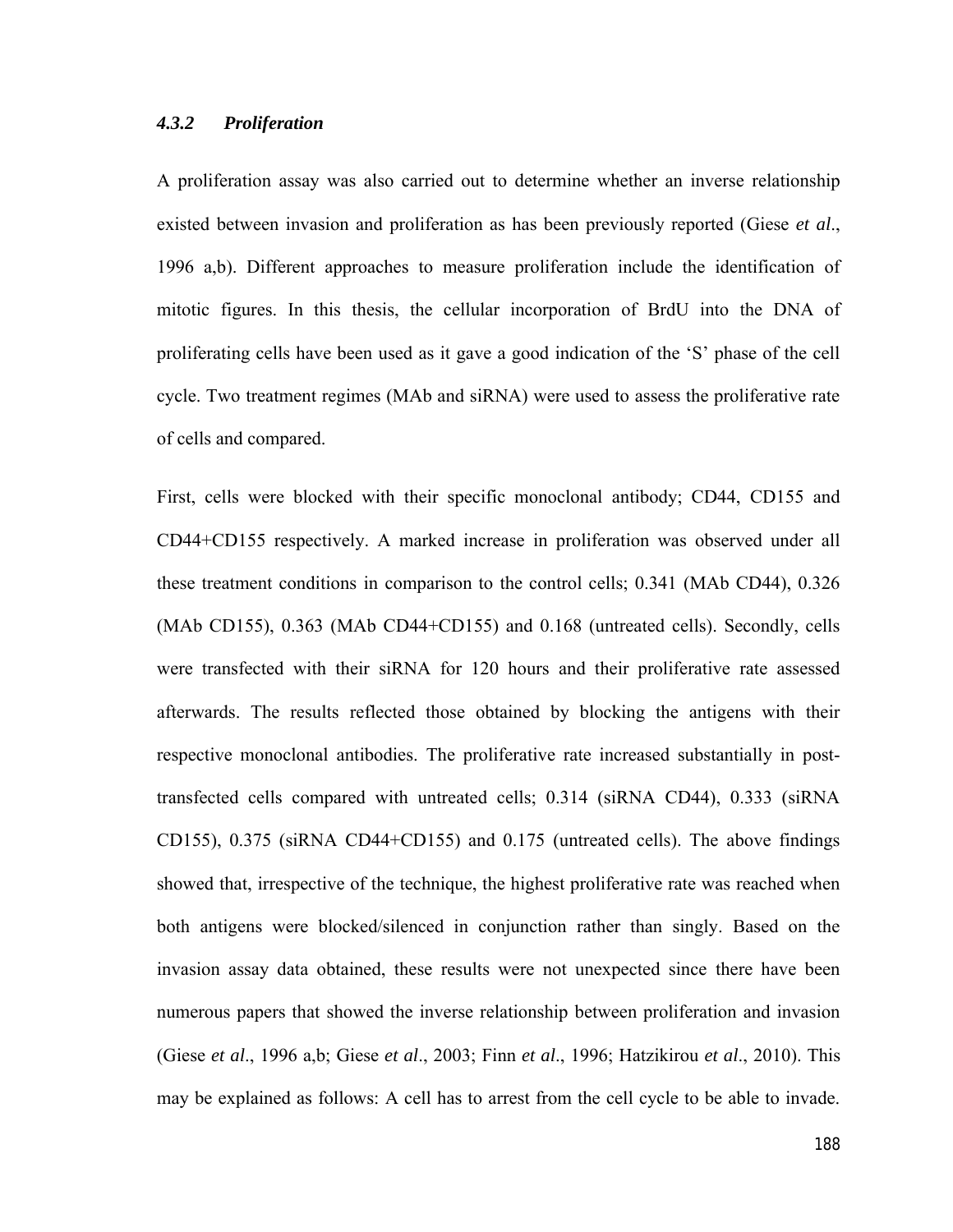Cells transiently arrest from the cell cycle (become "quiescent") in order to migrate. Once these migratory tumour cells have reached a suitable site within a given tissue (determined by perhaps nutrient supply or  $O_2$ ) they can stop and return to cycling mode to re-establish a second tumour focus. Additionally, in substantiation of the above hypothesis, Szeto *et al* (2009) reported that a mathematical model had been developed that described invasion in terms of two patient specific variables: the net dispersal rate and proliferation rate. Szeto's study (2009) showed that a high proliferation rate would correspond to a mitotically active tumour with relative low invasiveness and conversely, a low proliferation capacity would correspond to a diffusely invasive tumour. Likewise, Chekenya and colleagues (1999) stated that proliferative cell populations are not considered to be invasive. *In vitro* experimental observations further confirmed the essential decrease in cell motility during cell proliferation. The above results were consistent with previous studies which highlighted the observation that CD44 promotes tumour cell invasion (Toole, 2004). Therefore, it can be postulated that inhibiting CD44 expression would increase cell proliferation. Furthermore, earlier studies have reported that despite the exact mechanism by which CD44 and HA interaction is co-ordinated remain unclear, there is speculation that endogenously low levels of HA may inhibit glioma cell proliferation and increase cell-ECM adhesiveness (Stamenkovic *et al*., 1991). Similarly, HA-induced activation of CD44 and RHAMM has been shown to induce the invasion of multiple cancer cell lines. Enzymes of the matrix metalloproteinase (MMP), serine protease and cysteine protease families have been reported to underpin cancer cell invasion and metastasis (Deryugina and Quigley, 2006; Mohamed and Sloane, 2006; Gocheva and Joyce, 2007; Lopez-Ortin and Matrisian, 2007). There is increasing evidence that there is significant interplay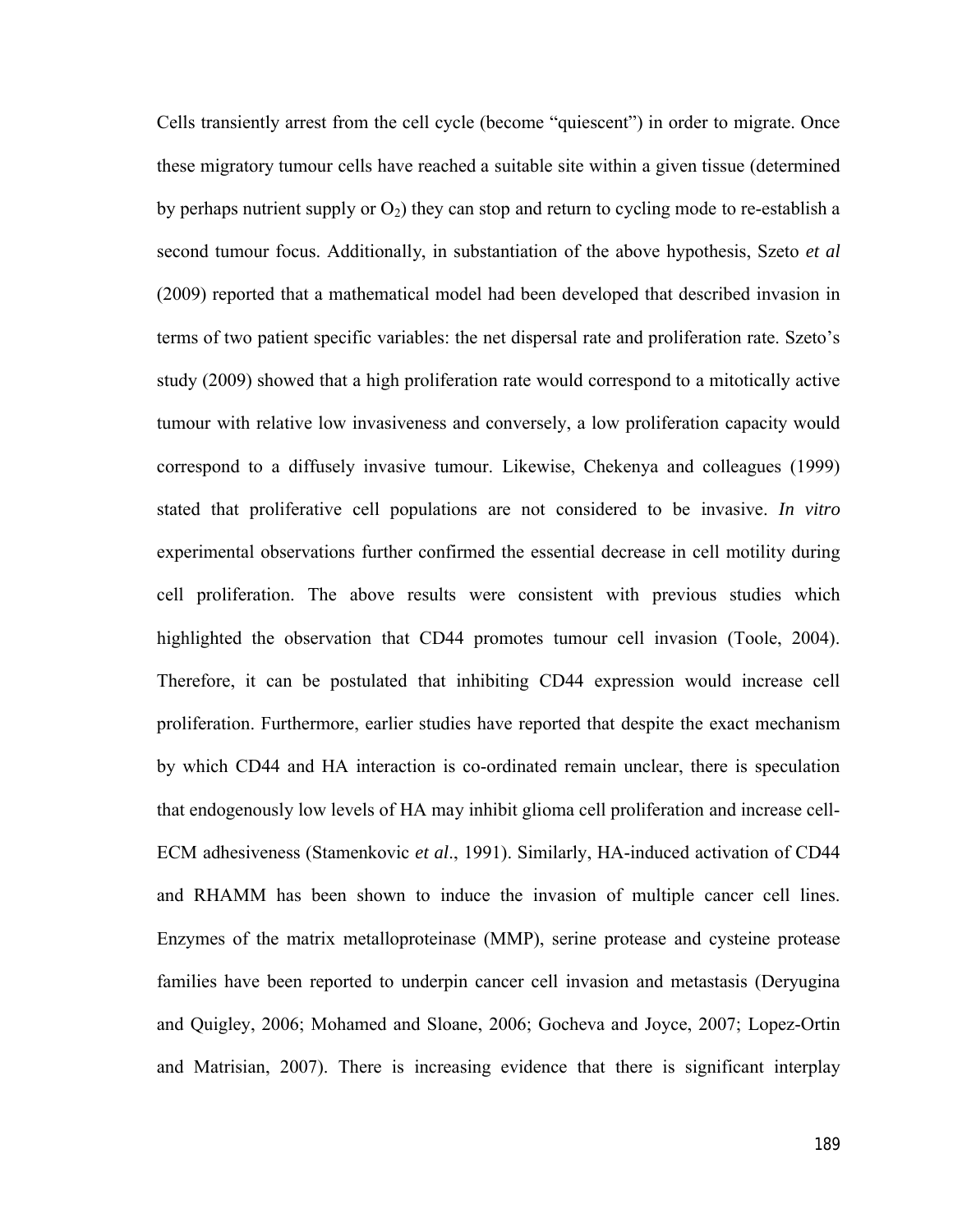between these different protease families in promoting tumour invasion. MMP-9 has a high avidity for degradation of type IV collagen, an extracellular matrix protein that is enriched in the basement membrane. MMP-9 has been shown to associate with the large ectodomain of CD44 in murine mammary carcinoma cells (Yu and Stamenkovic, 1999). Consequently, this interaction localizes MMP-9 proteolytic activity to the invasive surface of the leading edges of 'invadopodia', promoting physical degradation of the matrix in the immediate vicinity of the cell. Previous studies have also demonstrated a dose-dependent cell detachment activity and depending on the concentration and cell type, either stimulation or inhibition of glioma cell proliferation was possible (Koochekpour *et al*., 1995; Sy *et al*., 1991). Anti-CD44H monoclonal antibodies have been applied to these cell populations effectively which reversed any proliferative or anti-proliferative effects as a result of CD44H interaction with HA.

# **4.4 CD44 and CD155 knock-down alter cell morphology and decrease velocity of cell movement**

## *4.4.1 Cell morphology*

An increasing number of investigations are being carried out using live cell imaging techniques to provide critical insight into the fundamental nature of cellular and tissue function. Time-lapse microscopy, in which live cells (untreated and post-transfected with siRNA) were monitored under standard culture conditions for 72 hours allowed assessment of the proliferative rate and morphology of cells and quantitative tracking of cells for velocity and motility rate (explained in section 2.13). Throughout the 72 hours,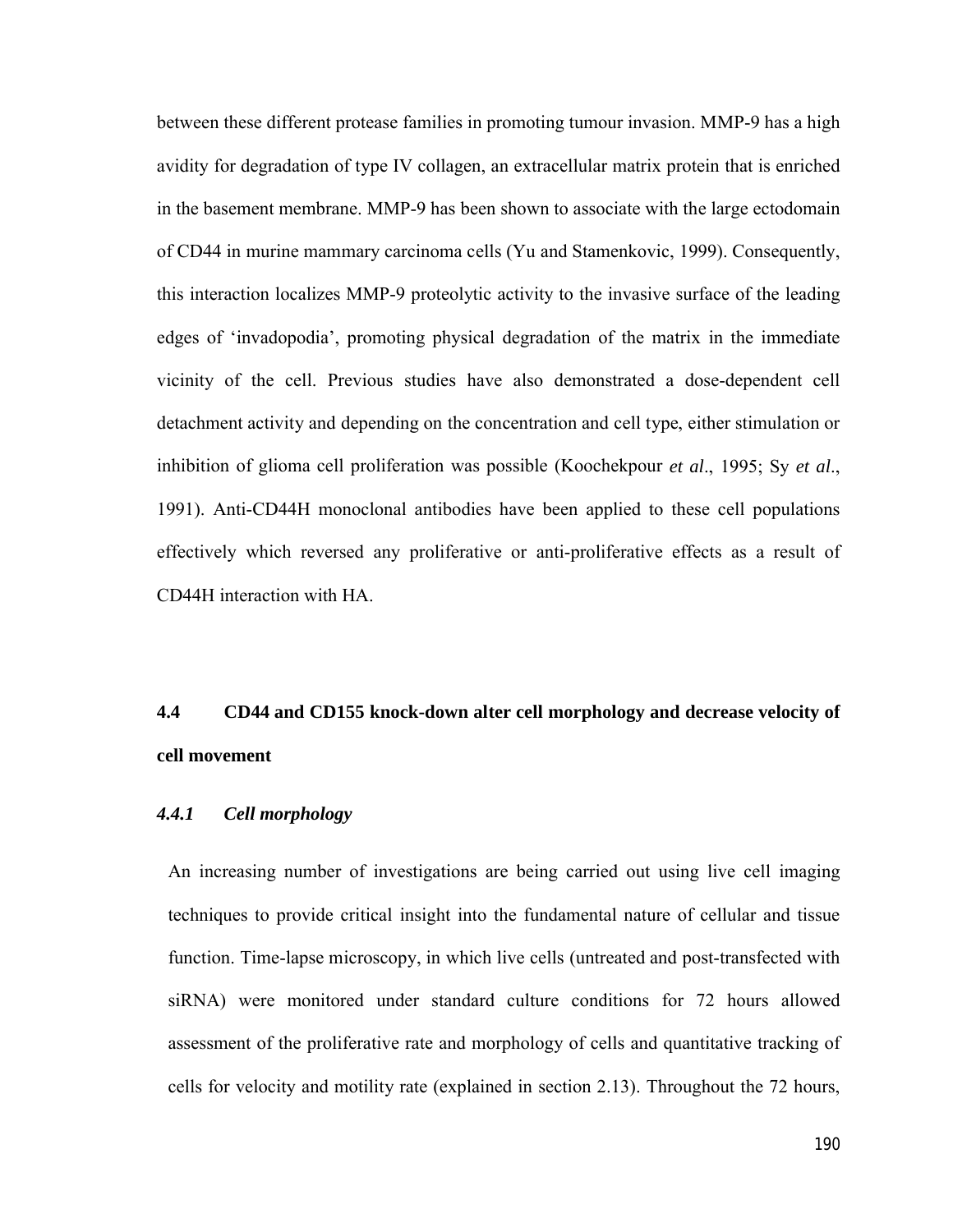there was no reduction in cell viability and this proved that all the critical settings were set correctly and that the treatment was not toxic to the cells. At the end of the 72 hours, it was clear that the cells treated with siRNA (CD44, CD155 and CD44+CD155) had a higher proliferative rate than the control cells as confirmed by the high confluency rate in these wells. Additionally, post-transfected cells showed changes in morphology to a much rounder shape which was further confirmed by ICC and flow cytometry. Our results were consistent with those of previous published works which pinpointed that CD44-depleted cells were strikingly devoid of invadopodia (Vikesaa *et al*., 2006). This result therefore confirms that overexpression of CD44 correlates with the invasive capacity of cancer cells (Jothy, 2003). CD155-silenced cells seem to follow the same trend where the cells were round, devoid of any invadopodia and had a fainter granular staining compared to the control cells and this result is in accordance with those published by Sloan *et al* (2005) which reported that depletion of CD155 resulted in increased uniformity of shape in particular the rounding up of cells and absence of ruffles at the leading edge. Similar findings were brought forward by Sloan *et al* (2004) which illustrated that siRNA knock-down of CD155 in cultured glioma cells (U87MG). Additionally, the morphological changes following knock-down of CD155 and CD44 are further supported by the results obtained in figure 50.1 and figure 51 which show a significant decline in expression of F-actin and a marked reduction in RHO GTPases expression such as Rho, Rac and cdc42. Whilst Rho is involved in the bundling of actin filaments into stress fibres and formation of focal adhesion complexes, Rac plays a role in the polymerisation of actin to form lamellipodia and membrane ruffles and cdc42 is involved in the polymerisation of actin to form filopodia protrusion. Thus, reduction in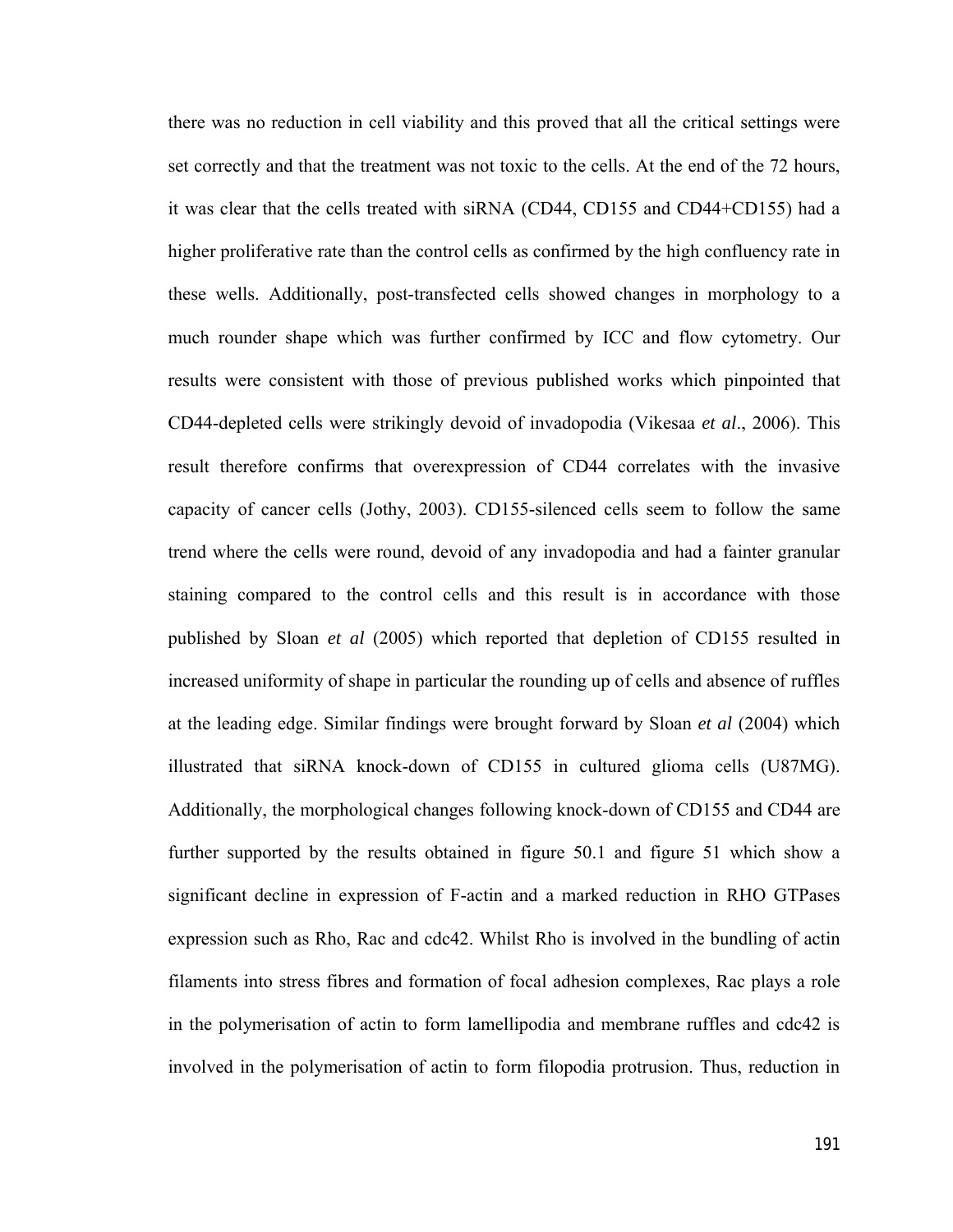their expression result in the inability of actin to form protrusion involved in invasion as well as disorganisation of the actin cytoskeleton and therefore leading to a more uniform and rounder morphology of cells.

## *4.4.2 Motility rate and velocity of cell movement*

The motility rate of the cells silenced with siRNA was seen to decrease considerably compared to control cells and our findings demonstrated that when gene knock-down was applied to both genes, the cells achieved the lowest motility rate.

Similarly, the speed by which siRNA knock-down cells moved was substantially reduced in comparison to control cells. The highest velocity reached was in untreated cells and lowest was observed with silencing of the both CD44 and CD155.

However, no literature has been published yet on the topic and thus it is impossible to validate the significance of these findings. The main critical aspect to take into consideration when monitoring transfected cells for cell live imaging experiments is that the effects of introduction of siRNA are usually short-lived (72-96 hours post-transfection) due to the inherent short-life of these molecules within mammalian cells (Mathupala *et al*., 2006).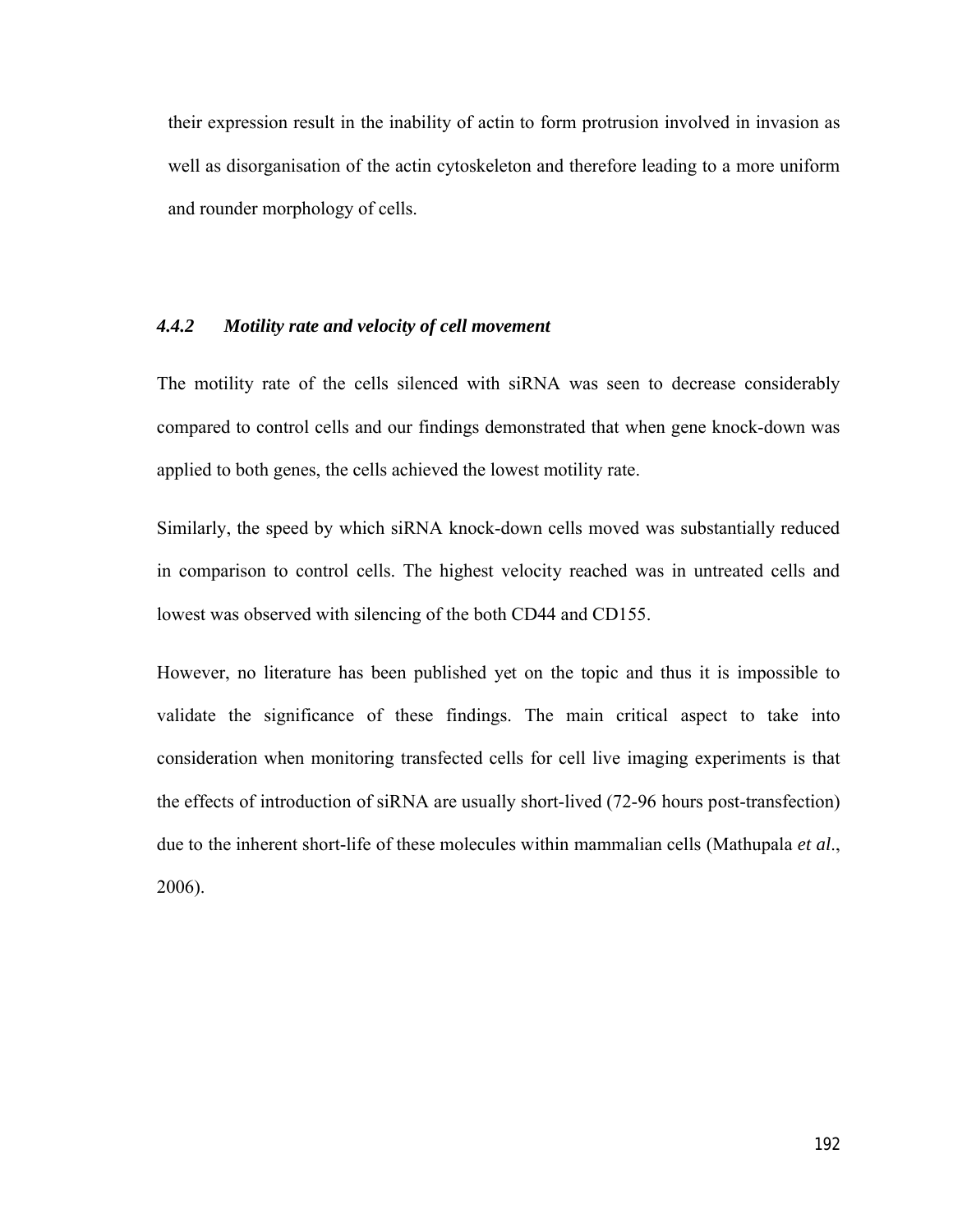## **4.5 Inhibition of CD44 and CD155 decreases adhesiveness of GBM cells.**

Matrix adhesion and modulation is an important factor in tumour progression (Duffy *et al*., 2008; Cretu and Brooks 2007). The adhesion assay used consisted of an array of ECM and under two different treatment regimes namely MAb blocking and transfection with siRNA. Under both treatments, levels of adhesion on non-specifically coated surfaces (BSA) were considerably lower than on the ECM-coated wells. The main finding was that both treatments (MAb and siRNA) caused a definite decrease in adhesion of cells to different ECMs compared to control cells with the exception of vitronectin where unexpectedly, MAb CD155 (0.161) and siRNA CD155 (0.168) treatment both resulted in the highest level of adherence in cells over untreated cells. Additionally, irrespective of the treatment condition, cells adhered most effectively to laminin especially when no treatment was given. This was followed by fibronectin, collagen I, vitronectin and tenascin. A similar pattern of adhesion to different ECMs was seen with both siRNA and MAb. Chiquet-Ehrismann and colleagues (1995) reported while laminin is the most important of all ECM proteins in the context of brain tumour invasion, another ECM component, tenascin has been shown to be expressed in relatively high quantities in malignant glial tumours in man. The tenascins are thought to counteract the cell adhesion activity of fibronectin to which they bind thus facilitating cell migration. Tenascin has also been shown to facilitate glioma migration *in vitro* (Giese *et al*., 1995). The high expression levels of the ECMs in the untreated cells could further be justified as stated by Claes *et al* (2007) who reported that glioma cells may create their own microenvironment by synthesizing and depositing ECM molecules such as laminin, vitronectin and tenascin-C. Saitoh and co-workers (1995)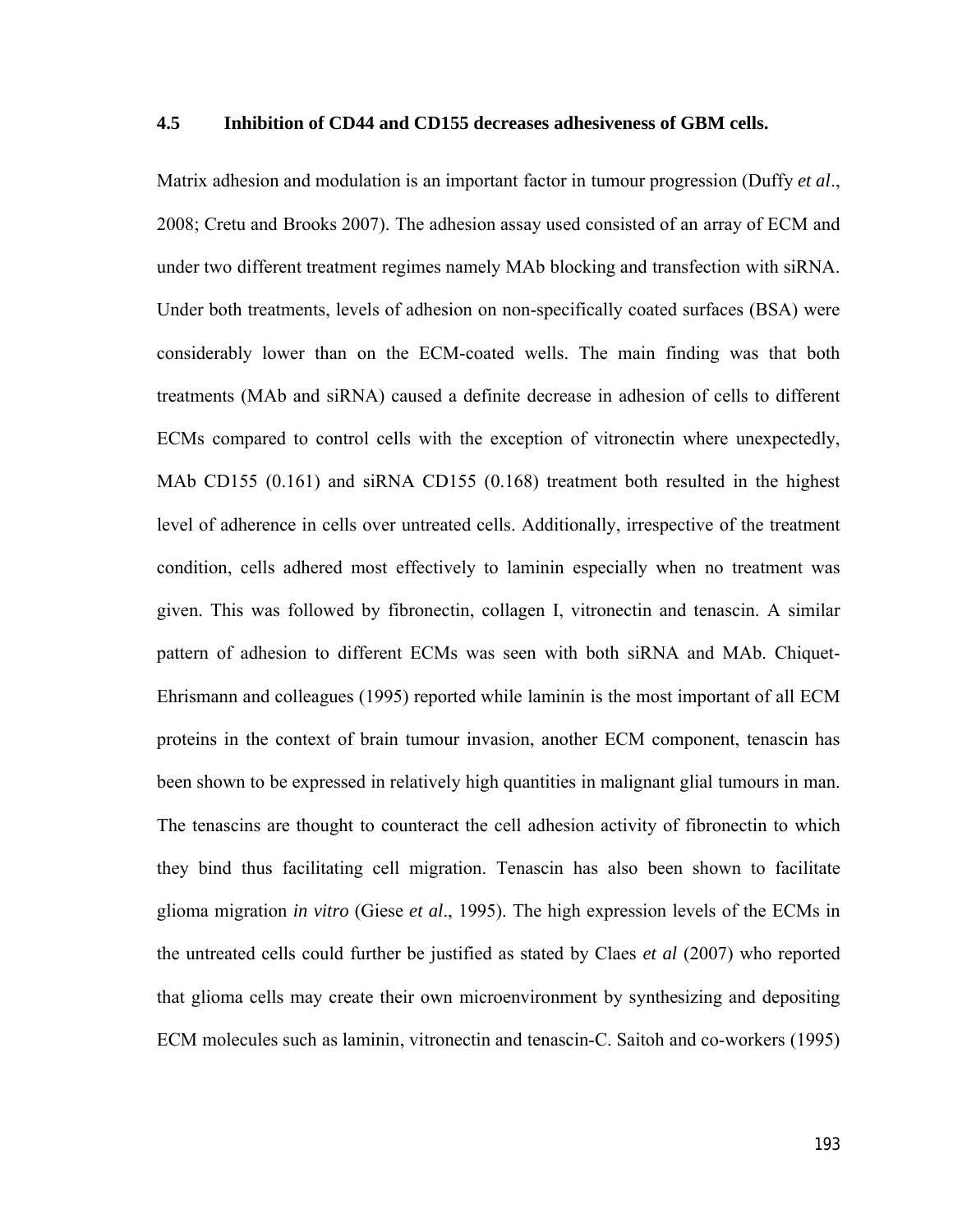have on the other hand, reported that several ECM proteins such as tenascin, vitronectin and hyaluronic acid are expressed directly by the glioma cells themselves.

CD44 was one of the main proteins under investigation, so hyaluronic acid/hyaluronan would have been the best ECM to compare its adhesiveness as reported by various literature that the major ligand for CD44 is hyaluronan (Toole, 2004; Aruffo *et al*., 1990) and it is one of the major glycosaminoglycans in the brain (Knupfer *et al*., 1999). Unfortunately, it was not commercially available and thus attempting to produce hyaluronic acid in-house would have been costly and labour intensive. CD44 can, however, interact with several additional molecules such as collagen, fibronectin, laminin and fibrinogen (Naor *et al*., 2002). Underhill (1992) reported that all CD44 isoforms contain an HA-binding site in their extracellular domain and thereby serve as a major cell surface receptor for HA. Both CD44v isoforms and HA are overexpressed at sites of tumour attachment (Toole *et al*., 2002). It has furthermore been determined that HA binding to CD44v isoforms is involved in the stimulation of both receptor kinases (Bourguignon *et al*., 2007) and non-receptor kinases (Bourguignon *et al*., 1999) required for a variety of tumour cell-specific functions leading to tumour progression. Previous literature has demonstrated that blockade of CD44 function using neutralizing antibodies or inhibition of CD44 expression using siRNA attenuated the adhesion of the PC3 prostate cancer cell line and the MDA-MB-157 breast cancer cell lines and overexpression of CD44 in the DU145 prostate cancer cell line and the T47 breast cancer cell line increased the capacity for these cells to adhere to bone marrow endothelial cells. Therefore, the capacity with which metastatic cancer cell lines adhere can be dictated by manipulating the expression of CD44 in these cancer cells (Okada *et al*., 1999; Draffin *et al*., 2004).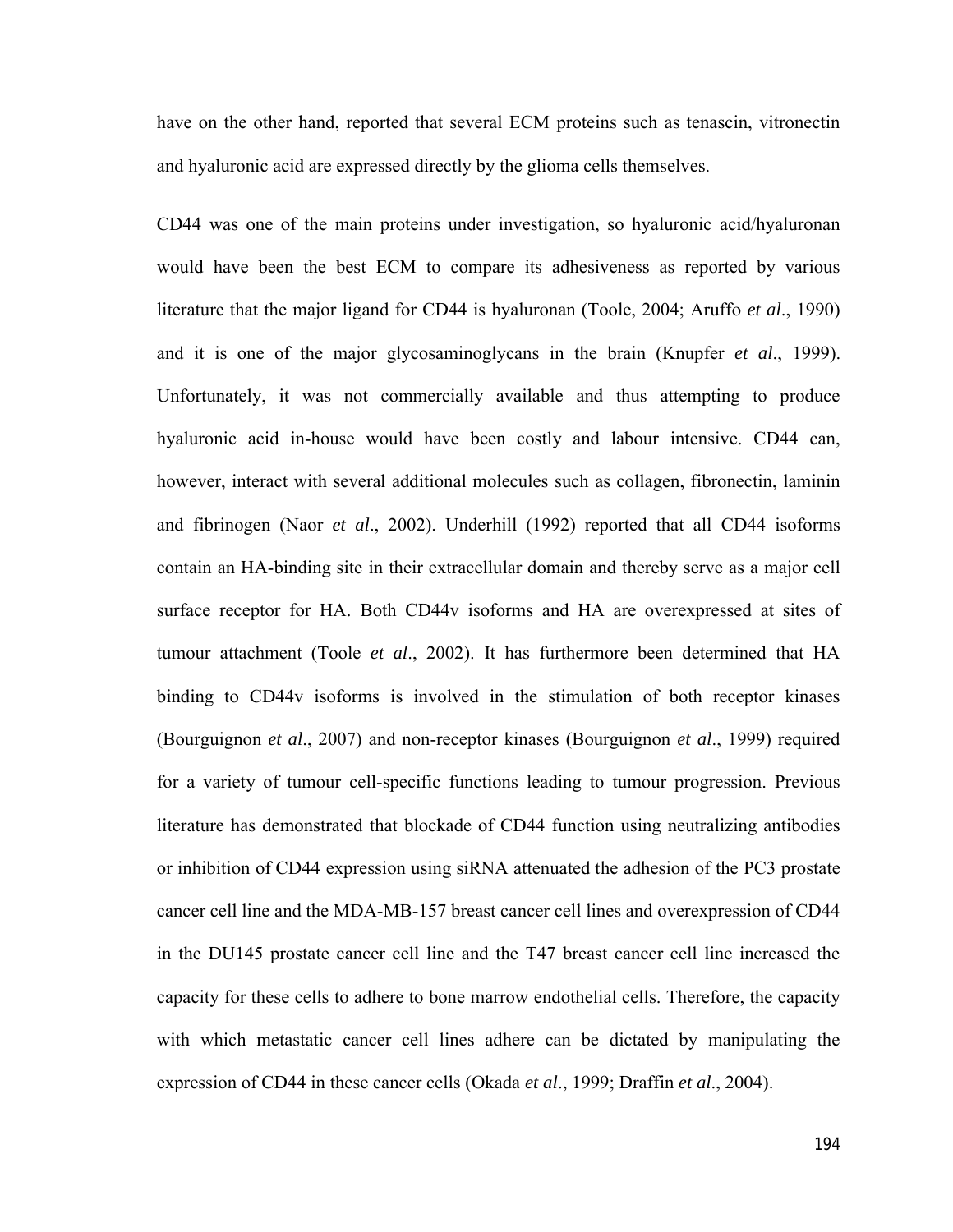The above findings were consistent with previous studies that reported laminin and structural collagen were found to be most adhesive substrates for G-112 glioma cells and that fibronectin and vitronectin only slightly promoted cell adhesion (Giese *et al*., 1998). It was also demonstrated that areas of the brain that strongly promoted adhesion expressed at least one of the following matrix proteins; laminin, structural collagens, collagen type IV, fibronectin or vitronectin (Giese *et al*., 1998). Additionally, Koochekpour *et al* (1996) reported that while ECM proteins such as collagen type I, fibronectin, laminin, vitronectin inhibit glioma cell proliferation, they upregulate migration *in vitro*.

Lange *et al* (2001) reported that CD155 binds specifically to vitronectin which is an important component of the extracellular matrix. The vitronectin/CD155 interaction can be distinguished by a rapid complex formation and CD155 and vitronectin are co-expressed on other tissues (Lange *et al*., 2001). Vitronectin was also shown to bind to several cell receptors particularly of the integrin type, therefore plays a role in promoting cell attachment and invasion (Uhm *et al*., 1999 and Gladson *et al*., 1995). Our results, however, show that both treatments (MAb blocking and siRNA knock-down) of CD155 resulted in a higher adhesive potential on vitronectin, thus conflicting with those data published previously (Sloan *et al*., 2005). The probable explanation could be that CD44 is a stronger receptor for vitronectin as shown by our results. The double siRNA knock-down shows that adhesion on vitronectin was higher than that of singly knocking down CD155.

It has also been reported that altered cell-matrix interaction may result in pathological cellular behaviour such as invasion and metastasis of solid tumours (Liotta & Stetler-Stevenson, 1991).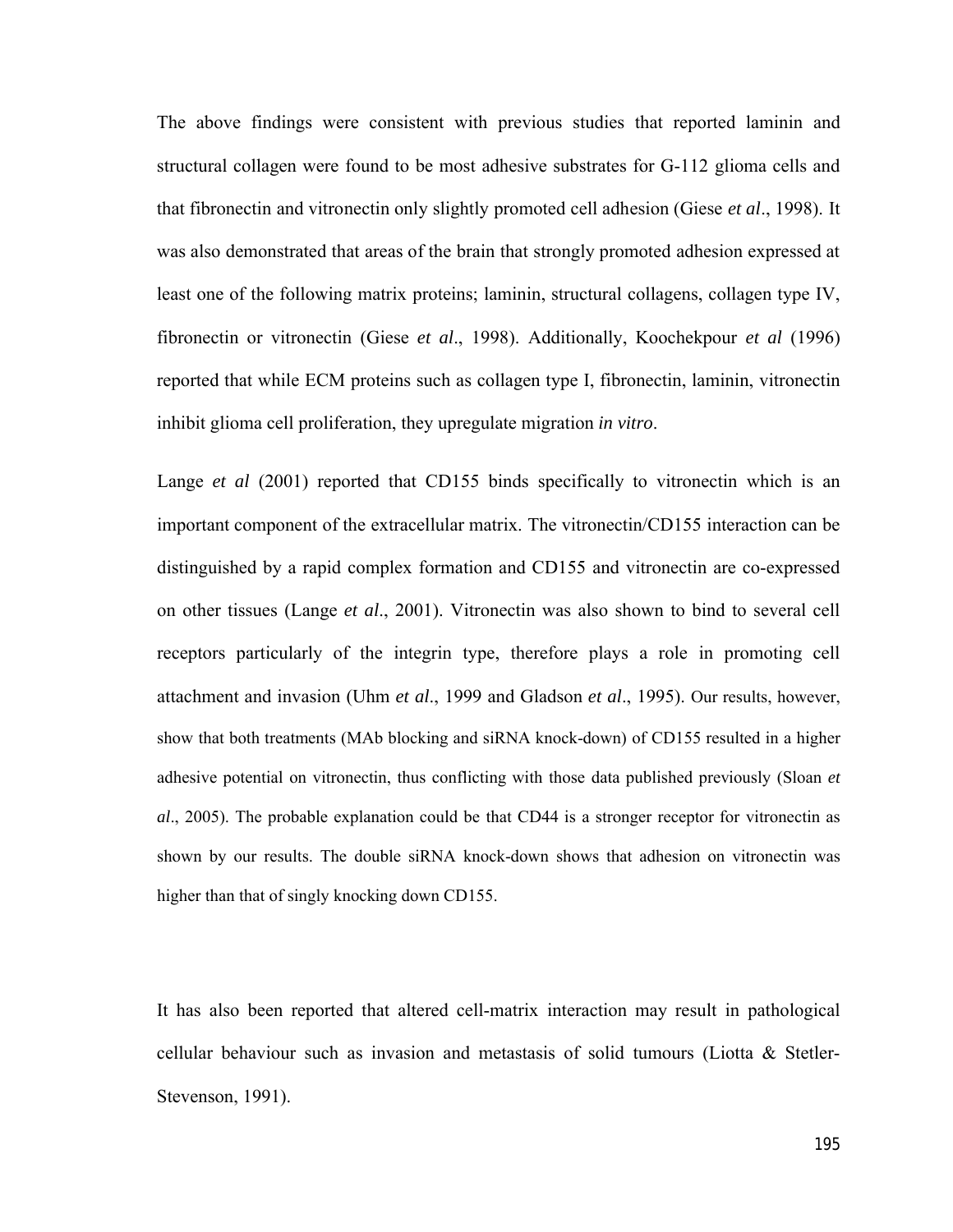As mentioned above, both treatment regimes (MAb and siRNA) demonstrated a net decrease in adhesiveness of cells to various ECMs used. These results can further be related to those obtained by the live cell imaging data which showed a marked decrease in speed of cell movement and motility of cells under similar treatment. This can be explained as if cells cannot adhere, they cannot move. Furthermore, since no ECM coating for live cell imaging was used, this suggests that glioma cells may produce their own ECM which may be the result of autocrine stimulation with example TGFβ (Pilkington, 1996).

## **4.6 CD44 and CD155 knockdown is accompanied by changes in integrin expression and RHO GTPases signaling pathways.**

## *4.6.1 Integrin expression*

Integrins have a variety of functions such as: cell to substrate and cell-cell adhesion and cell maintenance and signaling (Ivaska, 2010). Integrins are needed in cell movement, but they might also have other roles in cancer invasion. Enzymes such as cathepsins and MMPs play a significant role in brain tumour invasion by remodeling the ECM. In addition, Baronas-Lowell and colleagues (2004) have demonstrated that by hyaluronan binding, CD44 contribute to tumour invasiveness by stimulating the production of matrix metalloproteinase-2 and -9. Integrins are implicated in this behaviour by modulating the activity of such enzymes.

All three GBM cell lines used in the present study (UPAB, UPMC and SNB-19) showed similar staining patterns with single labeling for F-actin,  $\beta_1$  integrin,  $\alpha_v\beta_1$  integrin and  $\alpha_v\beta_3$ integrin and co-expression with either CD44 or CD155.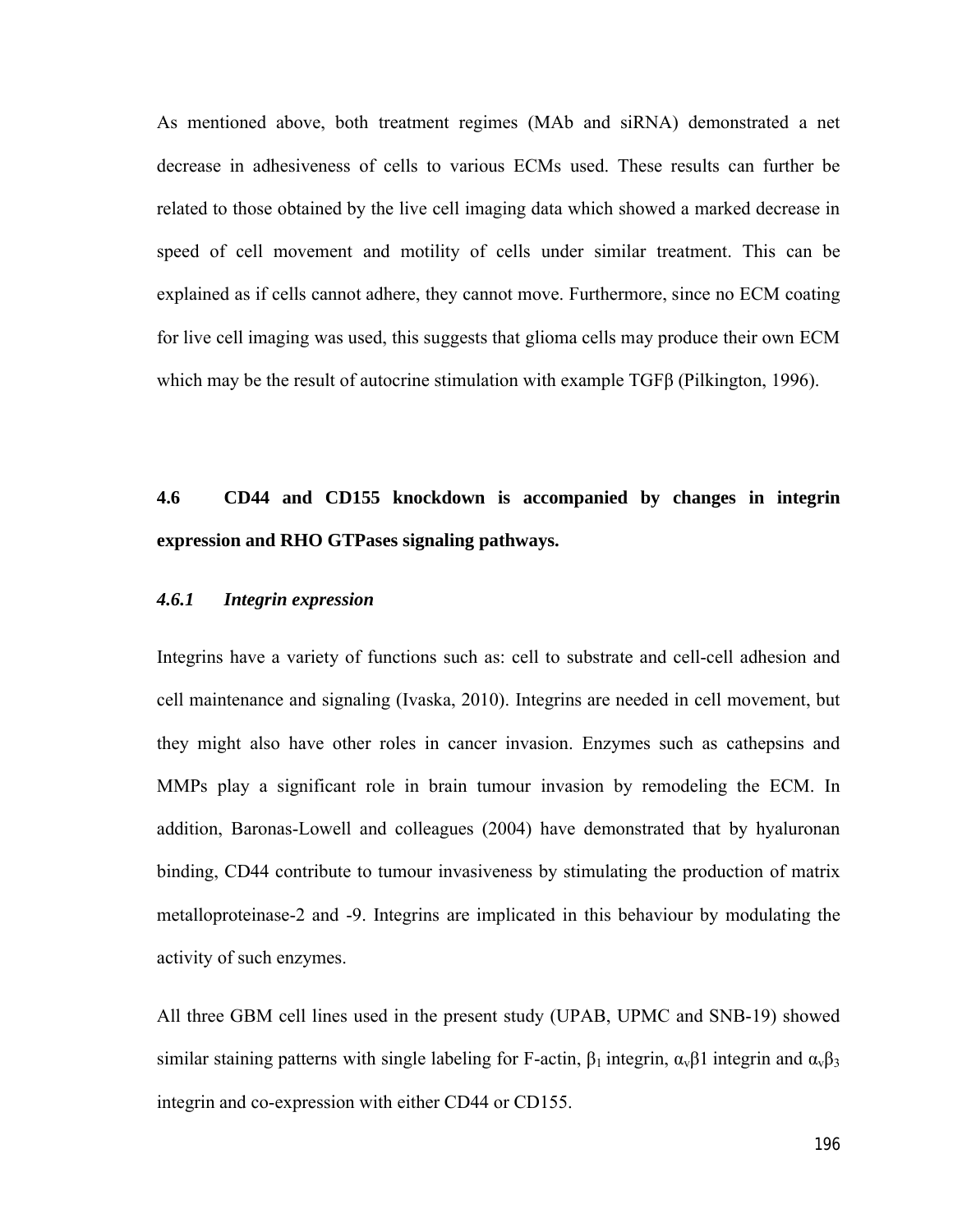SNB-19s were also transfected with siRNA to achieve knock-down of CD44 and CD155. They were then co-labeled with either the above mentioned integrins or F-actin. A consequent decline in expression level of the integrins and F-actin was seen and these results were consistent with the protein levels obtained through Western blotting.

The above findings were consistent with previous papers which reported that integrins are involved in glioblastoma progression (Desgrosellier, 2010), with  $\alpha_{\rm v}$  and  $\beta_1$  being central to glioma invasion (Hu, 2006). CD44 was shown to promote integrin receptor activation, in order to mediate the arrest of movement and firm adhesion of these cells on endothelium (Siegelman *et al*., 2000; Nandi *et al*., 2004). β1 integrin is reported to be the most commonly expressed subunit in glioma (Rooprai *et al*, 1999). Furthermore, functional *in vitro* studies on the antibody blocking against  $\beta_1$  integrin have shown that glioma adhesion, motility and invasion is inhibited to different degrees, dependent upon the ECM substrate the glioma was cultured on, and this thus led to the suggestion that other integrins and  $\beta_1$ dimers are implicated in glioma invasion (Giese, 1994). Additionally, the  $\alpha_v$  subunit appears to be the subunit capable of mediating the putative invasion-enhancing signal (Seftor *et al.*, 1992). A marked expression of the  $\alpha_v$  subunit has been found in several glioma cell lines (Haugland *et al*., 1997).

Earlier publications have reported that  $\alpha_{\nu}\beta_1$  subunits are expressed together as a receptor for vitronectin. Vitronectin expression correlates with malignancy again suggesting this is produced by neoplastic cells. GBM migration has also been shown to be inhibited with both anti- $\beta_1$  and anti-  $\alpha_v$  antibodies (Barcellos-Hoff, 2009). In addition, in embroyonic cells  $\alpha_{v}\beta_{1}$  integrin was instrumental in cell attachment and spreading on fibronectin only when these cells were made deficient of  $\alpha$ 5β1 integrin (Yang & Hynes, 1996) indicating that the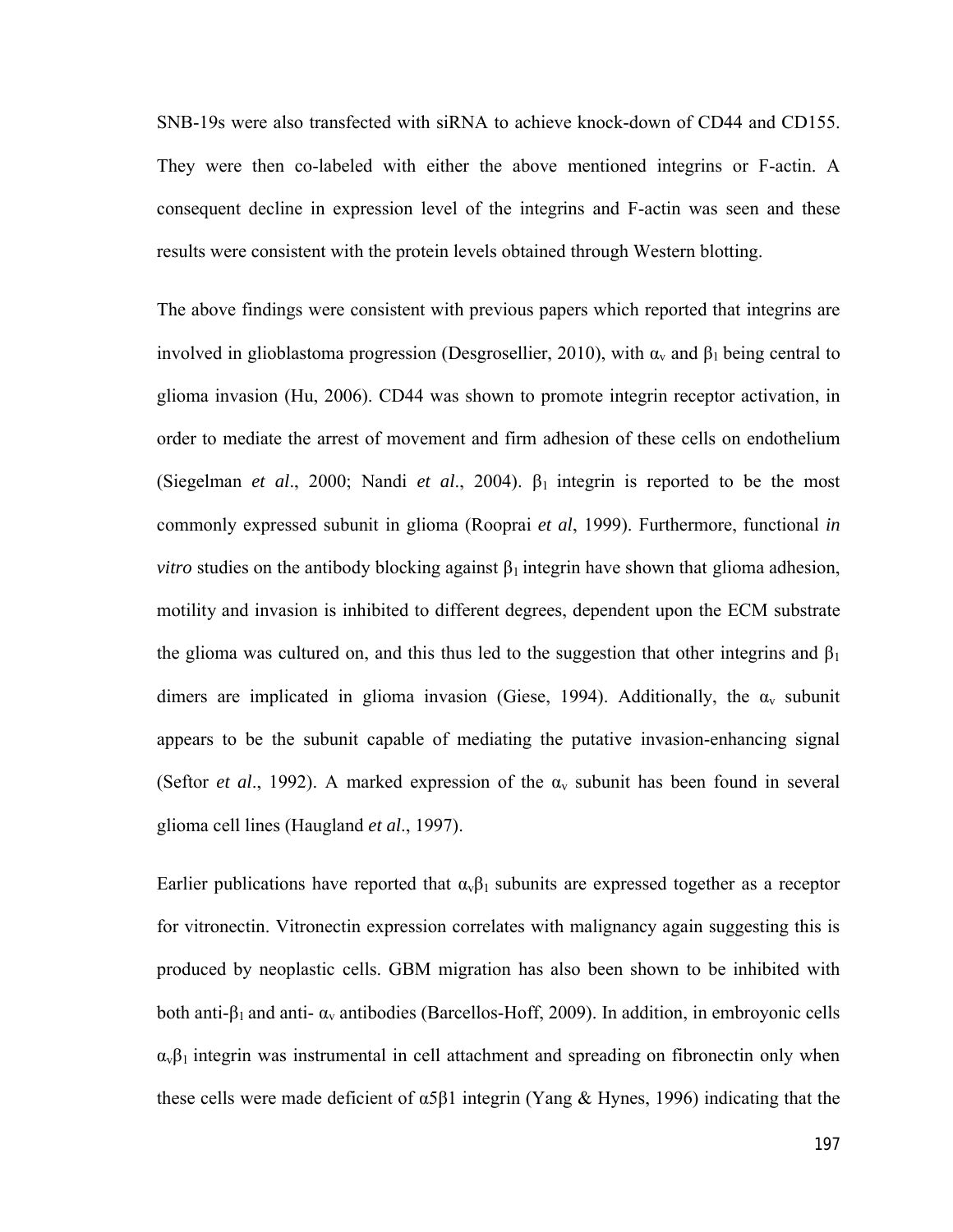role of αvβ1 integrin may be linked to malignant phenotype of cells (Kovisto *et al*., 2000). This statement was further supported by earlier studies which reported that overexpression of  $\alpha$ 5 $\beta$ <sub>1</sub> from transfected cDNA increases the deposition of fibronectin matrix (Giancotti and Ruoslahti, 1990) and that malignant transformation often reduces the expression of the  $\alpha$ 5β<sub>1</sub> integrin and this is accompanied by a loss of fibronectin matrix around the transformed cells (Plantefaber and Hynes, 1989). The matrix loss is thought to contribute to the migratory and invasive properties of such cells. It was shown that overexpression of the  $\alpha$ 5 $\beta$ <sub>1</sub> integrin in CHO cells drastically restricts the ability of these cells to migrate and makes them non-tumourigenic (Giancotti and Ruoslathi, 1990), whereas elimination of the integrin has the opposite effect (Schreiner *et al*., 1991).

Previous studies have also reported that the heterodimer  $\alpha_{\nu}\beta_3$  is commonly expressed in glioblastoma (Bello, 2001).  $\alpha_v\beta_3$ , the ligand for vitronectin, tenascin, osteopontin, von Willebrand factor and thrombospondin is involved in glioma invasion (Bellail *et al*., 2004). In particular,  $α<sub>v</sub>β<sub>3</sub>$  integrin has been identified as a tumour progression marker (Danen *et al*., 1995). αvβ3 has also been found to be expressed in GBM specimens (Paulus *et al*., 1993 and Gingras *et al.*, 1995). Earlier correlative observations suggested that the  $\alpha_v \beta_3$  integrin is one of the integrins that plays a role in tumorigenicity and metastasis. Thus, elevated expression of this integrin is associated with invasive tumours including melanoma *in vitro* (Albelda *et al*., 1990).

Actin constitutes a major component of the underlying molecular machinery that drives cell shape and protrusions; it adopts different organizational configurations in lamellipodia and filopodia, the two main types of cells processes involved in invasion (Vicente-Manzanares *et al*., 2009). During cell spreading and locomotion the assembly of early cell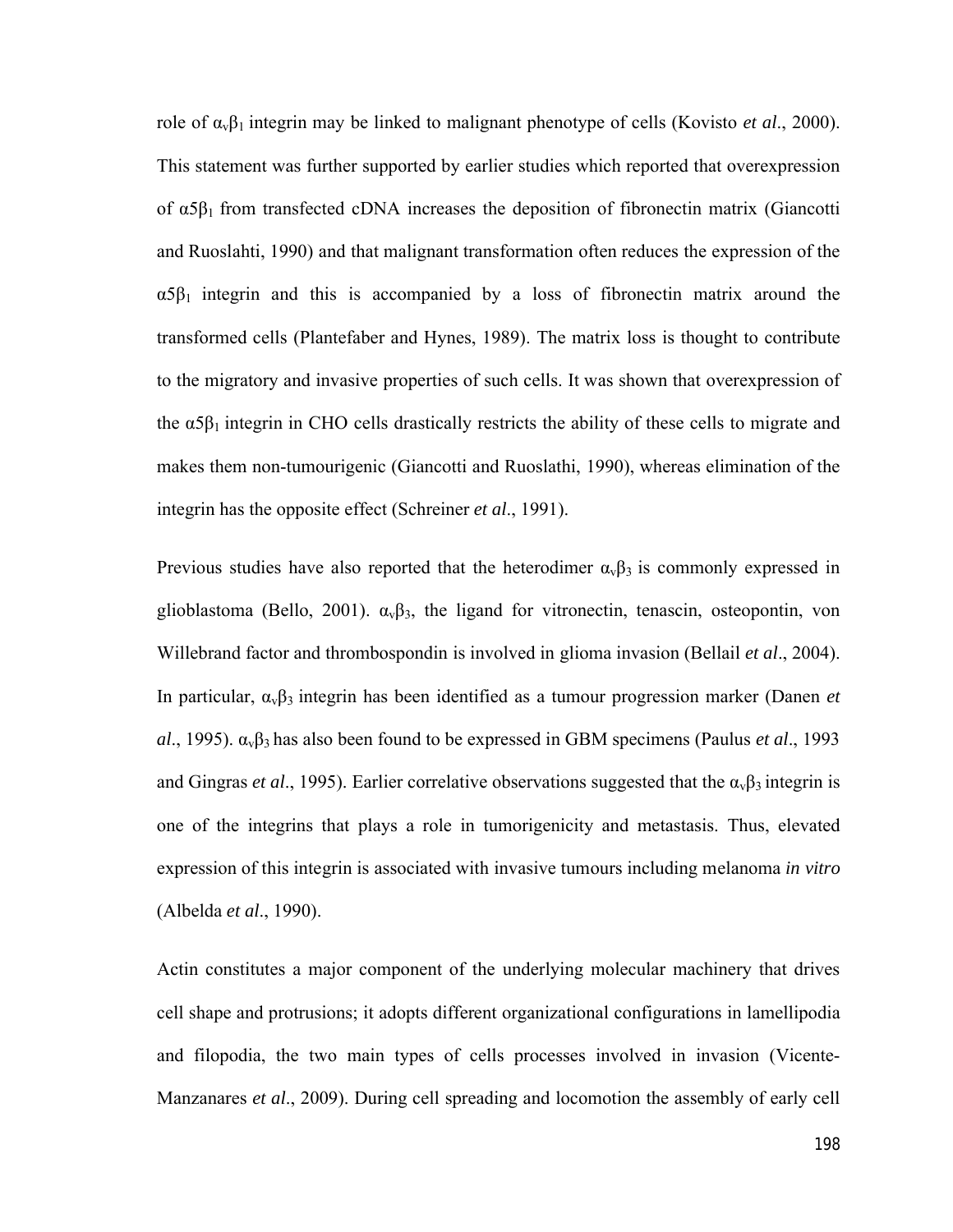contacts to the ECM at the leading edge is driven by actin polymerization (Pollard *et al*., 2003; Ballestrem *et al*., 1998).

The linkage between integrin receptors and the actin cytoskeleton appears to be crucial for the integrity and stability of adhesions. Interestingly, it was highlighted that the  $\alpha_{v}\beta_{1}$  and  $\alpha_{\rm v}\beta_3$  integrins have been implicated in interactions with actin cytoskeleton, since these integrins localize to focal contacts when fibroblasts spread on either fibronectin or vitronectin (Singer *et al*., 1988). Similarly, recent data reported that comet-like actin associate with integrins near the leading edge and induce  $\beta_1$  integrin clustering at the tip of newly formed actin ripples or filopodia (Galbraith *et al*., 2007). Integrin receptors may also regulate different aspects of cell motility, e.g., migration speed and motile phenotype, as has been shown for  $\alpha$ 4 $\beta$ <sub>1</sub> and  $\alpha$ 5 $\beta$ <sub>1</sub> integrins (Chon *et al.*, 1998). The strong co-localisation at the leading edges of cells seen when the GBM cells were stained with CD155 and  $\alpha_v \beta_1$ and  $\alpha_v \beta_3$  integrins were consistent with previous papers which reported that  $\alpha_v \beta_1$  and  $\alpha_v \beta_3$ integrins which are upregulated on glioma cells are receptors for vitronectin (Claes *et al*., 2007) and that vitronectin is preferentially expressed at the advanced margins of gliomas (Uhm *et al*., 1999). Additionally, recently, CD155 has been proposed as playing a key role in glioma motility and invasion whereby it is recruited to the leading edge of migrating cells and co-localises with αv integrins and actin (Sloan *et al*., 2004). On the other hand, following siRNA knock-down of CD155, a consequent decrease in its expression and colocalisation with  $\alpha_{\nu}\beta_1$  and  $\alpha_{\nu}\beta_3$  integrins were observed.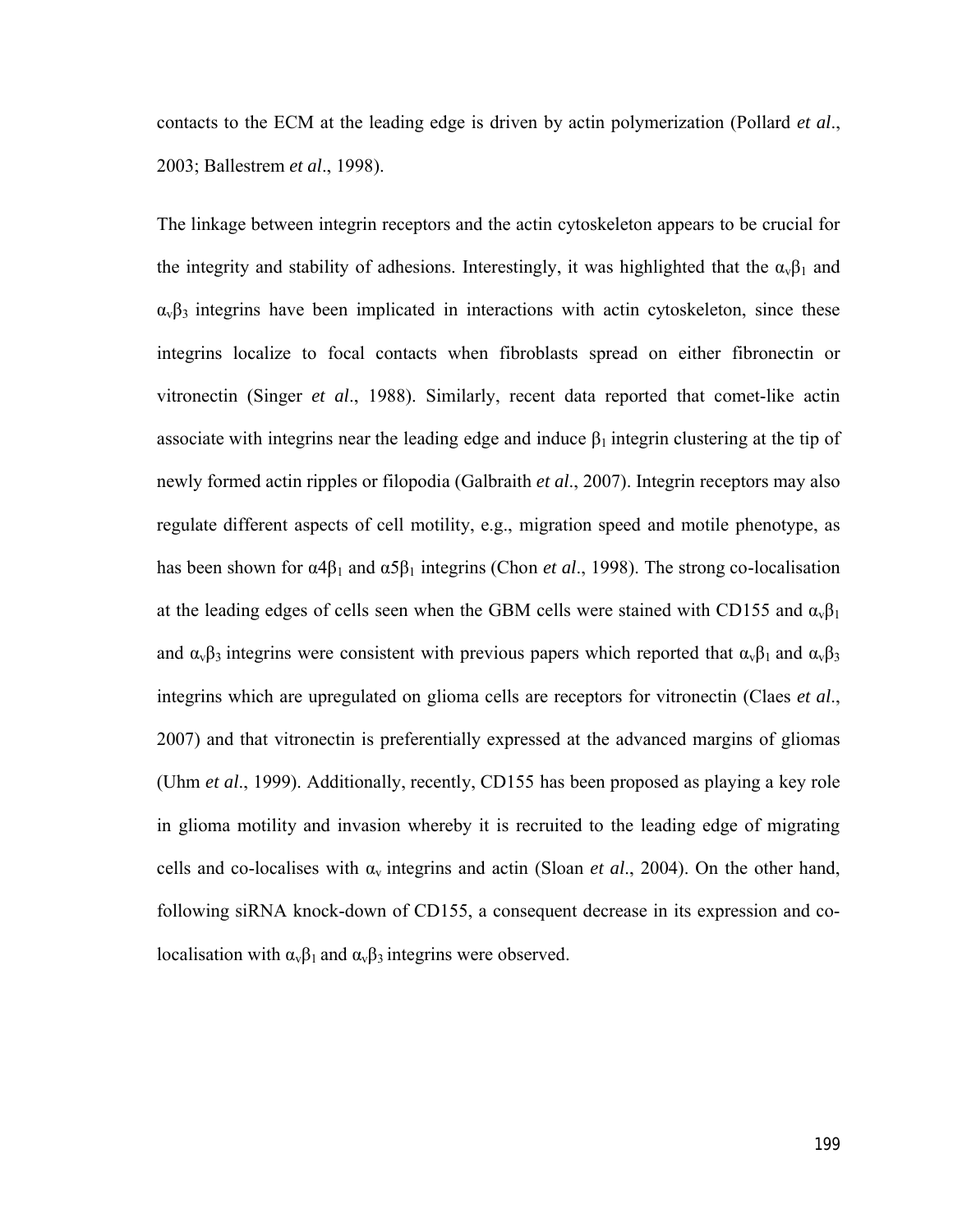## *4.6.2 RHO GTPases signaling pathway*

The intracellular mechanisms of astrocytoma migration are poorly understood but ultimately require a balance of environmental cues and responsive intracellular signals that lead to dynamic regulation of the interactions between actin microfilaments, microtubules and intermediate filaments (Maidment, 1997). The driving force for cell movement, however, is normally provided by dynamic reorganization of the actin cytoskeleton, directing protrusion at the front of the cell and retraction at the rear (Maidment, 1997; Raftopoulou and Hall, 2004; Sahai and Marshall, 2002). In this regard, the key mediators of actin cytoskeleton reorganization are the Rho family of GTPases which have been previously implicated in cell motility and invasive phenotypes (Raftopoulou and Hall, 2004; Sahai and Marshall, 2002; Schmitz *et al*., 2000).

The preliminary data obtained with the present project show some degree of consistency with previous publications for example, where Okamoto and collegues (1999) reported that when the dominant active mutant of Rac1 was overexpressed in human glioblastoma cells (U251MG), CD44 was shown to redistribute to lamellipodia where it was subsequently cleaved and shed from the surface. Additionally, Murai *et al* (2004) observed that engagement of CD44 induces cytoskeletal rearrangement and activation of the small GTPase Rac at the leading edge of the membrane ruffling areas. This raises the possibility that intracellular signals elicited by ligation of CD44 induce CD44 cleavage and enhance tumour cell migration and invasion through activation of Rac. Oliferenko *et al* (2000) stated that the precise details of Rac1 activation upon HA/CD44 engagement remain to be elucidated but it is tempting to speculate that one of the Rac1 accessory proteins could participate in complex formation with CD44. Thus based on the above observations, it can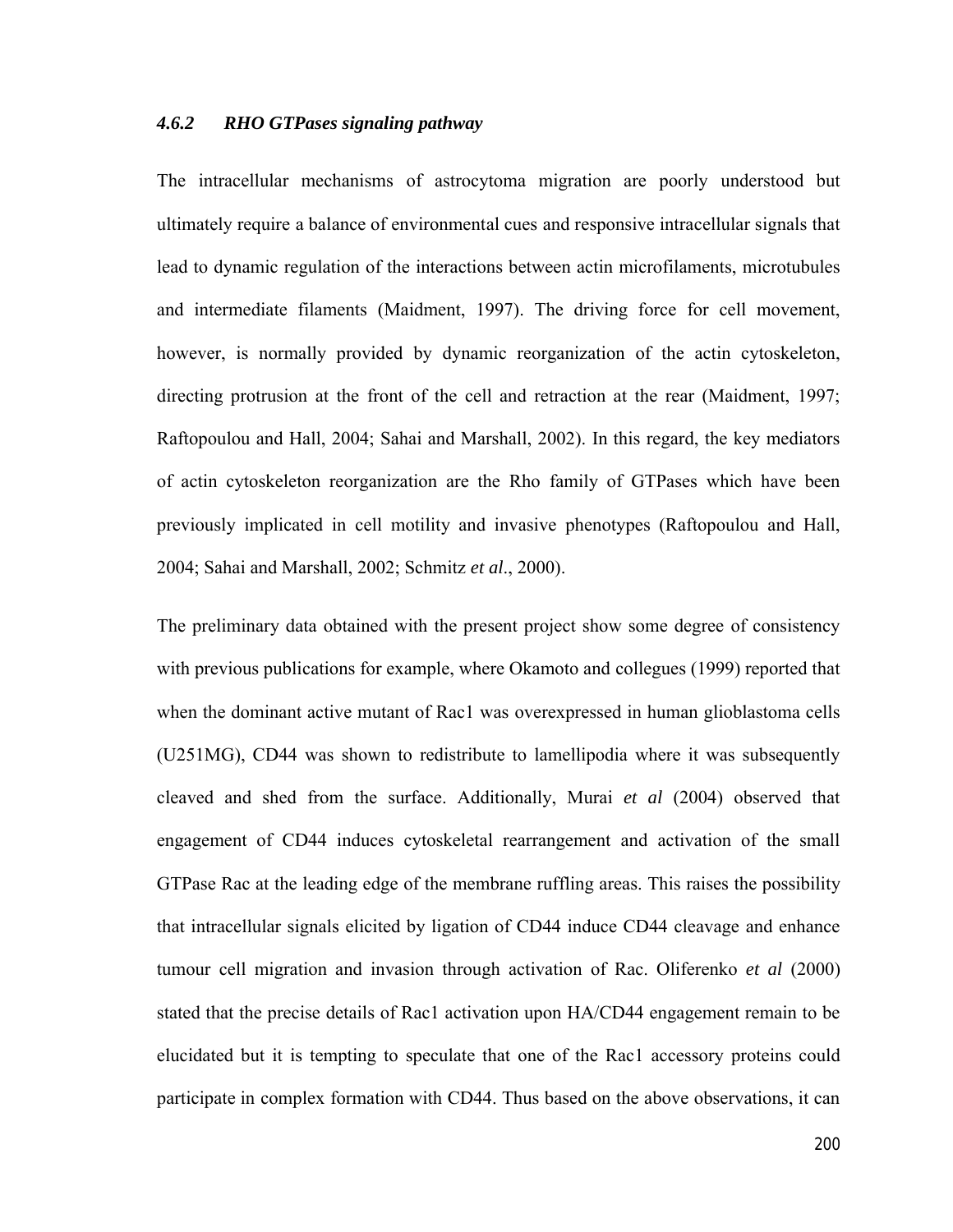be postulated that knock-down of CD44 should reduce the level of Rac and hence, migration. Salhia *et al* (2005) reported that to further examine the role of Rac in astrocytomas, a Rac1-directed siRNA experiment was carried out and the findings confirmed reduction of Rac protein expression in Rac1-depleted U251 cells compared to untransfected and non-targeting siRNA controls. Rac1 depletion with either the Rac1-1 or Rac1-2 siRNA oligo inhibited the migration of U251 cells by 2 fold. Similarly, siRNAs directed against Rac1 or Rac3 have demonstrated that depletion of Rac1 strongly inhibits lamellipodia formation, cell migration and invasion in SNB19 GBM cells (Chan *et al*., 2005).

Several previous studies have confirmed our findings that Rho proteins play a specific role in cancer progression. Studies have shown that RhoA appears to be up-regulated in human carcinoma, specifically in high-grade astrocytomas (Yan *et al*., 2006). RhoA expression and/or activity have also been implicated in tumour invasion and metastasis (Banyard *et al*., 2000; Michiels and Collard, 1999). Forget *et al* (2002) also reported the first astrocytic tumour markers, RhoA and RhoB were present in all brain samples. Therefore, as our results demonstrated, single and double knock-down of CD44 and CD155 resulted in a marked decrease in expression level of RhoA, with a more profound decrease achieved with double knock-down; it could thus be hypothesized that this in turn may inhibit tumour migration and invasion.

Yang *et al* (2006) recently reported that Cdc42-null primary fibroblasts are defective in filopodia induction, directed migration and proliferation while Pankov *et al* (2005) reported impaired migration after siRNA-mediated knockdown of Cdc42. Furthermore, the loss of Cdc42 function in primary mouse fibroblasts has been reported to impair migration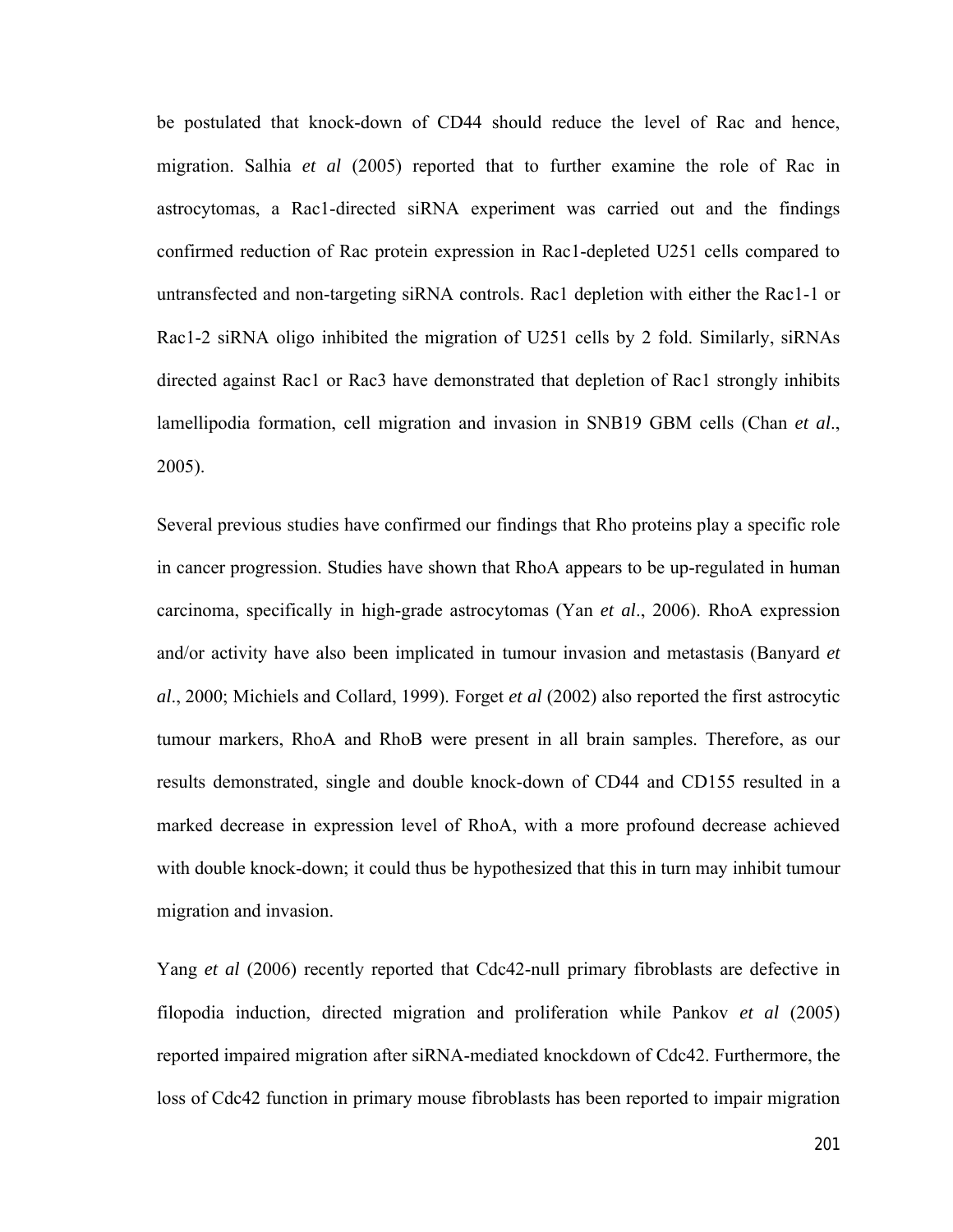speed (Yang *et al*., 2006). Since we have showed that siRNA CD44 silencing resulted in a marked decrease in expression level of Cdc42, it could therefore, be postulated that migration could be halted in the context of brain tumour invasion.

Monypenny and collegues (2009) reported that combined knockdown of Cdc42, Rac1 and RhoG resulted in far greater inhibition of cell migration than when each protein was knocked down alone, demonstrating that these GTPases function co-operatively during fibroblast formation. In earlier publications, it was reported that the speed of cell migration is dependent on substrate composition, and the relative levels of Rho and Cdc42 activation vary with extracellular matrix composition (Adams and Schwartz, 2000; Ridley, 2000; Wenk *et al*., 2000). Therefore, by reducing the level of extracellular matrix deposition, the level of Rho and Cdc42 activation could be impaired and in turn reduce invasion.

No clear literature has yet however, been published on this topic, especially the involvement of RHO GTPases with CD44 and CD155, thus it is impossible to validate the significance of our initial findings without further investigations.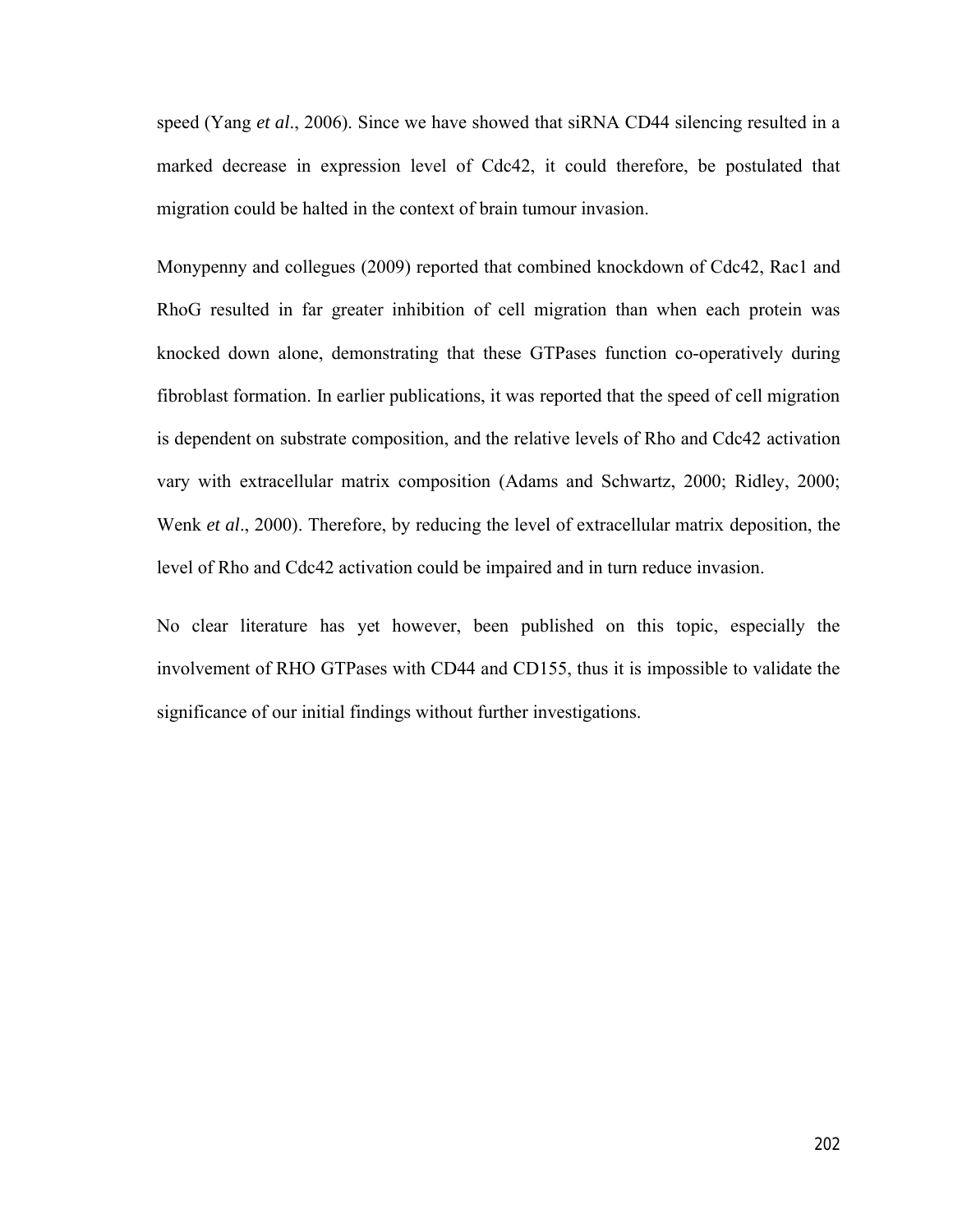### **4.7 Conclusions**

The main aim of this study was to demonstrate the expression of CD44 and CD155 in glioma cell lines at different levels of cellular heterogeneity and passage level using a variety of microscopy techniques such as epi-fluorescence, confocal and TIRF. Additionally, we investigated the roles and effects of MAb 'blocking' and siRNA "knockdown" of CD44 and CD155 on brain tumour invasion, proliferation and adhesion.

Our preliminary data confirmed the positive expression of CD44 and CD155 in glioma cells lines. These extracellular antigens showed high levels in GBM cells compared to normal human astrocytes CC-2565 as demonstrated by flow cytometry. ICC showed the localisation and distribution of these antigens in both CC-2565 and GBM cells. Epifluorescence microscopy demonstrated close proximity of both antigens which was further confirmed by TIRF microscopy. No co-localisation was observed between the two antigens. CD155 was seen to be mainly recruited at the leading edges of migrating cells and invadopodia whereas CD44 was uniformly expressed throughout the cells. These observations are in accord with those of Sloan *et al* (2004) and Pilkington (1993) on single antigen expression studies for CD155 and CD44 respectively.

Monoclonal blocking antibody studies resulted in a consequent decrease in invasion of GBM cells which was in line with earlier publications (Merzak *et al*., 1994 and Sloan *et al*., 2004). However, blocking of both antigens did not seem to affect greatly the invasive potential of cells. Based on the findings, we could thus stipulate that the key player to inhibit invasion was CD44 and not CD155 although both antigens are closely located on the cell membranes of glioma cells. To validate these results, SNB-19 cells were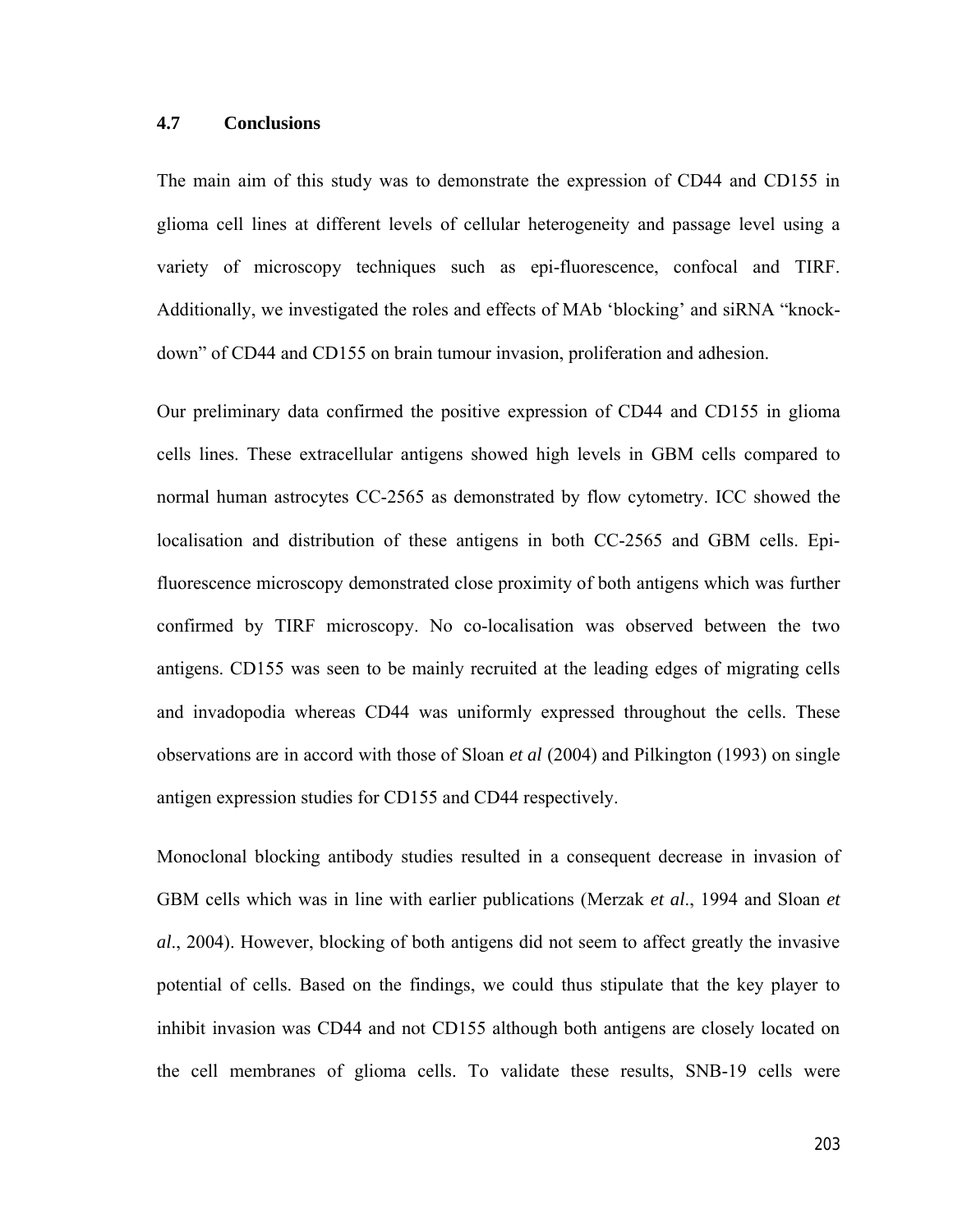transfected with siRNA CD44 and siRNA CD155 to achieve transient knock-down. These cells were then investigated for their invasiveness. As shown by the above technique, substantial decrease in invasive potential was achieved. Live cell imaging on silenced cells have demonstrated a consequent decline in velocity of cell movement and total distance moved compared to untransfected cells where double knock-down of CD44 and CD155 have proved to work conjointly to bring the highest reduction rate of the parameters mentioned above. ICC on knock-down cells demonstrated a change in morphology of cells which had rounder shape and were devoid of filopodia with a low fluorescence intensity for CD44 and CD155 which was further supported by flow cytometry.

Similarly, we have demonstrated that overall, a net decline in adhesive potential of silenced cells over controls was reached. Out of all the ECMs investigated, untreated cells adhered best to laminin whilst cells treated with CD155 (MAb and siRNA) resulted in a highest level of adhesion to vitronectin. The former observation was consistent with previous publication (Giese *et al*., 1998) while the latter showed conflicting evidence with studies undertaken by Lange *et al* (2001).

We have furthermore confirmed the hypothesis stated by Szeto *et al* (2009) which stated that proliferation rate was inversely correlated to invasion. We have proved that silenced cells had a higher proliferative rate over untransfected cells and cells were most proliferative when expression of both CD44 and CD155 were inhibited. This observation fully supports our invasion assay findings.

In line with the proposition made by Sloan *et al* (2004) on CD155, we have shown consistency in our findings. Confocal microscopy showed that CD44 and particularly

204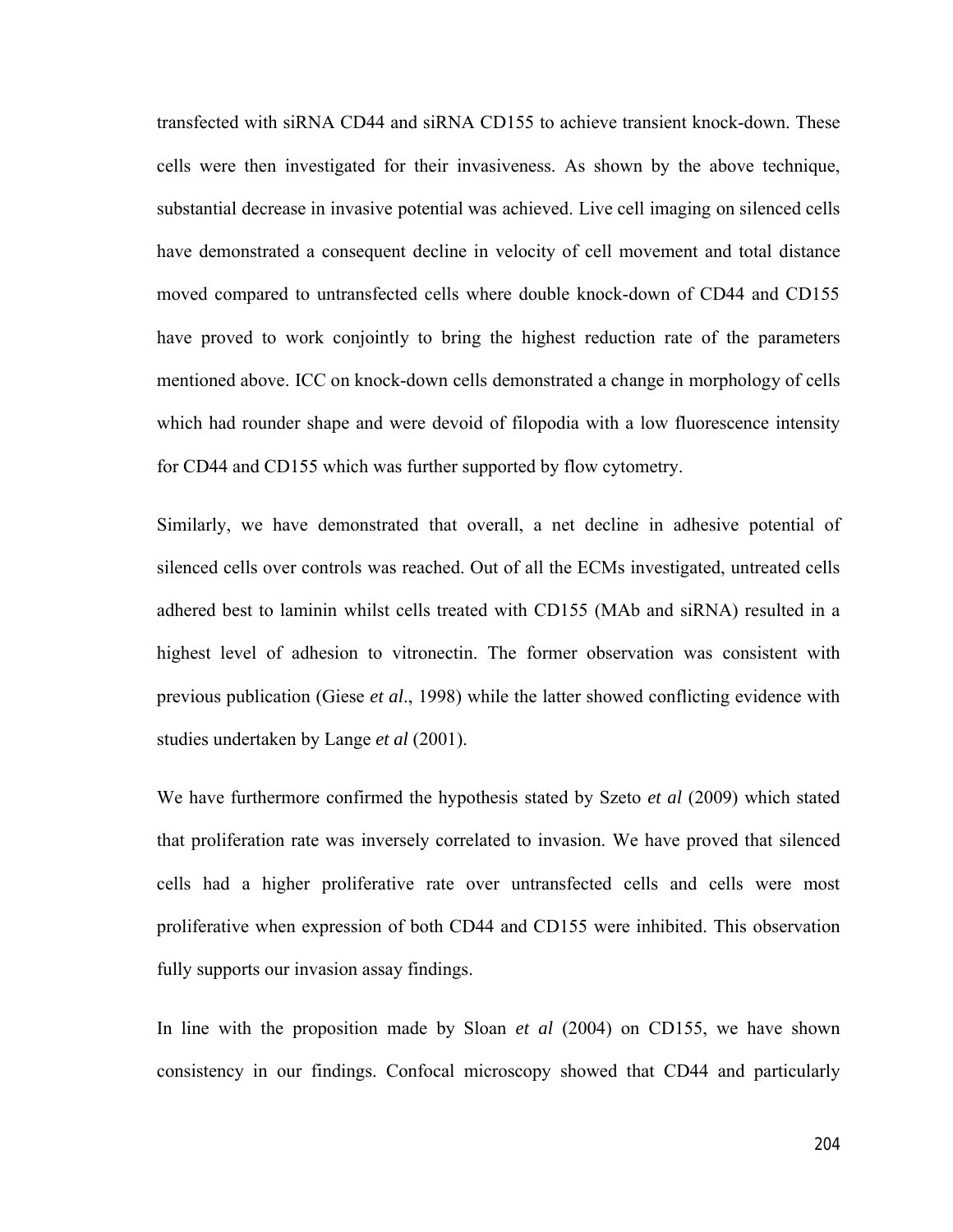CD155 in all GBM cells co-localised with  $\beta_1$  integrin,  $\alpha_v\beta_1$  integrin and  $\alpha_v\beta_3$  integrin at the leading edge of cells and in their filopodia. These results confirmed that CD155 might play a key role in glioma motility and invasion, albeit not as significant as that of CD44. Transfection of CD44 and CD155 in SNB-19 cells clearly showed a reduced level of expression of the integrin sub-units and no co-localisation was seen.

Our initial findings with regards to the signal transduction pathway studies through the RHO GTPases have demonstrated that CD44 and CD155 indeed contribute to invasion via similar pathways. Gene silencing of CD44 and CD155 resulted in a decrease in expression level in some of the key mediators of invasion particularly Rac 1/2/3, RhoA and Cdc42. These data are consistent with publications mentioned in section 4.6 for other non-neural neoplasms.

## **4.8 Future work**

### *4.8.1 Stable siRNA transfection of CD44 & CD155*

To achieve stable transfection, CD44 and CD155 genes will be identified. We will then design target sequence for small interfering RNA (siRNA) which will then be checked using the Basic Local Alignment Search Tool (BLAST) program to ensure that nonspecific binding of untargeted siRNA does not occur. Subsequently, the appropriate siRNA sequence will be inserted into pre-constructed virus vectors available commercially (e.g; Thermofisher scientific, UK) which will in-turn be used to transfect glioma cell lines to inhibit the expression of CD44 and CD155.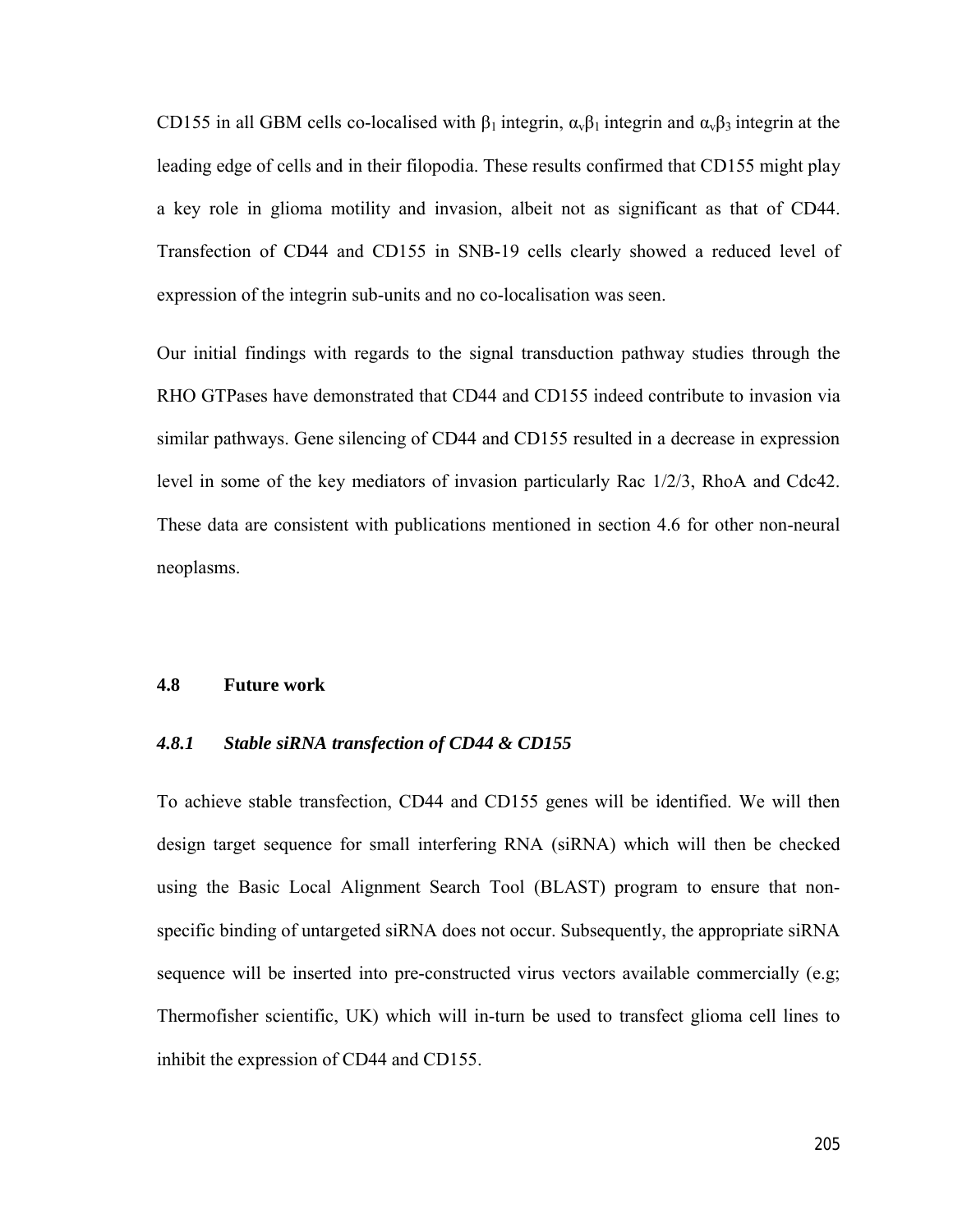## *4.8.2 Signal Transduction studies*

Following the preliminary signal studies involving the RHO GTPases which is the cytoskeletal signaling pathways, we will be investigating the pathways for migration signaling which include the ERK and PI3-kinase pathways in cells after ligation or blockade of CD155 and/or CD44.

### *4.8.3 Three-dimensional (3D) "all-human" spheroid confrontation assay*

We have recently developed an "all-human" 3D spheroid model to study tumour invasion into non-neoplastic brain (Pilkington and Parker, 2007). An adaptation of the "hangingdrop" method was used to produce multicellular tumour spheroids from brain tumour biopsy tissue then juxtapose these with spheroids produced from astrocyte-rich cultures derived from the brains of patients who had undergone surgical resection for intractable epilepsy. These cultures are also maintained under human serum-supplemented conditions (Biowest Ltd). Invasion of glial neoplasms into "target" brain spheroids is studied using vital cell markers for each population by either confocal microscopy or by live cell (real time) imaging over periods of up to 72 hours. Confrontation cultures may be kept in healthy condition for several days and are studied subsequently, following fixation and processing by light, fluorescence and electron microscopy. We will thus adapt this technique to further investigate the role and effects of CD44 and CD155 and their knockdown in invasion studies.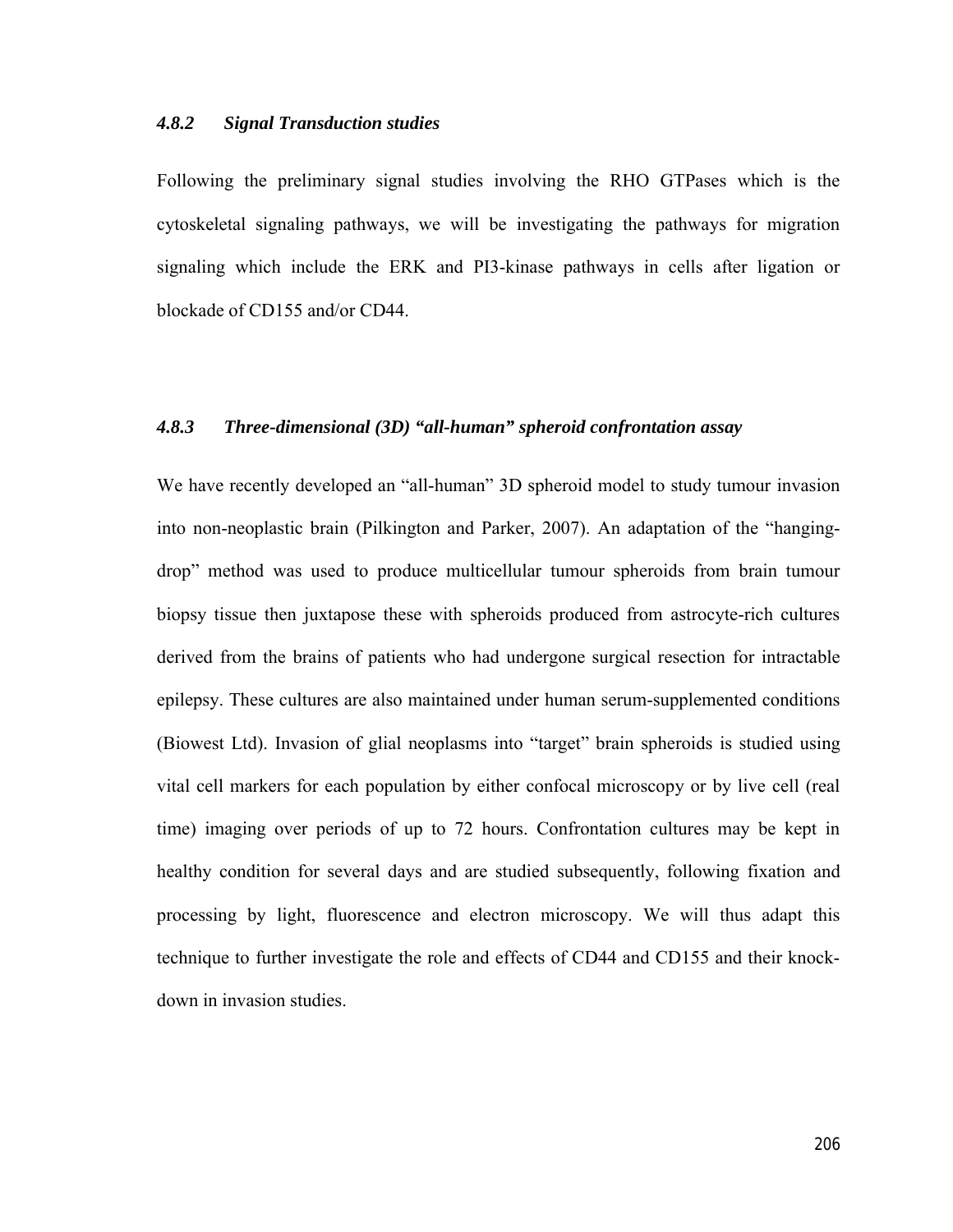### *4.8.4 In vivo studies of knockdown (KD) for CD44/CD155*

CD155 KD, CD44 KD, combined CD155 & CD44 KDs, Scrambled KD and Controls for each of two cell lines IN699 (a paediatric GBM with very high CD133 expression) and UPAB (a heterogenous adult GBM with low CD133 expression) will be used to produce tumours in orthotopic brain tumours in nude mice. Cells will be transduced with a lentiviral vector expressing the luciferase gene to allow *in vivo* imaging of tumour progression. Mice will be anesthesized with a mixture of ketamine (10mg/ml) and xylazine (1mg/ml) and fixed in a sterotaxic frame and tumour cells will be slowly injected into the right frontal cortex. Development of tumours will be monitored weekly using bioluminescence imaging. After sacrifice, brains will be removed and prepared for immunohistochemical analysis. Tumour volume at endpoint will be evaluated by IHC analysis to monitor changes in invasion, proliferation (Ki67) and relation to tumour vasculature (CD31).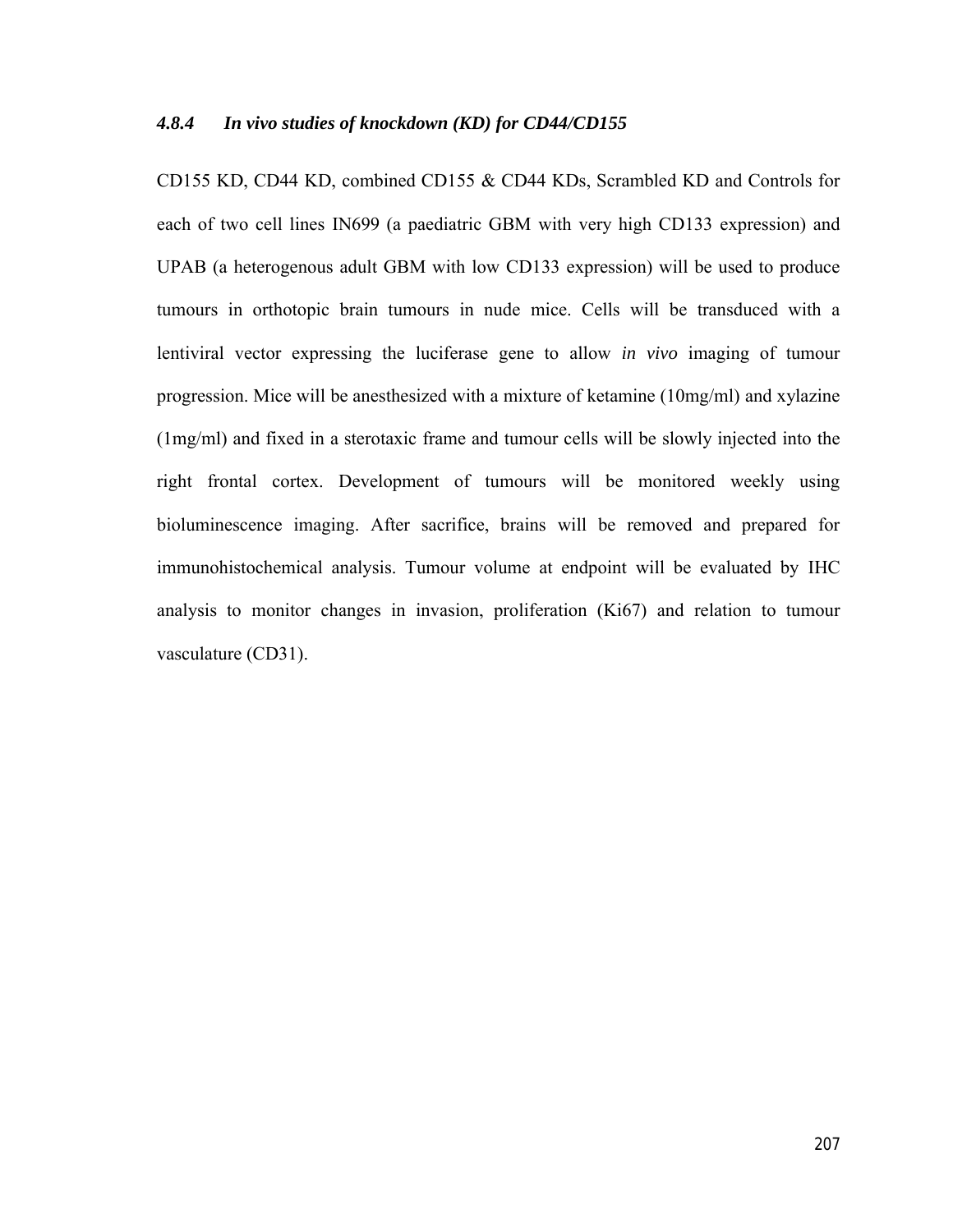**REFERENCES**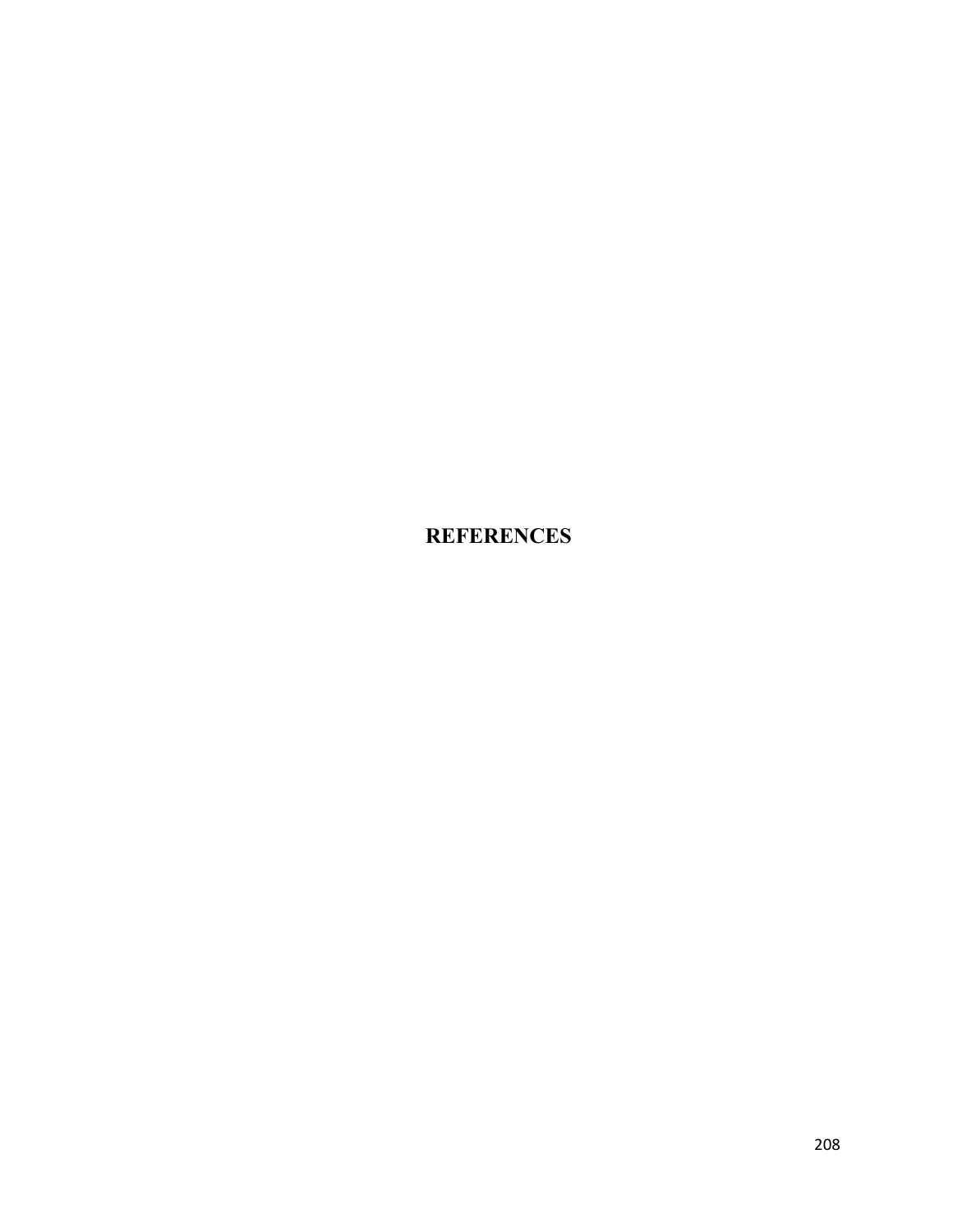Abe T, Mori T, Kohno K, Seiki M, Hayakawa T and Welgus HG. 1994. Expression of 72 kDa type IV collagenase and invasion activity of human glioma cells. *Clinical and Experimental metastasis*. **12**:296-304

Adams JC and Schwartz MA. 2000. Stimulation of fascin spikes by thrombospondin-1 mediated by the GTPases Rac and Cdc42. *J Cell Biol.* **150**: 807-822

Adamson P, Etienne S, Couraud PO, Calder V and Greenwood J. 1999. Lymphocyte migration through brain endothelial cell monolayers involves signaling through endothelial ICAM-1 via a Rho-dependent pathway. *J Immunol.* **162**:2964-2973

Akiyama T and Kadowaki T. 1988. Substrate specifities of tyrosine-specific protein kinasis toward cytoskeletal proteins *in vitro. J. Biol. Chem*. **261**:14797-14803

Akiyama Y, Jung S, Salhia B, Lee S, Hubbard S, Taylor M. 2001. Hyaluronate receptors mediating glioma cell migration and proliferation. *Journal of NeuroOncology.* **53**:115-127

Aldape KD, Okeu MF, Bondy ML and Wrensch M. 2003. Molecular epidemiology of glioblastoma. *Cancer J*. **9**:99-106

Alho AM, Underhill CB. 1989. The hyaluronate receptor is preferentially expressed on proliferating epithelial cells*. J cell Biol*. **108**: 1557-65

Aoki J, Koike S, Ise I, Sato-Yoshida Y and Nomoto A. 1994. Amino acid residues on human poliovirus receptor involved in interaction with poliovirus. *J Biol Chem*. **269**:8431- 8438

Araque A. 2008. Astrocytes process synaptic information. *Neuron Glia Biol.* **4**:3-10

Arch R, Wirth K, Hofmann M. 1992. Participation in normal immune responses of a metastasis-inducing splice variant of CD44. *Science.* **257**:682-5

Ariza A, Lopez D, Mate J, Ismal M, Musulen E, Pujol M, Ley A, Navas-Palacios J. 1995. Role of CD44 in the invasiveness of Glioblastoma miltiforme and the non-invasiveness of meningioma: An immunohistochemical study.

Aruffo A, Stamenkovic I, Melnick M, Underhill C.B and Seed B. 1990. CD44 is the principal cell surface receptor for hyaluronate. *Cell*. **61**:1301-1313

Asher R and Bignami A. 1992. Hyaluronate binding and CD44 expression in human glioblastoma cells and astrocytes. *Exp Cell Res*. **203**:80-90

Ballestrem C, Wehrle-Haller B and Imhof BA. 1998. Actin dynamics in living mammalian cells. *J. Cell Sci.* **111**:1649-1658

Banyard J, Anand-Apte B, Symons M and Zetter BR. 2000. Motility and invasion are differentially modulated by Rho family GTPases. *Oncogene.* **19**:580-591

Barcellos-Hoff MH, Newcomb EW, Zagzag D and Narayana A. 2009. Therapeutic targets in malignant glioblastoma microenvironment. *Semin Radiat Oncol*. **19**(3):163-70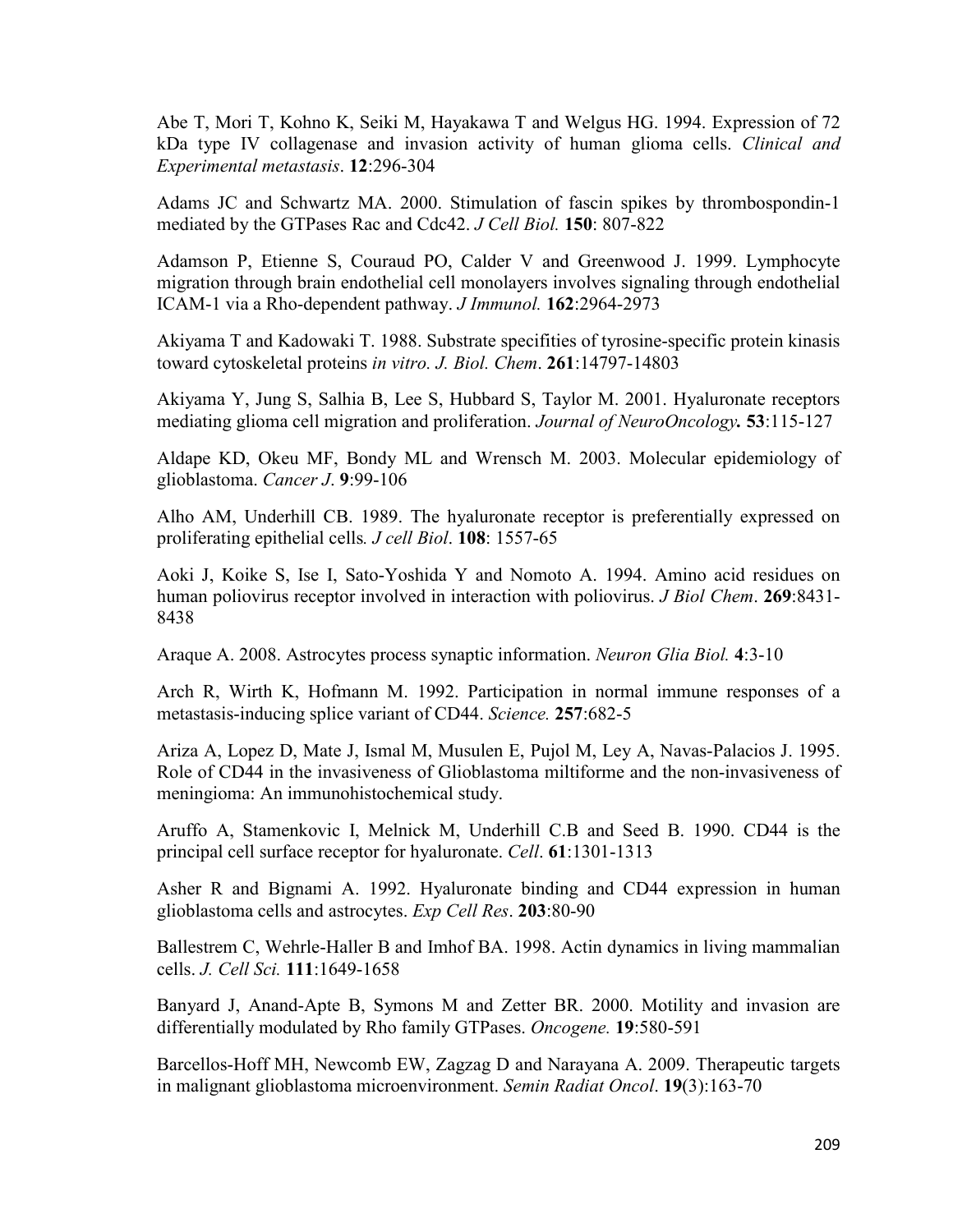Baronas-Lowell D, Lauer-Fields JL, Borgia JA *et al*. 2004. Differential modulation of human melanoma cell metalloproteinase expression by  $\alpha_2\beta_1$  integrin and CD44 triplehelical ligands derived from type IV collagen. *J Biol Chem.* **279**:43503-13

Bartolazzi A, Peach R, Aruffo A and Stamenkovic I. 1994. Interaction between CD44 and hyaluronan is directly implicated in the regulation of tumour development. *J Exp Med.* **180**: 53-66

Basset P, Okada A, Chenard M-P, Kannan R, Stoll I, Anglard P, Bellocoq J-P and Rio M-C. 1997. Matrix metalloproteinases as stromal effectors of human carcinoma progression: therapeutical implications*. Matrix Biol.* **15**: 535-541

Behin A, Hoang-Xuan K, Carpentier AF, Delattre J-Y. 2003. Primary brain tumours in adults. *The Lancet.* **361**:323-331

Bellail AC, Hunter SB, Brat DJ, Tan C and Van Meir EG. 2004. Microregional extracellular matrix heterogeneity in brain modulates glioma invasion. *Int J Biochem Cell Biol*. **36**(6):1046-69

Bello L, Francolini M, Marthyn P, Zhang J, Carroll RS, Nikas DC, Strasser JF, Villani R, Cheresh DA and Black PM. 2001. Alpha(v)beta3 and alpha(v)beta5 integrin expression in glioma periphery. *Neurosurgery.* **49**(2):380-9

Berdeaux RL, Diaz B, Kim L *et al*. 2004. Active Rho is localized to posodomes induced by oncogenic Src and is required for their assembly and function. *J Cell Biol*. **166**:317-23

Berens ME and Giese A. 1999. "…those left behind." Biology and oncology of invasive glioma cells. *Neoplasia.* **1**(3): 208-219

Bernhardt G, Bibb JA, Bradley J, Wimmer E. 1994. Molecular characterization of the cellular receptor for poliovirus. *Virology*. **199**(1):105–113

Bhowmick NA *et al*. 2001. Transforming growth factor-β1 mediates epithelial to mesenchymal transdifferentiation through a RhoA-dependent mechanism. *Mol Biol Cell*. **12**:27-36

Bignami A, Hosley M and Dahl D. 1993. Hyaluronic acid and hyaluronic acid-binding proteins in brain extracellular matrix. *Anat Embryol*. **188**:419-433

Birch M, Mitchell S, Hart IR. 1991. Isolation and characterization of human melanoma call variants expressing high and low levels of CD44. *Cancer Res*. **51**:6660-7

Birks SM. 2010. GD3 as a potential therapeutic target in glioma. *PhD thesis*.

Bishop AL and Hall A. 2000. Rho GTPases and their effector proteins. *Biochem J*. **348**:241-255

Boettner B and Van Aelst L. 2002. The role of Rho GTPases in disease development. *Gene.* **286**: 155-174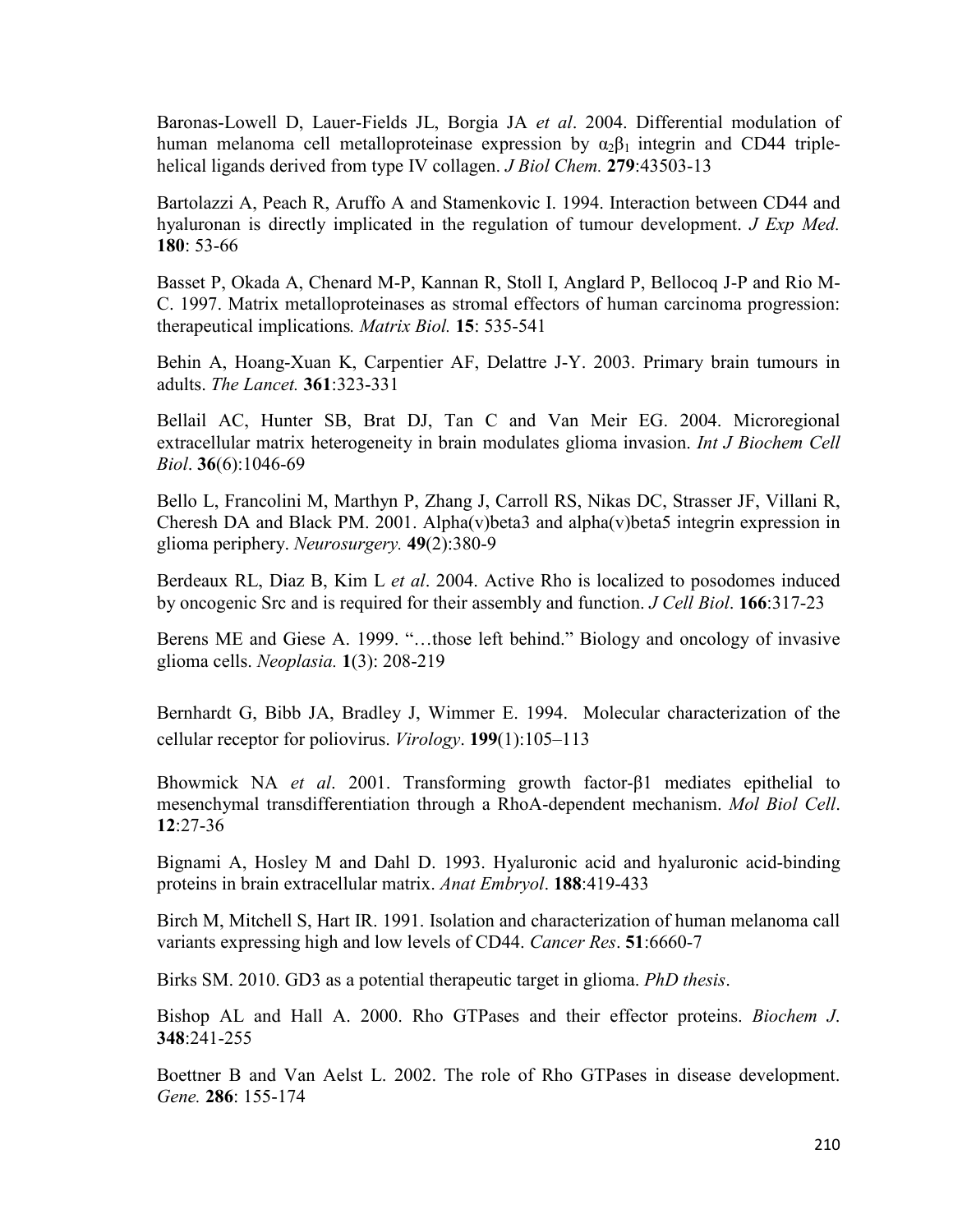Bogenrieder T and Herlyn M. 2003. Axis of evil: molecular mechanisms of cancer metastasis. *Oncogene.* **22**: 6524

Bolteus AJ, Berens ME and Pilkington GJ. 2001. Migration and invasion in brain neoplasms. *Curr Neurol Neurosci Rep*. **1**(3):225-32

Bottino C, Castriconi R, Pende D, Rivera P, Nanni M, Carnemolla B, Cantoni C, Grassi J, Marcenato S, Reymond N. 2003. Identification of PVR (CD155) and Nectin-2 (CD226) as cell surface ligands for the human DNAM-1 (CD226) activating molecule. *J. Exp. Med*. **198**: 557-567

Bourguignon LY, Peyrollier K, Gilad E and Brightam A. 2007. Hyaluronan-CD44 interaction with neural Wiskott-Aldrich syndrome protein (N-WASP) promotes actin polymerization and ErbB2 activation leading to beta-catenin nuclear translocation, transcription up-regulation and cell migration in ovarian tumour cells*. J Biol Chem*. **282**: 1265-1280

Bourguignon LY, Zhu H, Shao L, Zhu D and Chen YW. 1999. Rho-kinase (ROK) promotes CD44v (3, 8-10)-ankyrin interaction and tumour cell migration in metastatic breast cancer cells. *Cell Motil Cytoskeleton*. **43**: 269-287

Braga VM, Bretson M, Li X and Lamarche-Vane N. 2000. Activation of the small GTPase Rac is sufficient to disrupt cadherin-dependent cell-cell adhesion in normal human keratinocytes. *Mol Biol Cell*. **11**:3703-3721

Brandes AA. 2003. State-of-the-art treatment of high grade brain tumours. *Semin Oncol.* **30**:4-9

Brem H, Piantadosi S, Burger PC, Walker M, Selker R, Vick NA, Black K, Sisti M, Brem S, Mohr G *et al*. 1995. Placebo-controlled trial of safety and efficacy of intraoperative controlled delivery by biodegradable polymers of chemotherapy for recurrent gliomas. The polymer-brain Tumour Treatment Group. *Lancet*. **345**:1008-12

Buchsbaum RJ. 2007. Rho activation at a glance. *Journal of Cell Science.* **120**(1):1149- 1152

Bullwinkel J, Baron-Luhr B, Ludemann A, Wohlenberg C, Gerdes J and Scholzen T. 2006. Ki-67 protein is associated with ribosomal RNA transcription in quiescent and proliferating cells. *J Cell Physiol*. **206** (3):624-35

Burridge K andWennerberg K. 2004. Rho and Rac take center stage. *Cell.* **116**:167-179

Butt AM, Hamilton N, Hubbard P, Pugh M and Ibrahim M. 2005. Synantocytes: the fifth element. *J Anat.* **207**:695-706

Cabrera CM, Cobo F, Nieto A, Cortes JL, Montes RM, Catalina P and Concha A. 2006. Identity tests: determination of cell line cross-contamination. *Cytotechnology*. **51**(2):45-50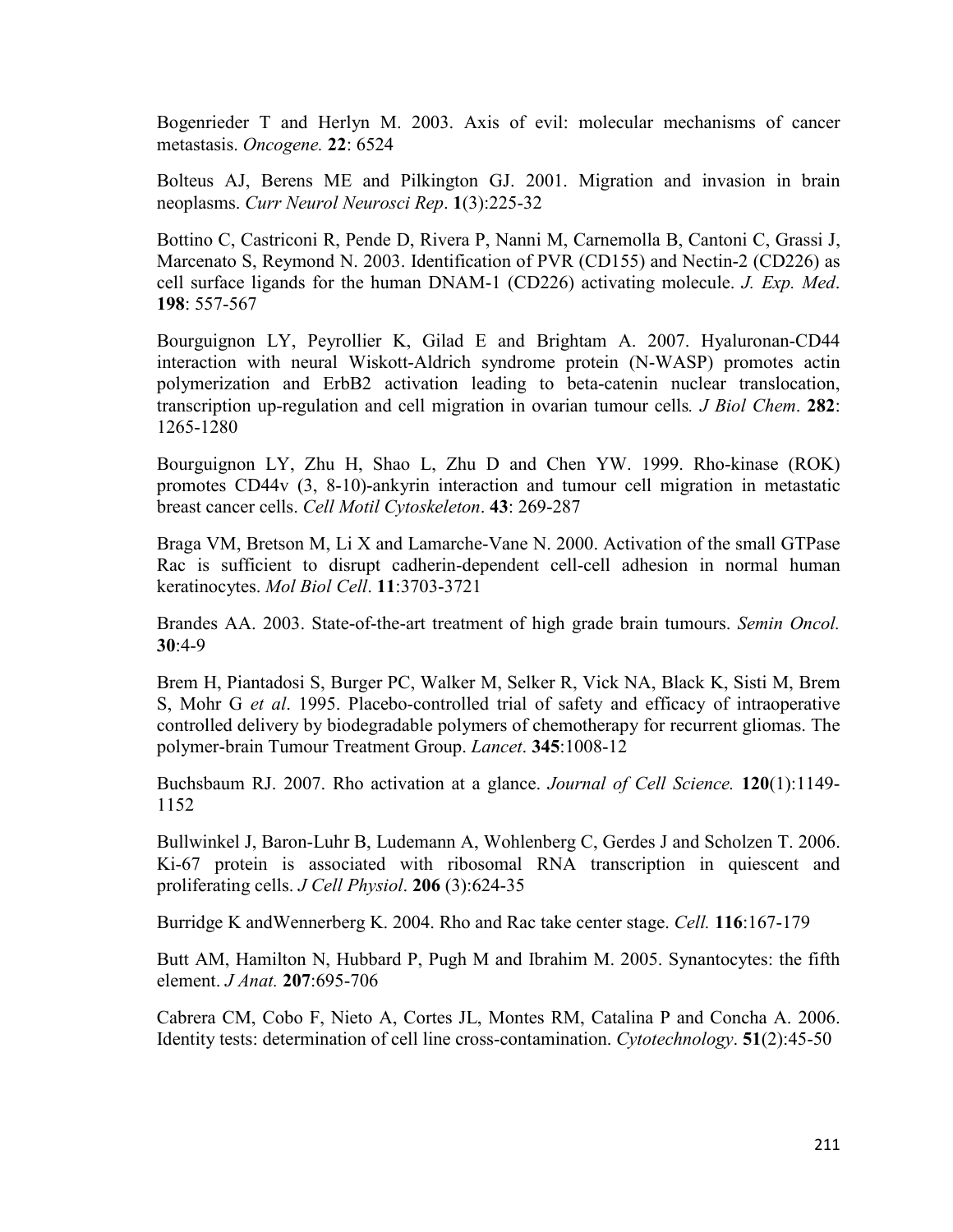Cao G, Savani RC, Fehrenbach M, Lyons C, Zhang L, Coukous G and DeLisser H. 2006. Involvement of Endothelial CD44 during in vivo Angiogenesis. *American Journal of Pathology*. **169**:1

Carter WG, Wayner E. 1988. Characterisation of the class III collagen receptor: A phosphorylated, transmembrane glycoprotein expressed in nucleated human cells. *J Biol Chem.* **263**:4193-4201

Cascone I, Giraudo E, Caccavari F, Napione L, Bertotti E, Collard JG, Serini G, Bussolino F. 2003. Temporal and spatial modulation of Rho GTPases during *in vitro* formation of capillary vascular network. Adherens junctions and myosin light chain as targets of Rac1 and RhoA. *J Biol Chem.* **278**:50702-50713

Castro MG, Cowen R, Williamson IK, David A, Jimenez-Dalmaroni MJ, Yuan X, Bigliari A, Williams JC, Hu J and Lowenstrein PR. 2003. Current and future strategies for the treatment of malignant brain tumours. *Pharmacol Ther*. **98**:71-108

Chan AY, Coniglio SJ, Chuang YY, Michaelson D, Knaus UG, Philips MR and Symons M. 2005. Roles of the Rac1 and Rac3 STPases in human tumour cell invasion. *Oncogene.* **24**(53): 7821-7829

Chekenya M and Immervoll H. 2006. NG2/HMP Proteoglycan as a cancer therapeutic target. *Methods Mol Biol*. **361**:93-118

Chekenya M and Pilkington GJ. 2002. NG2 precursor cells in neoplasia: functional, histogenesis and therapeutic implications for malignant brain tumours. *J Neurocytol*. **31**:507-21

Chekenya M, Rooprai HK, Davies D, Levine JM, Butt AM and Pilkington GJ. 1999. The NG2 chondroitin sulfate proteoglycan: role in malignant progression of human brain tumours. *Int J Dev Neurosci*. **17**:421-35

Cheney IW. 1998. Supression of tumourigenicity of glioblastoma cells by adenovirusmediated MMAC1/PTEN gene transfer. *Cancer Research*. **58**:2331-2334

Chinnaiyan P, Wang M, Rojiani AM, Tofilon PJ, Chakravarti A, Ang KK, Zhang HZ, Hammond E, Curran W, JR, Mehta MP. 2008. The prognostic value of nestin expression in newly diagnosed glioblastoma: report from the Radiation Therapy Oncology Group. *Radiat Oncol.* **3**:32

Chiquet-Ehrismann R, Hagios C and Schenk S. 1995. The complexity in regulating the expression of tenascins. *Bioassays.* **17**:873-878

Chon JH, Netzel R, Rock BM and Chaikof EL. 1998. Alpha4beta1 and alpha5beta1 control migration on fibronectin by differentially regulating cell speed and motile cell phenotype. *Ann. Biomed Eng.* **26**:1091-1101.

Chuang YY, Tran NL, Rusk N *et al*. 2004. Role of synaptojanin 2 in glioma cell migration and invasion*. Cancer Res.* **64**:8271-5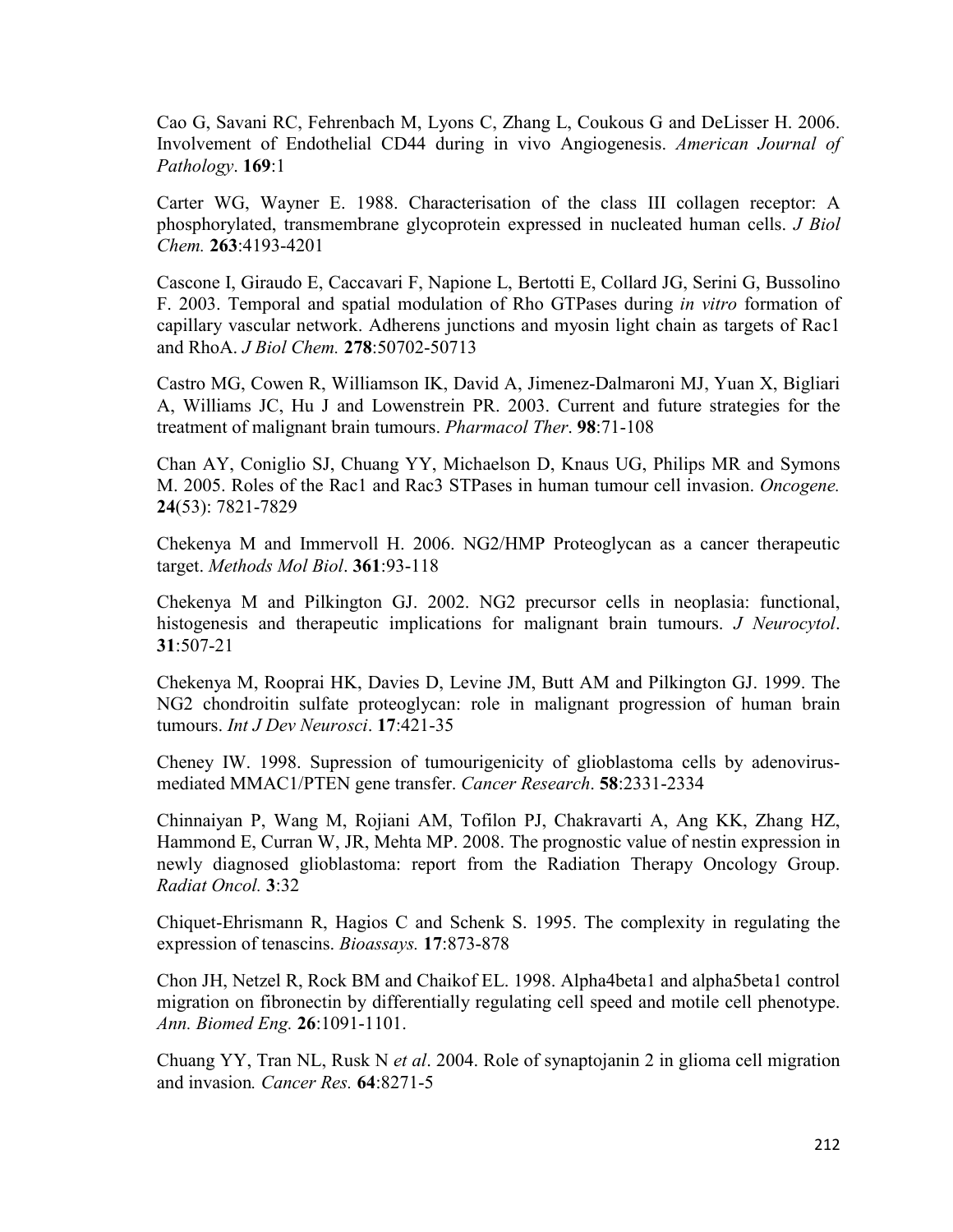Chumbalkar VC *et al*. 2005. Differential protein expression in human gliomas and molecular insights. *Proteomics.* **5**:1167-1177

Claes An, Idema AJ, Wesseling P. 2007. Diffuse glioma growth: a guerilla war. *Acta neuropathol.* **114**:443-458

Clark EA, Golub TR, Lander ES and Hynes RO. 2000. Genomic analysis of metastasis reveals an essential role for RhoC. *Nature.* **406**: 532-535

Cooper DL and Dougherty GJ. 1995. To metastasize or not? Selections of CD44 splice sites. *Nat Med.* **1**:635-7

Cretu A and Brooks PC. 2007. Impact of the non-cellular tumour microenvironment on metastasis: potential therapeutic and imaging opportunities. *J Cell Physiol.* **213**:391-402.

Culty M, Nguyen HA and Underhill CB. 1992. The hyaluronan receptor (CD44) participates in the uptake and degradation of hyaluronan. *Journal of cell Biology.* **116**: 1055-1062

Culty M, Shizari M, Thompson EW and Underhill CB. 1994. Binding and degradation of hyaluronan by human breast cancer cell lines expressing different forms of CD44: correlation with invasive potential. *J Cell Physiol.* **160**: 275-286

D'Souza-Schorey C, Boettner B and Van Aelst. 1998. Rac regulates integrin-mediated spreading and increased adhesion of T lymphocytes. *Mol Biol Cell*. **18**: 3936-3946

Dai C and Holland EC. 2001. Glioma models. *Biochem Biophys Acta.* **1551**:M19-27

Danen EH, Jansen KF, Van Kraats AA, Cornelissen IM, Ruiter DJ *et al*. 1995. Alpha-v integrins in human melanoma: Gain of alpha v beta 3 and loss of alpha v beta 5 are related to tumour progression *in situ* but not metastatic capacity of cell lines in nude mice. *Int J Cancer.* **61**:491-496

Del Pozo MA, Kiosses WB, Alderson NB, Meller N, Hahn KM and Schwartz MA. 2002. Integrins regulate GTP-Rac localized effector interactions through dissociation of Rho-GDI. *Nat Cell Biol*. **3**: 232-239

Delpech B, Maingonnat C, Girard N, Chauzy C, Maunoury R and Olivier A. 1993. Hyaluronan and hyaluronectic in the extracellular matrix of human brain tumour stroma. *European Journal of Cancer*. **29A**: 1012-1017

Demuth T and Berens ME. 2004. Molecular mechanisms of glioma cell migration and invasion. *J Neurooncol.* **70**:217-28

Deryugina EI and Quigley JP. 2006. Matrix metalloproteinases and tumour metastasis. *Cancer Metast Rev*. **25**: 9-34

Desgrosellier JS and Cheresh DA. 2010. Integrins in cancer: biological implications and therapeutic opportunities. *Nat Rev Cancer.* **10**(1):9-22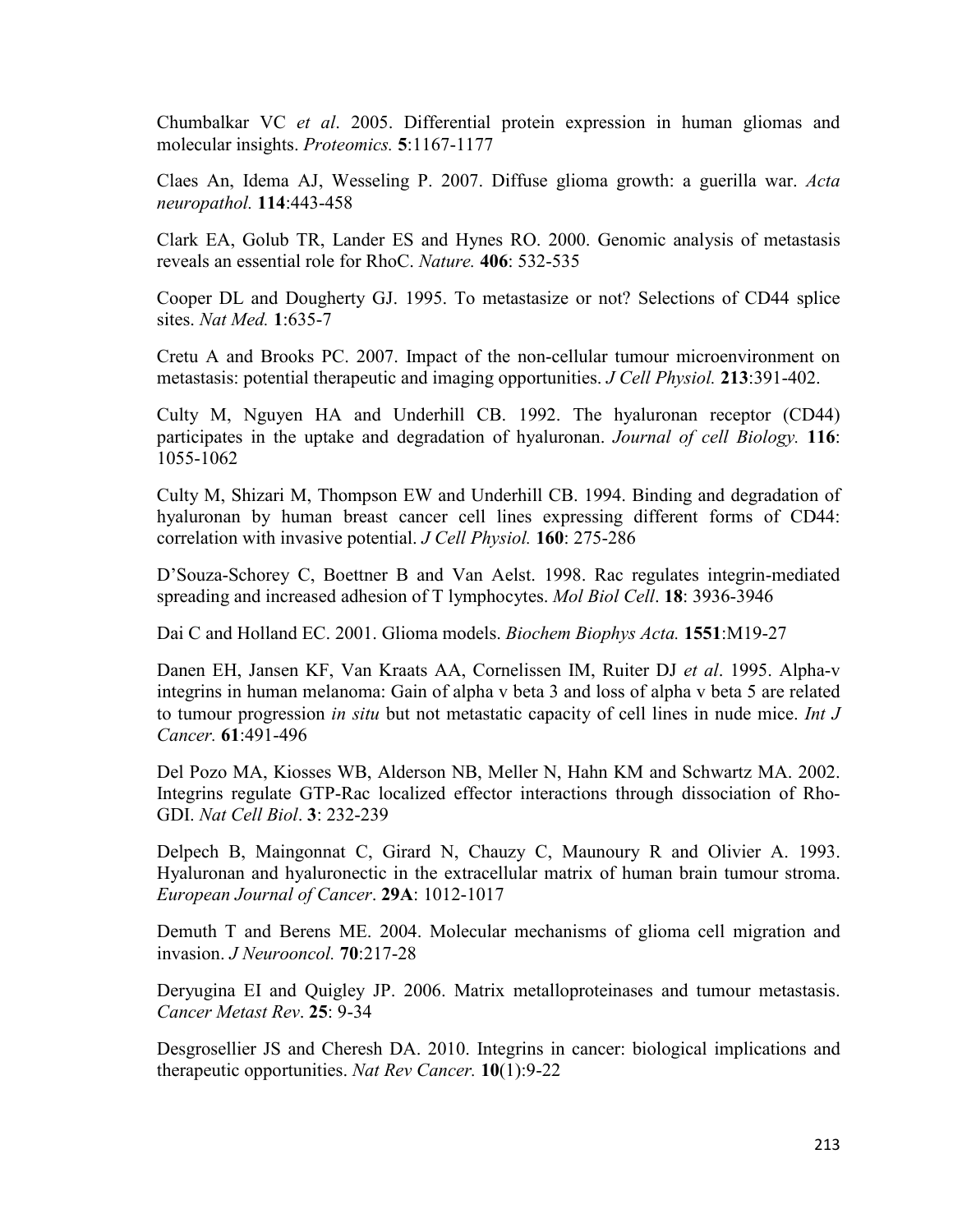Draffin JE, McFarlane S, Hill A, Johnston PG and Waugh DJJ. 2004. CD44 potentiates the adhesion of metastatic prostate and breast cancer cells to bone marrow endothelium. *Cancer Res.* **64**: 5702-5711

Duffy MJ, McGowan PM, Gallagher WM. 2008. Cancer invasion and metastasis: changing views. *J Pathol*. **214**:283-93

Elrich JS, Hansen MD and Nelson WJ. 2002. Spatio-temporal regulation of Rac1 localisation and lamellipodia dynamics during epithelial cell-cell adhesion. *Dev Cell*. **3**:259-270

Eng LF, Ghirnikar RS and Lee YL. 2000. Glial Fibrillary Acid Protein: GFAP-Thirty-One Years. *Neurochemical Research.* Volume **25**:1439-1451

Engers R, Springer E, Michiels F, Collard JG and Gabbert HE. 2001. Rac affects invasion of human renal cell carcinomas by upregulating TIMP-1 and TIMP-2 expression. *J Biol Chem.* **10**:10

Enloe BM and Jay BG. 2010. Inhibition of Necl-5 (CD155/PVR) reduces glioblastoma dispersal and decreases MMP-2 expression and activity*. J Neurooncol*.

Etienne-Manneville S, Hall A. 2002. Rho GTPases in cell biology. *Nature.* **420**:629-35

Faassen AE, Schrager JA, Klein DJ *et al*. 1992. A cell surface chondroitin sulfate proteoglycan, immunologically related to CD44, is involved in type I collagen-mediated melanoma cell motility and invasion. *J Cell Biol.* **116**: 521-531

Fedotov S and Iomin A. 2007. Migration and proliferation dichotomy in tumour-cell invasion. *Phys. Rev.* Lett **98**:118101-118104

Finn PE, Bjerkvig R and Pilkington GJ. 1997. The role of growth factors in the malignant and invasive progression of intrinsic brain tumours. *Anticancer Res*. **17**:4163-72

Finn PE, Purnell P, Pilkington GJ. 1996. Effect of Histamine and the H2 antagonist cimetidine on the growth and migration of human neoplastic glia. *Neuropathology and Applied Neurobiology*. **22**:317-324

Forget MA, Desrosiers RR, Del M, Moumdjian R, Shedid D, Berthelet F and Beliveau. 2002. The expression of Rho decreases with human tumour progression: potential tumour markers. *Clin Exp Metastasis*. **19**(1): 9-15

Forsyth PA, Wong H, Laing TD, Rewcastle NB, Morris DG and Muzik H. 1999. Gelateinase-A (MMP-2), gelateinase-B (MMP-9) and membrane type matrix metalloproteinase-1 (MT1-MMP) are involved in different aspects of the pathophysiology of malignant gliomas. *British Journal of Cancer*. **79**: 1828-1835

Freistadt M. 1994. Distribution of the poliovirus receptor in human tissue. *In* 'Cellular Receptors for Animal Viruses' (E.Wimmer, Ed), pp. 445-461. Cold Spring Harbor Laboratory Press, Cold Spring Harbor, NY.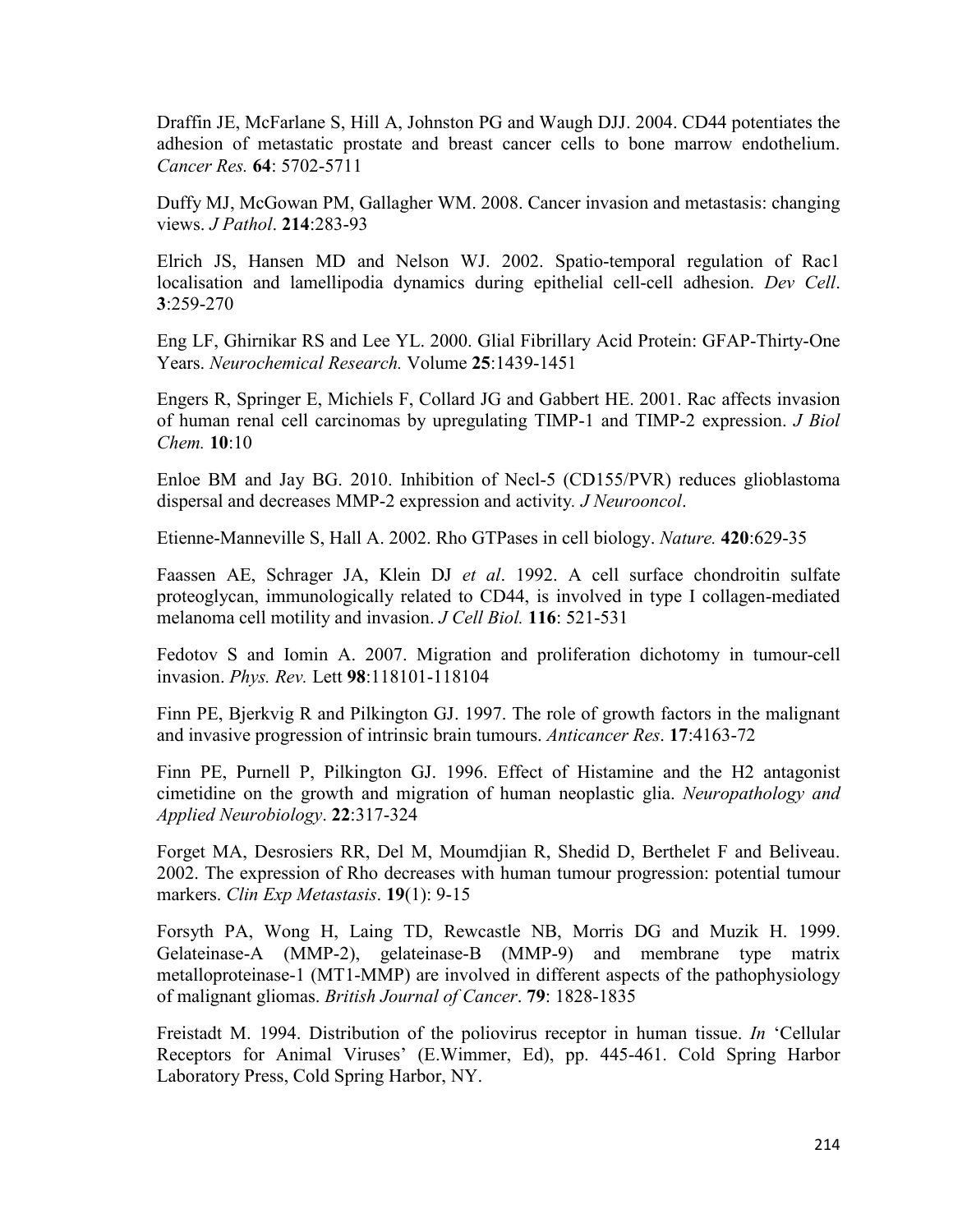Freistadt MS and Eberle KE. 1997. Physical association between CD155 and CD44 in human monocytes. *Molecular Immunology.* **34**(18): 1247-1257

Friedman HS, Kerby T and Calvert H. 2000. Temozolomide and treatment of malignant glioma. *Clin Cancer Res.* **6**:2585-2597

Galbraith CG, Yamada KM and Galbraith JA. 2007. Polymerizing actin fibers position integrins primed to probe for adhesion sites. *Science.* **315**:992-995

Gallatin WM, Wayner EA and Hoffman PA. 1989. Structural homology between lymphocyte-homing receptors and extracellular matrix receptor type III. *Proc Natl Acad Sci USA.* **86**:4654-4658

Gansauge F, Gansauge S and Zobywalski A. 1995. Differential expression of CD44 splice variants in human pancreatic adenocarcinoma and in normal pancreas. *Cancer Res*. **55**:5499-503

Garraway LA, Widlund HR, Rubin MA, Getz G, Berger AJ, Ramaswamy S, Beroukhim R, Milner DA, Granter SR, Du J, Lee C, Wagner SN, Li C, Golub TR, Rimm DL, Meyerson ML, Fisher DE and Sellers WR. 2005. Integrative genomic analyses identify MITF as a lineage survival oncogene amplified in malignant melanoma. *Nature*. **436** (7047): pp117- 22

Giancotti FG and Ruoslathi E. 1990. Elevated levels of the α5β1 fibronectin receptor suppress the transformed phenotype of Chinese Hamster ovary cells. *Cell.* **60**:849-859

Giese A, Bjerkvig R, Berens M and Westphal M. 2003. Cost of migration: invasion of malignant gliomas and implications for treatment. *J Clin. Oncol*. **21**:1624-1636

Giese A, Kluwe L, Laube B and Berens ME. 1996a. Migration of human glioma cells on myelin. *Neurosurgery.* **38**:755-764

Giese A, Laube B, Zapf S, Mangold U and Westphal M. 1998. Glioma Cell Adhesion and Migration on Human Brain Sections. *Anticancer Research.* **18**:2345-2347

Giese A, Loo MA, Rief MD, Tran N and Berens ME. 1995. Substrates for astrocytoma invasion. *Neurosurgery.* **37**:294-301

Giese A, Loo MA, Tran D, Haskett SW and Coons BME. 1996b. Dichotomy of astrocytoma migration and proliferation. *Int. J. Cancer.* **67**:275-282

Giese A, Rief MD, Loo MA and Berens ME. 1994. Determinants of human astrocytoma migration. *Cancer Res.* **54**(14):3897-904

Gingras MC, Roussel E, Bruner JM, Branch CD. Moser RP. 1995. Comparison of cell adhesion molecule expression between glioblastoma multiforme and autologous normal brain tissue*. J Neuroimmunol*. **57**:143-153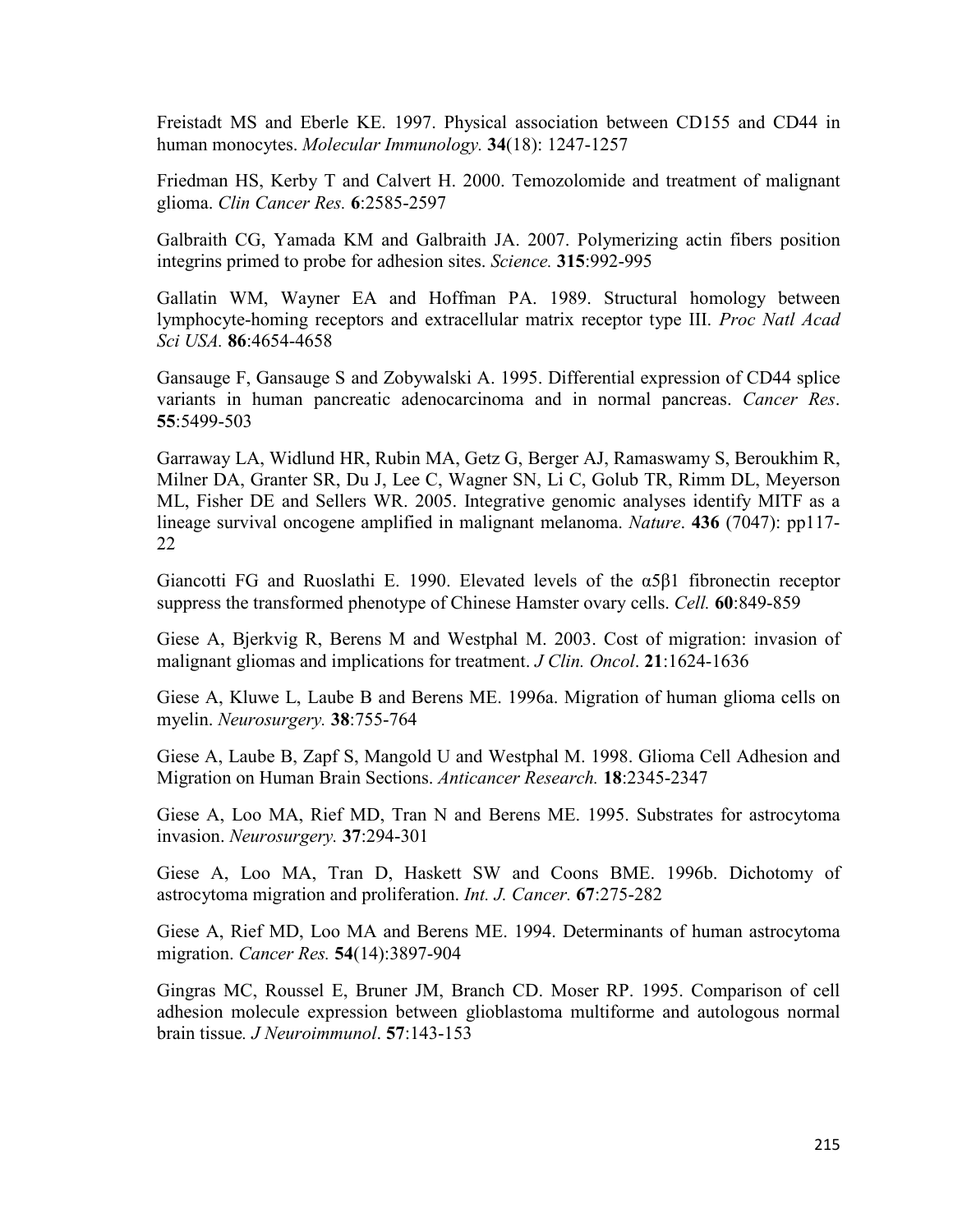Gladson C.L, Wilcox J.N, Sanders L, Gillespie G.Y and Cheresh D.A. 1995. Cerebral microenvironment influences expression of the vitronectin gene in astrocytic tumours. *J. Cell. Sci.* **108**: 947-956

Gocheva V and Joyce JA. 2007. Cysteine cathepsins and the cutting edge of cancer invasion. *Cell Cycle.* **6**: 60-64

Goebeler M, Kaufmann D, Brocker E-B and Klein CE. 1996. Migration of highly aggressive melanoma cells on hyaluronic acid is associated with functional changes, increased turnover and shedding of CD44 receptors. *Journal of Cell Science*. **109:** 1957- 1964.

Goldbrunner RH, Bernstein JJ and Tonn JC. 1999. Cell-extracellular matrix interaction in glioma invasion. *Acta Neurochirurgica.* **141**:295-305

Goldstein LA and Butcher EC. 1990. Identification of mRNA that encodes an alternative form of H-CAM (CD44) in lymphoid and non-lymphoid tissues*. Immunogenetics*. **32**:389- 97

Goodison S, Urquidi V and Tarin D. 1999. CD44 cell adhesion molecules. *J Clin Pathol: Mol Pathol.* **52**: 189-196

Gromeier M, Lachmann S, Rosenfeld M.R, Gutin P.H and Wimmer E. 2000. Intergeneric poliovirus recombinants for the treatment of malignant glioma. *Proc. Natl. Acad. Sci. USA.* **97**:1271-1277

Gromeier M, Solecki D, Patel DD and Wimmer E. 2000. Expression of the Human Poliovirus Receptor/CD155 Gene during Development of the central nervous system: Implications for the Pathogenesis of Poliomyelitis. *Virology*. **273**:248-257

Groothius DR. 2000. The blood-brain and blood-tumour barriers: a review of strategies for increasing drug delivery. *Neuro Oncol*. **2**:45-59

Guasch RM, Scambler P, Jones GE and Ridley AJ. 1998. RhoE regulates actin cytoskeleton organization and cell migration. *Mol Cell Biol.* **18**:4761-4771

Gunia S, Hussein S, Radu DL, Putz KM, Breyer R and Hecker H. 1999. CD44s-targeted treatment with monoclonal antibody blocks intercerebral invasion and growth of 9L gliosarcoma*. Clinical and Experimental Metastasis*. **17**: 221-230

Gunthert U, Hofmann M, Rudy W, Reber S, Zoller M, Haussmann I, Matzku S, Wenzel A, Ponta H and Herrlich P. 1991. A new variant of glycoprotein CD44 confers metastatic potential to rat carcinoma cells. *Cell*. **65**: 13-24.

Hall A. 1998. Rho GTPases and the actin cytoskeleton. *Science.* **279**:509-514

Hall A. 2005. Rho GTPases and the control of cell behavior. *Biochem Soc Trans.* **33**:891- 895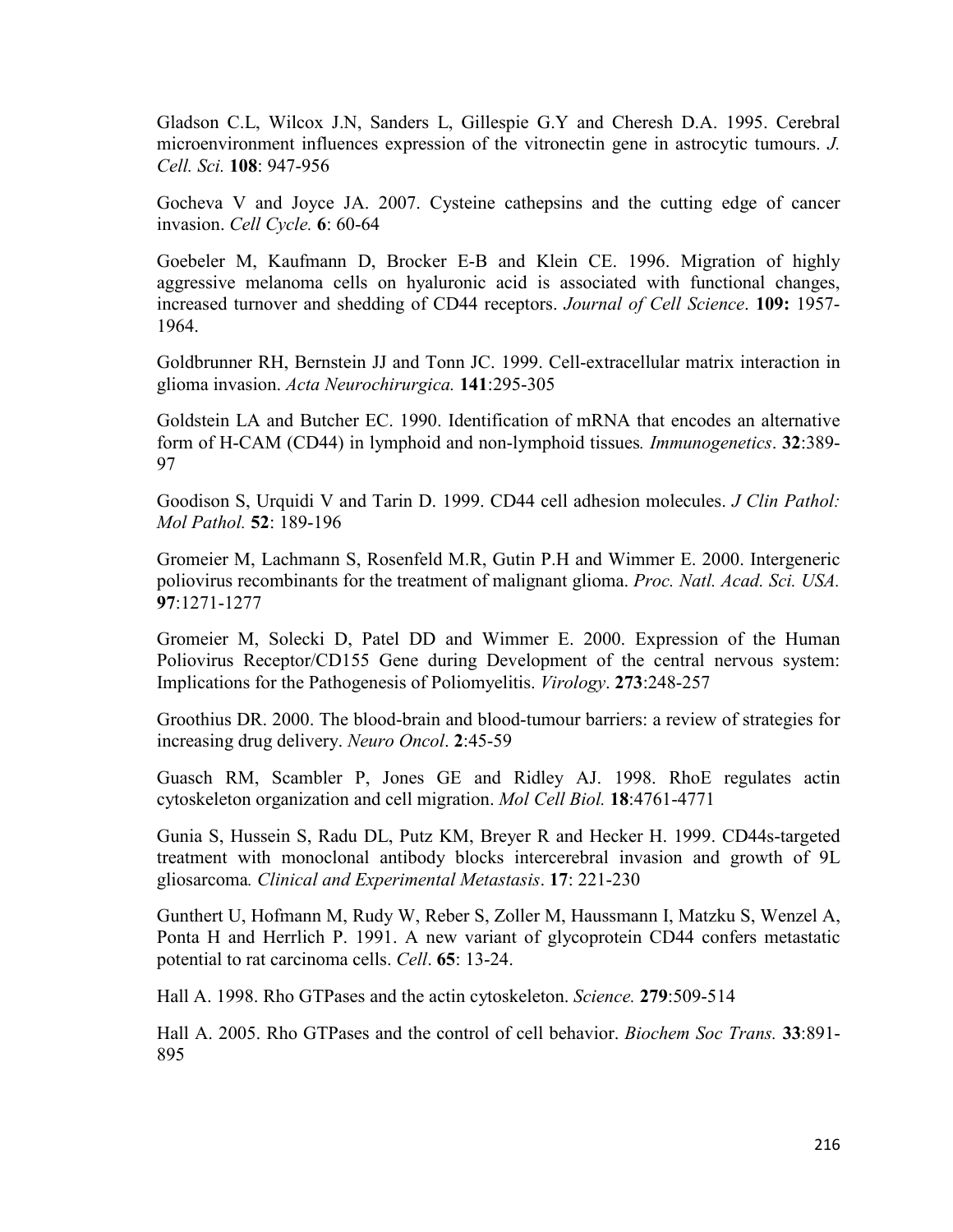Hansen SH *et al*. 2000. Induced expression of Rnd3 is associated with transformation of polarized epithelial cells by the Raf-MEK-extracellular signal regulated kinase pathway. *Mol Cell Biol*. **20**:9364-9375

Hatzikirou H, Basanta D, Simon M, Schaller K, Deutsch A. 2010. 'Go or Grow': the key to the emergence of invasion in tumour progression? *Mathematical Medicine and Biology.* 1-17

Haugland HK, Tysnes BB and Tysnes OB. 1997. Adhesion and migration of human glioma cells are differently dependent on extracellular matrix molecules. *Anticancer Res*. **16**:3679-3687

He Y, Mueller S, Chipman PR, Bator CM, Peng X, Bowman VD, Mukhopadhyay S, Wimmer E, Kuhn RJ and Rossmann MG. 2003. Complexes of poliovirus serotypes with their common cellular receptor, CD155. *Journal of Virology*. **77**(8):4827-4835

Higgins SC, Steingrimsdottir H, Pilkington GK. 2010. Human, mouse or rat? Species authentication of glioma-derived cell cultures. *Journal of Neuroscience Methods.*

Hofmann M, Rudy W and Zoller M. 1991. CD44 splice variants confer metastatic behaviour in rats: homologous sequences are expressed in human tumour cell lines. *Cancer Res*. **51**: 5292-7

Holme TC, Kellie S, Wyke JA and Crawford N. 1986. Effect of transformation by Rous sarcoma virus on the character and distribution of actin in rat-1 fibroblasts: a biochemical and microscopical study. *Br. J. Cancer*. **53**:465-476

Hong RL, Pu YS, Chu JS. 1995. Correlation of expression of CD44 isoforms and Ecadherin with differentiation in human urothelial cell lines and transitional cell carcinoma. *Cancer Lett.* **89**:81-7

Hotchin NA and Hall A. 1995. The assembly of integrin adhesion complexes requires both extracellular matrix and intracellular rho/rac GTPases. *J Cell Biol.* **6**:1857-1865

Hu B, Jarzynka MJ, Guo P, Imanishi Y, Schlaepfer DD and Cheng SY. 2006. Angiopoietin 2 induces glioma cell invasion by stimulating matrix metalloprotease 2 expression through the alphavbeta1 integrin and focal adhesion kinase signaling pathway. *Cancer Res*. **66**(2):775-83

Hughes PM, Wells GMA, Clements JM, Gearing AJH, Redford EJ, Davies M, Smith KJ, Hughes RAC, Brown MC and Miller KM. 1998. Matrix metalloproteinase expression during experimental autoimmune neuritis. *Brain.* **121**:481-494

Hunter T. 1984. The proteins of oncogene. *Scientific American.* **251**:70-79

Hwang S-L, Chang J-H, Cheng T-S, Sy W-D, Lieu A-S, Lin C-L, Lee K-S, Howng S-L and Hong Y-R. 2005. Expression of Rac3 in human brain tumours. *Journal of Clinical Neuroscience.* **12**(5):571-574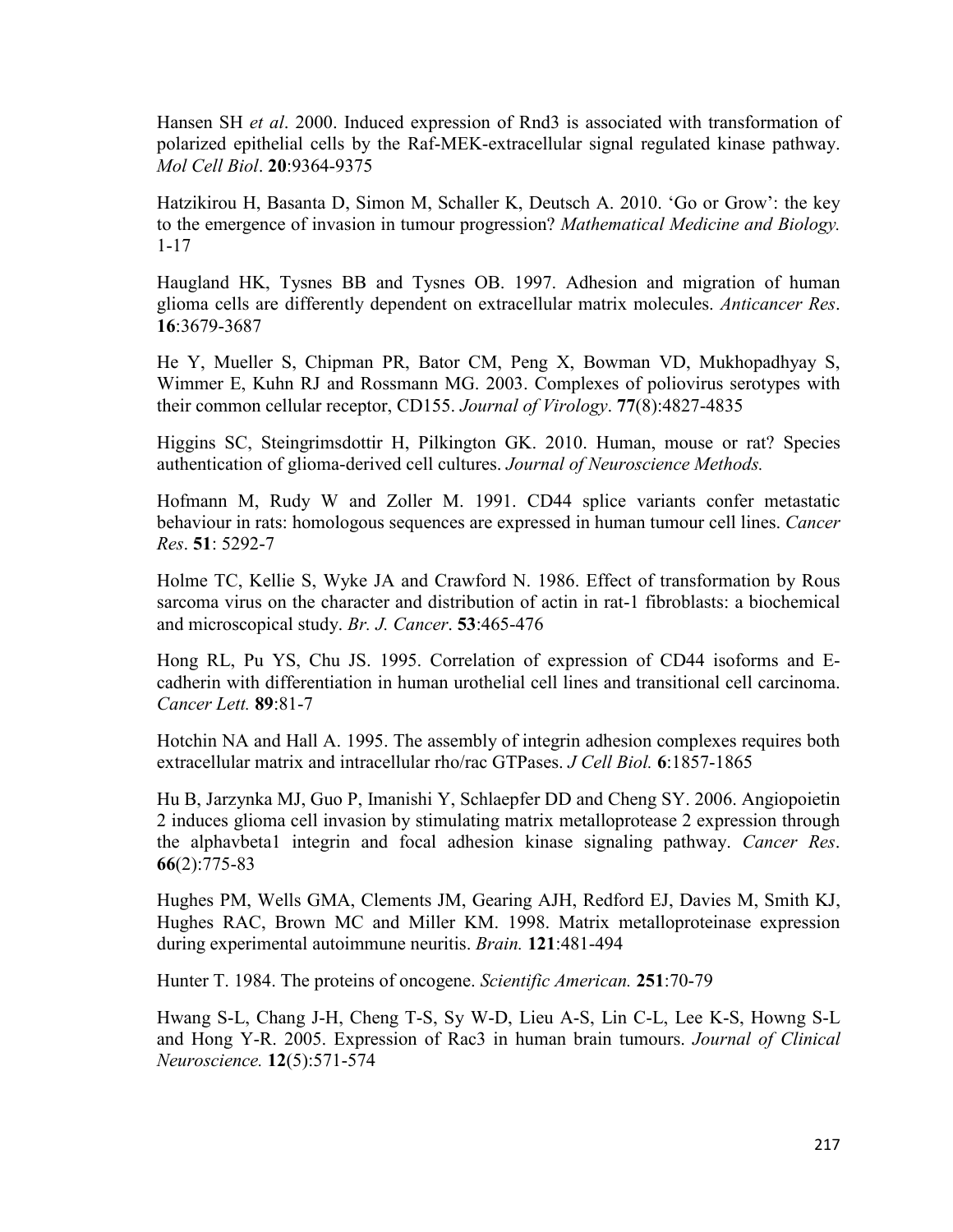Hwang SL, Hong YR, Sy WD, Lieu AS, Lin CL, Lee KS, Howng SL. 2004. Rac1 gene mutations in human brain tumours. *EJSO.* **30**:68-72

Iida N, Bourguignon LY. 1995. New CD44 splice variants associated with human breast cancers. *J Cell Physiol.* **162**:127-33

Inagaki M *et al*. 1990. Phosphorylation sites linked to glial filament disassembly *in vitro* in a non-alpha-helical head domain*. Journal Biological Chemistry.* **265**(8):22-29

Innamorato NG, Lastres-Becker I and Cuadrado A. 2009. Role of microglial redox balance in modulation of neuroinflammation. *Curr Opin Neurol*. **22**: 308-314

Itoh K *et al*. 1999. An essential part for Rho-associated kinase in the transcellular invasion of tumour cells. *Nature Med*. **5**:221-225

Ivaska J and Heino J. 2010. Interplay between cell adhesion and growth factor receptors: from the plasma membrane to the endosomes. *Cell Tissue Res.* **339**(1):111-20

Jaffe AB and Hall A. 2005. Rho GTPases: Biochemistry and biology. *Annu Rev Cell Dev Biol.* **21**:247-269

Jain M, He Q, Lee WS. 1996. Role of CD44 in the reaction of vascular smooth muscle cells to arterial wall injury. *J Clin Invest*. **98**:877

Jakovceski I, Filipovic R, Mo Z, Rakic S and Zecevic N. 2009. Oligodendrocytes development and the onset of myelination in the human fetal brain. *Front Neuroanat.* **3**:5

Jalkanen S, Reichert RA, Gallatin WM. 1986. Homing receptors and the control of lymphocyte migration. *Immunol Rev.* **91**:39-60

Johnsen M, Lund L.R, Romer J, Almholt K and Dano K. 1998. Cancer invasion and tissue remodeling: common themes in proteolytic matrix degradation*. Curr. Opin. Cell. Biol*. **10**:667-71

Jothy S. 2003. CD44 and its partners in metastasis. *Clin Exp Metastasis.* **20**:195-201

Kahari V-M and Saarialho-Kere U. 1997. Matrix metalloproteinases in skin. *Exp. Dermatol.* **6**:199-213

Kajita M, Itoh Y, Chiba T, Mori H, Okada A, Kinoh H. 2001. Membrane-type I matrix metalloproteinase cleaves CD44 and promotes cell migration. *Journal of cell Biology*. **153**: 893-904

Kandel ER, Schwartz J and Jessell TM. 2000. *Principles of Neural Science*, McGraw-Hill

Kheradmand F, Werner E, Tremble P, Symons M and Werb Z. 1998. Role of Rac1 and oxygen radicals in collagenase-1 expression induced by cell shape change. *Science*. **280**:898-902

Kim SK. 2000. Cell polarity: new partners for Cdc42 and Rac. *Nature Cell Biol.* **2**: E143- E145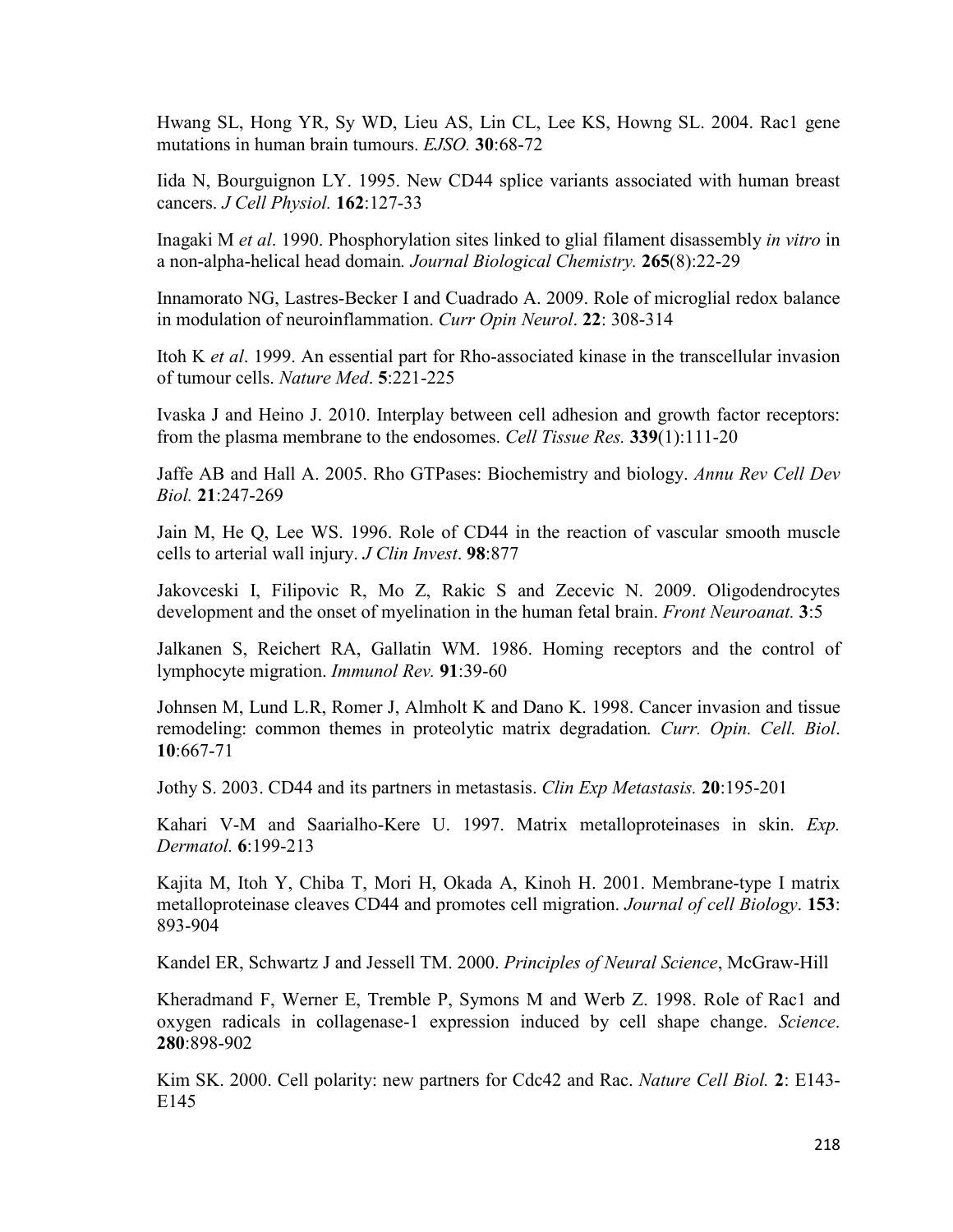Knudson W, Biswas C, Li X-Q, Nemec RE and Toole BP. 1989. The role and regulation of tumour-associated hyaluronan. In:The Biology of Hyaluronan. Ciba Foundation Symptosium 143. John Wiley and Sons, Chichester, 150-169

Knupfer MM, Poppenborg H, Hotfilder M, Kuhnel K, Wolff JEA and Domula M. 1999. CD44 expression and hyaluronic acid binding of malignant glioma cells. *Clinical and Experimental Metastasis.* **17**: 71-76.

Koike S, Horie H, Ise I, Okitsu A, Yoshida M, Iizuka N, Takeuchi K, Takegami T and Nomoto A. 1990. The poliovirus receptor protein is produced both as membrane-bound and secreted forms. *EMBO J*. **9**: 3217-3224

Koike S, Ise I, Sato Y, Yonekawa H, Gotoh O, Nomoto A. 1992. A second gene for the African green monkey poliovirus receptor that has no putative N-glycosylation site in the functional N-terminal immunoglobulin-like domain. *J.Virol*. **66**:7059-7066

Koike S. Taya C, Kurata T. Abe S, Ise I, Yonekawa H and Nomoto A. 1991. Transgenic mice susceptible to poliovirus, *Proc. Natl. Acad. Sci. U.S.A.* **88**:951–95

Koochekpour S and Pilkington GJ. 1996. Hyaluronic acid modulates glioma cell proliferation through its interaction with CD44H *in vitro*. *Oncology Reports*. **3**:133-135

Koochekpour S, Merzak M and Pilkington GJ. 1995. Extracellular matrix proteins inhibit proliferation, upregulate migration and induce morphological changes in human glioma cell lines. *European Journal of Cancer.* **31**A:375-380

Koochekpour S, Pilkington GJ, Merzak A. 1995. Hyaluronic acid/CD44H interaction induces cell detachment and stimulates migration and invasion of human glioma cells *in vitro. International Journal Cancer*. **63**:450-454.

Kovisto L, Grenman R, Heino J and Larjava H. 2000. Integrins  $\alpha$ 5β1,  $\alpha$ Vβ1 and  $\alpha$ Vβ6 collaborate in squamous carcinoma cell spreading and migration on fibronectin. *Experimental Cell Research*. **255**:10-17

Kupper MC, Van ME, Gauthier T. 1992. Differential expression of the CD44 molecule in human brain tumours. *Int J. Cancer*. **50**:572-577

Ladeda V, Aguirre Ghiso J.A and Bal de Kier Joffe E. 1998. Function and expression of CD44 during spreading, migration and invasion of murine carcinoma cells. *Exp. Cell Res*. **242**:515-527

Lamb RF, Hennigan RF, Turnbull K *et al*. 1997. AP-1 mediated invasion requires increased expression of the hyaluronan receptor CD44. *Mol Cell Biol*. **17**: 963-976

Lange R, Peng X, Wimmer E, Lipp M and Bernhardt G. 2001. The poliovirus receptor CD155 mediates cell-to-matrix contacts by specifically binding to vitronectin. *Virology*. **285**: 218-227

Lee k *et al*. 2005. Downregulation of GFAP, TSP-1 and p53 in human glioblastoma cell line, U373MG, by 1E1 protein from human cytomegalovirus. *Glia*. **51**:1-12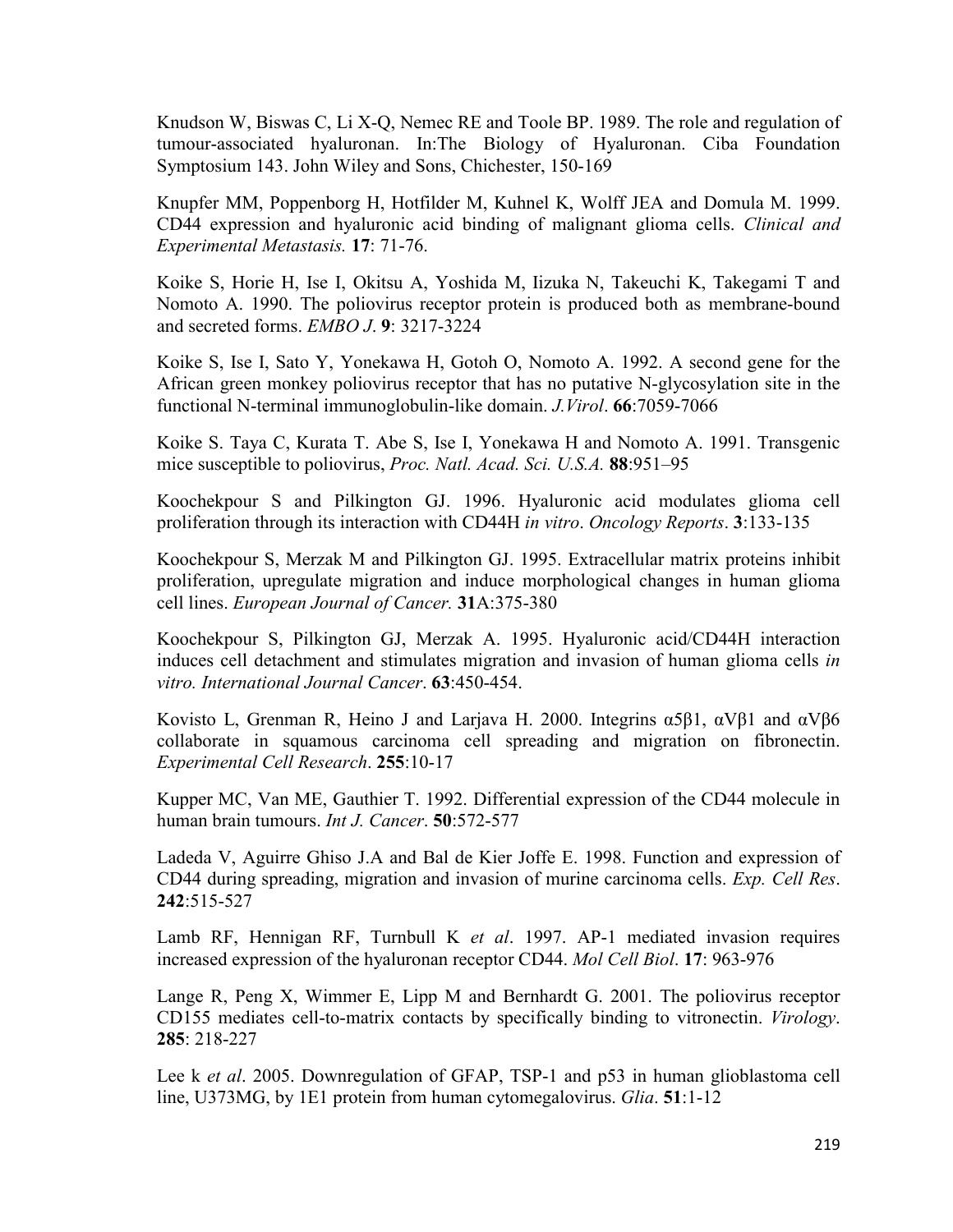Lesley J, Schulte R, Hyman R. 1990. Binding of hyaluronic acid to lymphoid cell lines is inhibited by monoclonal antibodies against Pgp-1. *Exp Cell Res*. **187**: 224-233

Li H, Hamou M.F, de Tibolet N. 1993. Variant CD44 adhesion molecules are expressed in human brain metastases but not in glioblastomas. *Cancer Res*. **53**: 5345-5349

Liotta LA and Stetler-Stevenson WG. 1991. Tumour invasion and metastasis: An imbalance of positive and negative regulation. *Cancer Res*. **51**:5054-5059

Liotta LA. 1986. Tumour invasion and metastases-role of the extracellular matrix: Rhoads Memorial Award lecture. *Cancer Res*. **46**(1):1-7

Little KM and Friedman AH. 2004. Awake craniotomy for malignant glioma resection. *International Congress series.* **1259**:409-141

Lopez-Ortin C and Matrisian LM. 2007. Emerging roles of proteases in tumour suppression. *Nat Rev Cancer.* **7**: 800-808

Louis DN, Ohgaki H, Wiestler OD and Cavenee WK. (Eds). 2007. *WHO classification of tumours of the central nervous system*, Lyon, IARC.

Louis DN, Reifenberger G, Brat DJ and Ellison DW. 2008. Tumours: introduction and neuroepithelial tumours. IN LOVE S, Louis DN & Ellison DW (Ed.) Greenfield's Neuropathology. 8<sup>th</sup> ed. London, UK, Hodder Arnold

Luna EJ, Hitt AL. 1992. Cytoskeleton-plasma membrane interactions. *Science*. **258**:955- 964

Luwor RB, Kaye AH and Zhu HJ. 2008. Transforming growth factor-beta (TGF-beta) and brain tumours. *J Clin Neurosci.* **15**(8):845-55

Mackay CR, Terpe HJ, Stauder R. 1994. Expression and modulation of CD44 variant isoforms in humans. *J Cell Biol.* **124**:71-82

MacLeod RA, Dirks WG, Matsuo Y, Kaufmann M, Milch H and Drexler HG. 1999. Widespread intraspecies cross-contamination of human tumour cell lines arising at source. *Int J Cancer*. **83**(4):555-63

Magargal WW and Lin S. 1986. Transformation-dependent increase in endogeneous cytochalasin-like activity in chicken embryo fibroblasts infected by Rous sarcoma virus. *Pro.Natl.Acad.Sci.USA*. **83**:8201-805

Maidment SL. 1997. The cytoskeleton and brain tumour cell migration. *Anticancer Res.* **17**:4145-9

Marchisio PC, Cirillo D, Teti A, Zambonin-Zallone A and Tarone. 1987. Rous Sarcoma virus-transformed fibroblasts and cells of monocytic origin display a peculiar dot-like organization of cytoskeletal proteins involved in microfilament-membrane interaction. *Exp Cell Res.* **169:** 202-214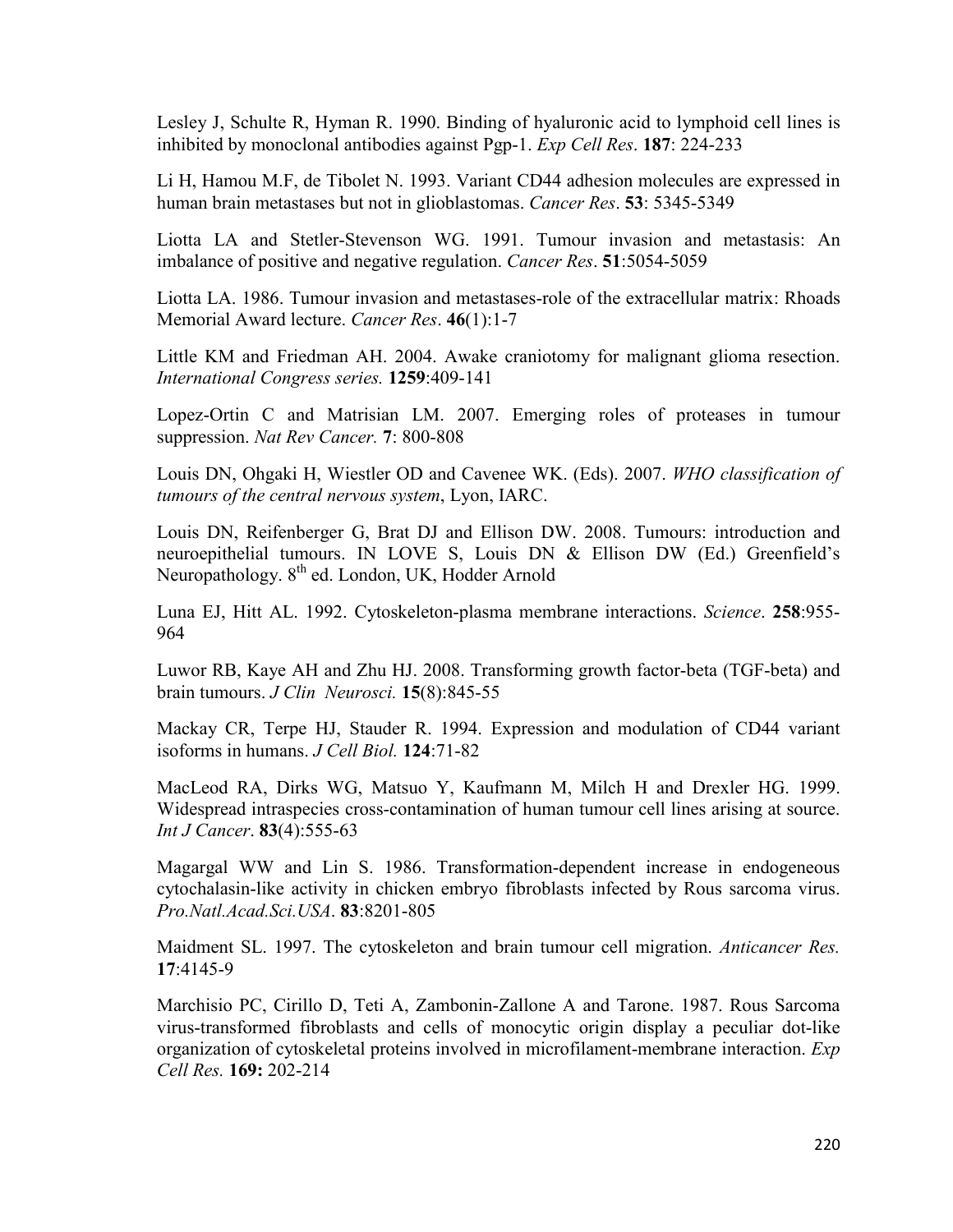Martin K, Akinwunmi J, Rooprai HK, Kennedy AJ, Linke A, Ognjenovic N and Pilkington GJ. 1995. Non-expression of CD15 by Neoplastic Glia: A barrier to metastasis? *Anticancer Research.* **15**:1159-11166

Mashanov GI *et al*. 2003. Visualising single molecules inside living cells using total internal reflection fluorescence microscopy. *Methods*. **29**:142-152

Mathupala SP, Guthikonda M and Sloan AE. 2006. RNAi Based Approaches to the Treatment of Malignant Glioma. *Technology in Cancer Research and Treatment.* **5**:3

Matsui T *et al*. 1998. Rho-kinase phosphorylates COOH-terminal threonines of ezrin/radixin/moesin (ERM) proteins and regulates their head-to-tail association. *J Cell Biol.* **140**:647-657

Matsumoto Y *et al*. 2001. Small GTP-binding protein, Rho, both increased and decreased cellular motility, activation of matrix metalloproteinase 2 and invasion of human osteosarcoma cells*. Jpn J Cancer Res*. **92**:429-438

Matz PG, Cobbs C and Berger MS. 1999. Intraoperative cortical mapping as a guide to the surgical resection of gliomas. *J Neurooncol.* **42**: 233-45

McKinney PA. 2004. Brain tumours: Incidence, survival and aetiology. *J. Neurol. Neurosurg. Psychiatry.* **75**: ii12-ii17

Mendelsohn C, Wimmer E and Racaniello VR. 1989. Cellular receptor for poliovirus: molecular cloning, nucleotide sequence and expression of a new member of the immunoglobulin superfamily. *Cell.* **56**:855–865.

Mendoza M and Khanna C. 2009. Revisiting the seed and soil in cancer metastasis. *Int J Biochem Cell Biol*. **41**(7):1452-62

Merrill M.K, Berhardt G, Sampson J.H, Wikstrand C.J, Bigner D.D and Gromeier M. 2004. Poliovirus receptor CD155-targeted oncolysis of glioma. *Neuro-Oncology*. **6**:208- 217

Merzak A and Pilkington GJ. 1997. Molecular and cellular pathology of intrinsic brain tumours. *Cancer Metastasis Rev.* **16**:155-77

Merzak A, Koochekpour S, Pilkington GJ. 1994. CD44 mediates human glioma cell adhesion and invasion *in vitro*. *Cancer Research.* **54**:3988-3992

Michiels F, Collard JG. 1999. Rho-like GTPases: Their role in cell adhesion and invasion. *Biochem Soc Symp.* **65**:125-46

Milner R and Campbell IL. 2002. The integrin family of cell adhesion molecules has multiple functions within the CNS. *Journal of Neuroscience Research.* **69**:286-291

Mira JP, Benard V, Groffen J, Sanders LC, Knaus UG. 2000. Endogenous hyperactive Rac3 controls proliferation of breast cancer cells by a p21-activated kinase-dependent pathway. *Proc Natl Acad Sci USA*. **97**:185-189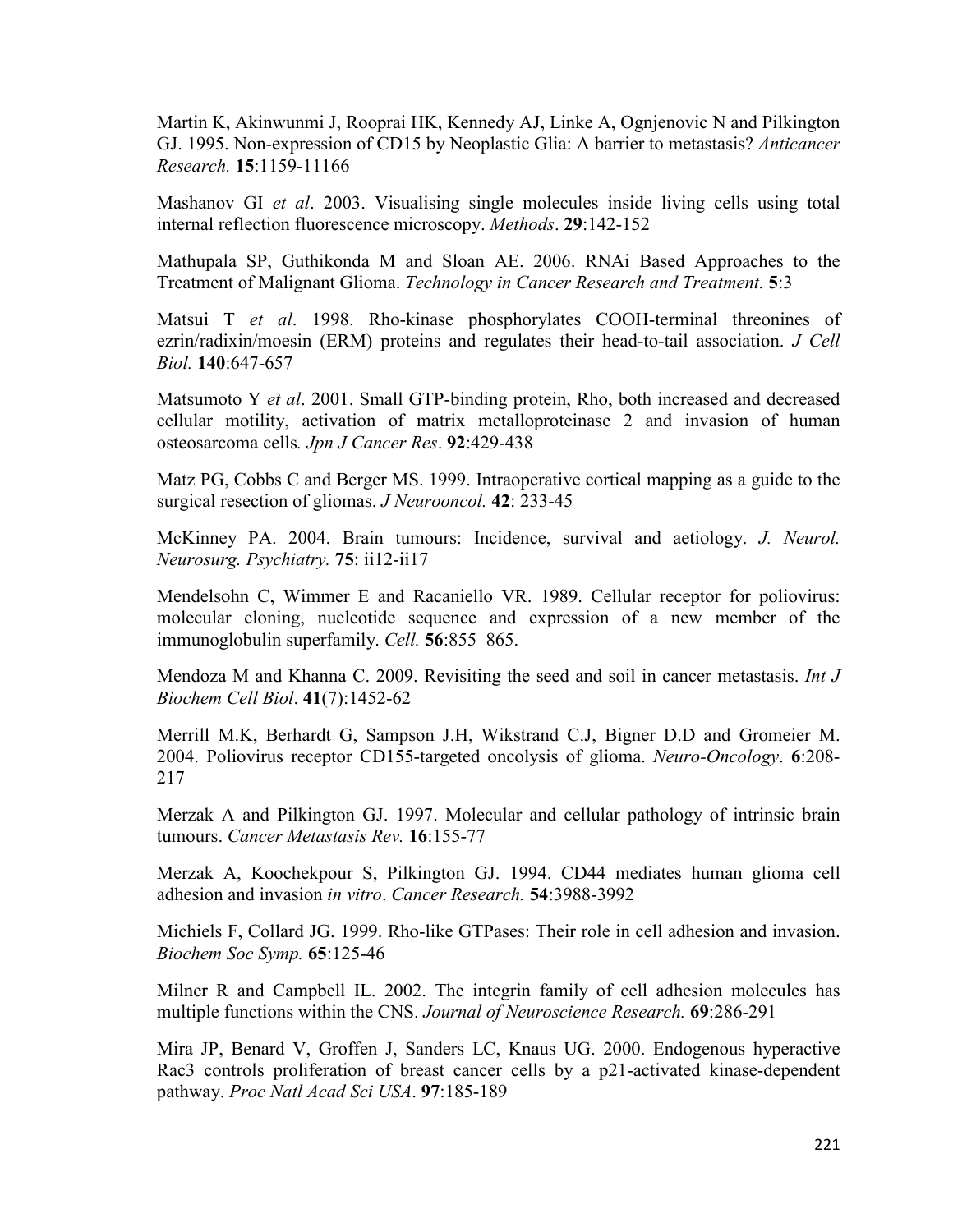Misra S, Hascall VC, De Giovanni C, Markwald RR and Ghatak S. 2009. Delivery of CD44 shRNA/Nanoparticles within cancer cells. *The Journal of Biological Chemistry*. **284**:12432-12446

Miyake K, Underhill C.B, Lesley J. 1990. Hyaluronate can function as a cell adhesion molecule and CD44 participates in hyaluronate recognition. *J Exp Med.* **172**:69-75

Miyake K, Underhill CB, Lesley J and Kincade P. 1990. The hyaluronate receptor is a member of the CD44 (H-CAM) family of cell surface glycoproteins. *Journal of Experimental Medicine*. **172**:69

Mocellin S and Provenzano M. 2004. RNA interference: learning gene knock-down from cell physiology. *Journal of Translational Medicine*. **2**:39

Mohamed MM and Sloane BF. 2006. Cysteine cathepsins: multifunctional enzymes in cancer. *Nat Rev Cancer*. **6**:764-775

Monypenny J, Zicha D, Higashida C, Oceguera-Yanez F, narumiya S and Watanabe N. 2009. Cdc42 and Rac Family GTPases Regulate Mode and Speed but Not Direction of Fibroblast Migration during Platelet-Derived Growth Factor-Dependent Chemotaxis. *Molecular and Cellular Biology.* **29**:2730-2747

Murai T, Miyazaki Y, Nishinakamura H, Sugahara KN, Miyauchi T, Sako Y, Yanagida T and Miyasaka M. 2004. Engagement of CD44 promotes Rac Activation and CD44 Cleavage during Tumour Cell Migration. *The Journal of Biological Chemistry*. **279**:4541- 4550

Murata T *et al*. 2001. Inhibitory effect of Y-27632, a ROCK inhibitor, on progression of rat liver fibrosis in association with inactivation of hepatic stellate cells. *J Hepatol*. **35**:474- 481

Nandi A, Estess P and Siegelman M. 2004. Biomolecular complex between rolling and firm adhesion receptors required for cell arrest; CD44 association with VLA-4 in T cell extravasation. *Immunity*. **20**: 455-465

Noar D, Nedvetzki S, Golan I, Melnik L and Faitelson Y. 2002. CD44 in cancer. *Crit Rev Clin Lab Sci.* **39**: 527-579

Naor D, Sionov RV, Ish-Shalom D. 1997. CD44: structure, function and association with the malignant process. *Adv Cancer Res*. **71**:241-319

Neal AJ and Hoskin PJ. 2003. Clinical Oncology: Basic principles and practice. 3<sup>rd</sup> ed. London (UK): Arnold (Hodder Headline Group).

Newton HB and Jolesz FA. (Eds). 2008. Handbook of Neuro-oncology neuroimaging, New York, Elsevier.

Nieder C, Grosu AL and Molls M. 2000. A comparison of treatment results for recurrent malignant gliomas. *Cancer Treat Rev*. **26**:397-409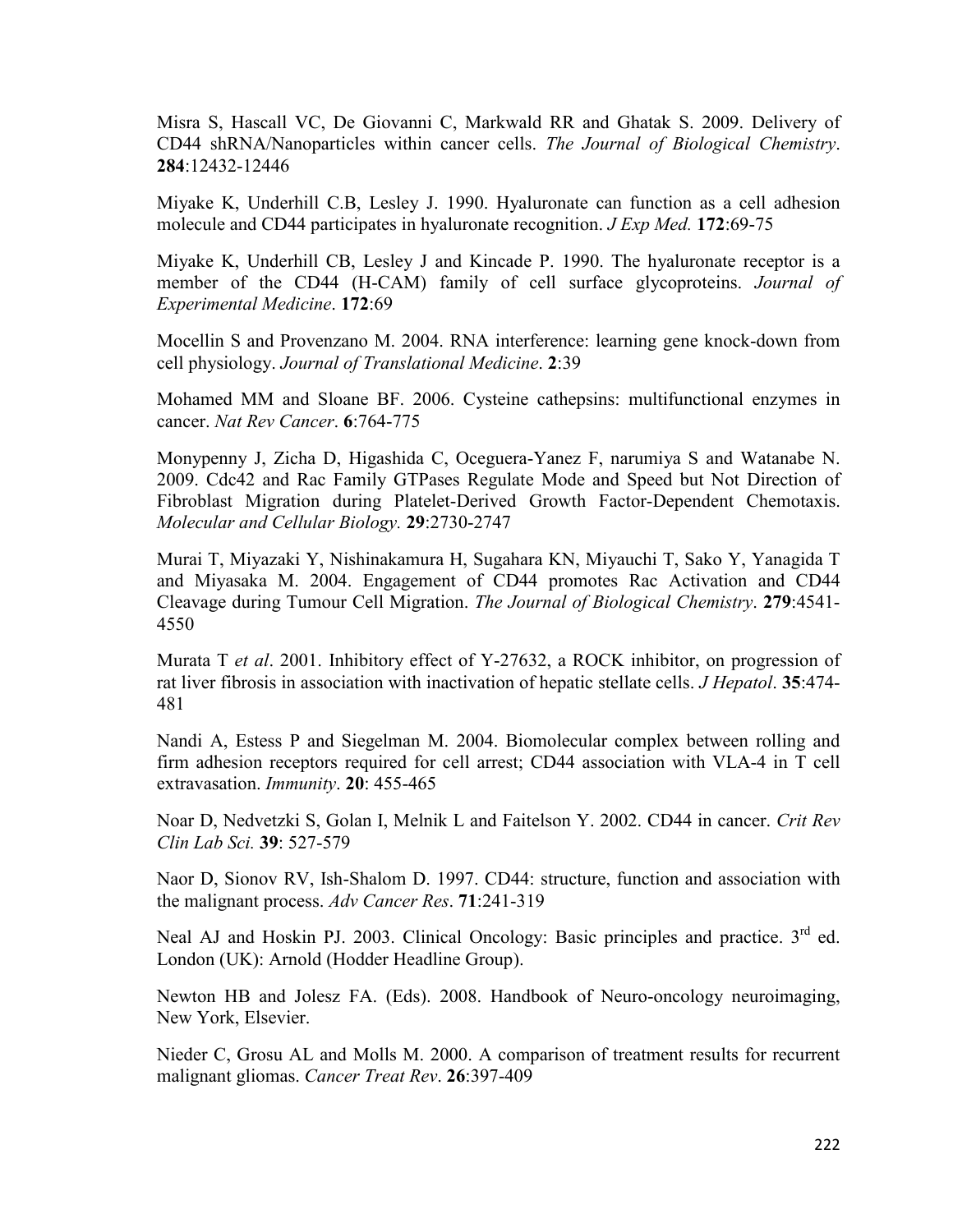Nieder C, Mehta MP and Jalali R. 2009. Combined Radio-and Chemotherapy of Brain Tumours in Adult Patients. Clin Oncol (R Coll Radiol)

Nimsky C, Ganslandt O, Kober H, Buchfelder M and Fahlbusch R. 2001. Intraoperative magnetic resonance imaging combined with neuronavigation: a new concept. *Neurosurgery.* **48**:1082-9

Nister M, Claesson-Welsh L, Eriksson A, Heldin CH, Westermark B. 1991. Differential expression of platelet-derived growth factor receptors in human malignant glioma cell lines. *J Biol Chem*. **266**(25):16755-63

Nister M, Libermann TA, Betsholtz C, Pettersson M, Claesson-Welsh L, Heldin CH, Schlessinger J, Westermark B. 1988. Expression of messenger RNAs for platelet-derived growth factor-alpha and their receptors in human malignant glioma cell lines: *Cancer Res.* **48**(14):3910-8

Nobes CD *et al*. 1998. A new member of the Rho family, Rnd1, promotes disassembly of actin filament structures and loss of cell adhesion. *J Cell Adhesion. J Cell Biol.* **141**:187- 197

Nobes CD, Hall A. 1995. Rho, rac and cdc42 GTPases regulate the assembly of multimolecular focal complexes associated with actin stress fibres, lamellipodia and filopodia. *Cell*. **81**:53-62

Nobes CD, Hall A. 1999. Rho GTPases control polarity, protrusion and adhesion during cell movement. *J Cell Biol*. **144**:1235-44

O'Brien LE *et al*. 2001. Rac1 orientates epithelial apical polarity through effects on basolateral laminin assembly. *Nature Cell Biol.* **3**:831-838

Ochiai H *et al*. 2004. Treatment of intracerebral neoplasia and neoplastic meningitis with regional delivery of oncolytic recombinant poliovirus. *Clinical Cancer Research.* **10**:4831

Oda M, Arakawa Y, Kano H, Kawabata Y, Katsuki T, Shirahata M, Ono M, Yamana N, Hashimoto N and Takahashi JA. 2005. Quantitative analysis of topoisomerase llalpha to rapidly evaluate cell proliferation in brain tumours. *Biochem Biophys Res Commun*. **331**:971-6

Ohgaki H and Kleihues P. 2007. Genetic pathways to primary and secondary glioblastoma. *Am J Pathol.* **170**:1445-53

Ohnishi T. 2007. Fibronectin-mediated cell migration promotes glioma cell invasion through chemokinetic activity. *Clinical Experimental Metastasis.* **15**:538-546

Okada H, Yoshida J, Sokabe M, Wakabayashi T, Hagiwara M. 1996. Supression of CD44 expression decreases migration and invasion of human glioma cells. *International Journal of Cancer.* **66**: 255-260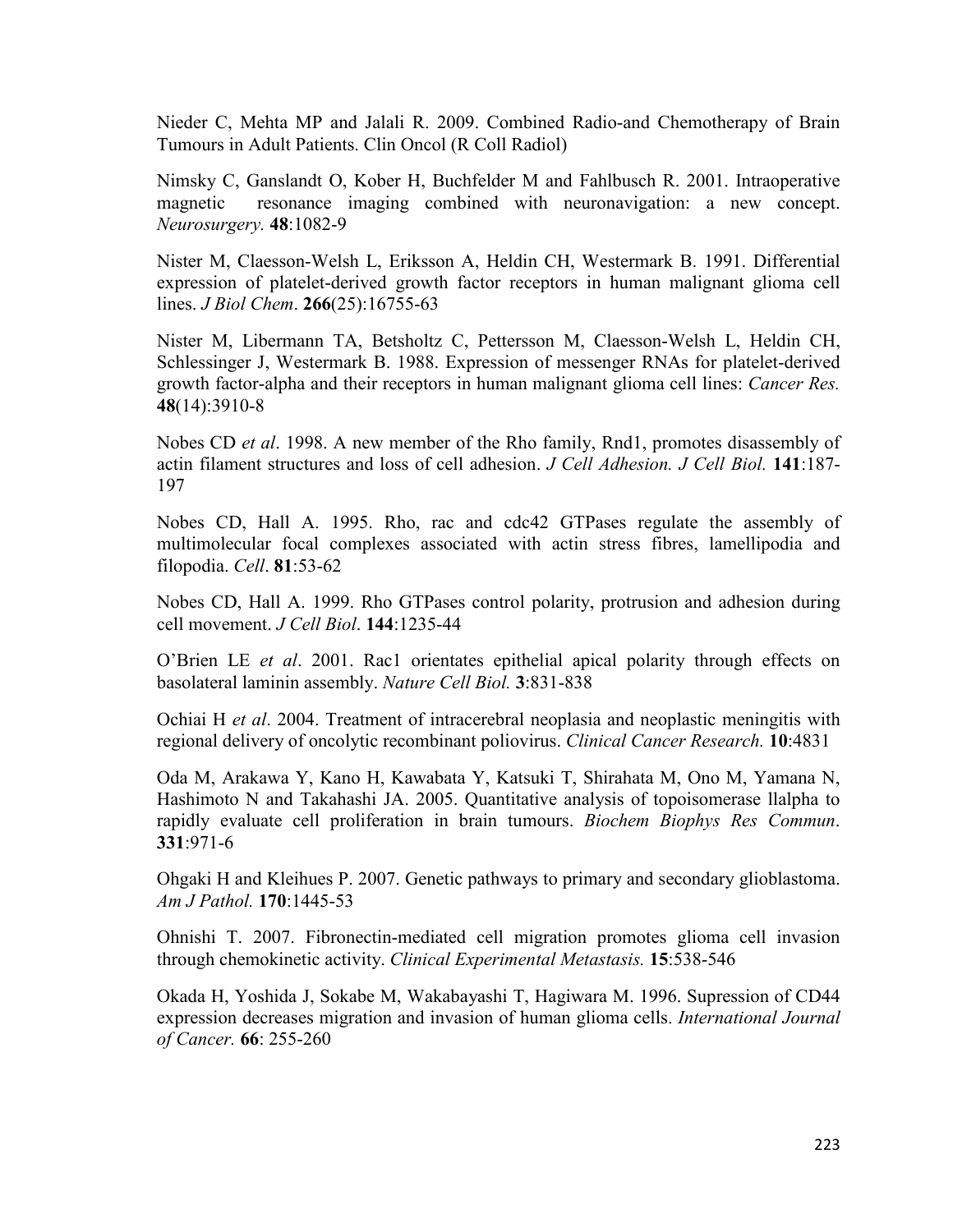Okada T, Hawley RG, Kodaka M and Okuna H. 1999. Significance of VLA-4-VCAM-1 interaction and CD44 for transendothelial invasion in a bone marrow metastatic myeloma model. *Clin Exp Metastasis.* **17**: 623-629

Okamoto I, Kawano Y, Matsumoto M, Suga M, Kaibuchi K, Ando M and Saya H. 1999. Regulated CD44 cleavage under the control of protein kinase C, calcium influx, and the Rho family of small G proteins. *J Biol Chem.* **274**:25525-25534

Okamoto I, Kawano Y, Tsuiki H, Sasaki J, Nakao M and Matsumoto M. 1999. CD44 cleavage induced by a membrane-associated metalloprotease plays a critical role in tumour cell migration*. Oncogene.* **18**:1435-1446

Okamoto I, Tsuiki H, Kenyon LC, Godwin AK and Emlet DR. 2002. Proteolytic Cleavage of the CD44 Adhesion molecule in Multiple Human Tumours. *American Journal of Pathology.* **160:** 441-447

Oliferenko S, Kaverina I, Victor-Small J and Huber LA. 2000. Hyaluronic Acid (HA) Binding to CD44 Activates Rac1 and Induces lamellipodia Outgrowth. *The Journal of Cell Biology.* **148**:1159-1164

Omary MB, Trowbridge IS and Letarte M. 1988. Structural heterogeneity of human pgp-1 and its relationship with p85. *Immunogenetics.* **27**:460-464

Ouhtit A, Abd Elmageed ZY, Abdraboh ME, Lioe TF and Raj MH. 2007. *In vivo* evidence for the role of CD44s in promoting breast cancer metastasis to the liver. *Am J Pathol*. **171** (6): 2033-2039

Pankov R, Endo Y, Even-Ram S, Araki M, Clark K, Cukierman E, Matsumoto K and Yamada KM. 2005. A Rac switch regulates random versus directionally persistent cell migration. *J Cell Biol.* **170**:793-802

Park JB, Kwak HJ and Lee SH. 2008. Role of hyaluronan in glioma invasion. *Cell Adh Migr*. **2**(3):202-7

Paulus W, Baur I, Schuppan D, Roggendorf W. 1993. Characterization of integrin receptors in normal and neoplastic human brain. *Am J Pathol*. **143**:154-163

Perry A. 2008. A GBM by any other name? *Brain Pathol.* **18**: i-iii

Picker L.J, Nakache M and Butcher E.C. 1989. Monoclonal antibodies to human lymphocyte homing receptors define a novel class of adhesion molecules on diverse cell types. *J Cell Biol.* **109**: 927-937

Pilkington GJ and Parker K. 2007. Models for CNS Malignancies In: The Cancer Handbook (2<sup>nd</sup> Ed). Ed M R Alison. Blackwell Sci. pp1176-1190. ISBN-13 978-0-470-01852-1

Pilkington GJ, Akinwunmi J, Ognjenovic N and Rogers JP. 1993. Differential binding of anti-CD44 on human gliomas in vitro. *NeuroReport*. **4**:259-262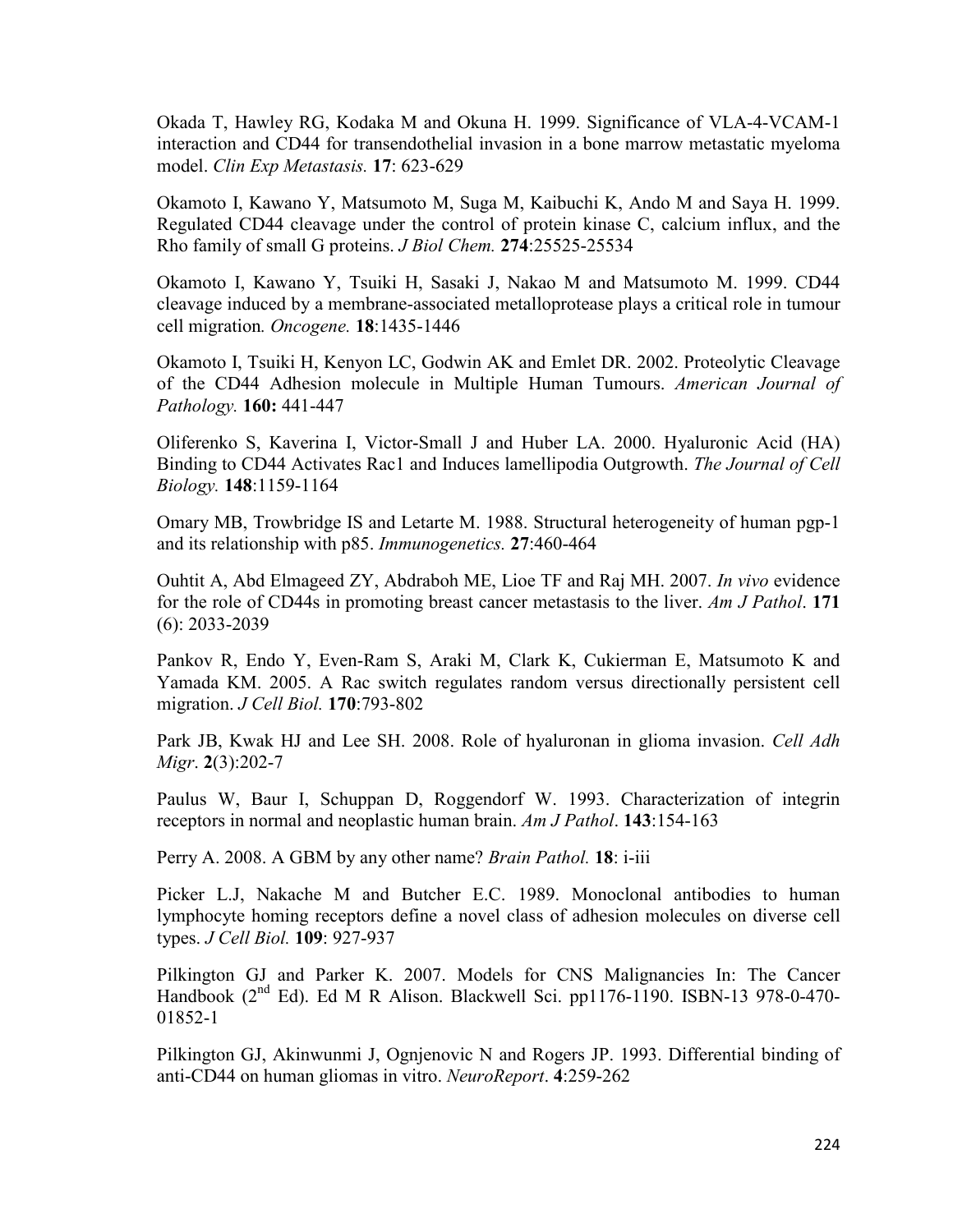Pilkington GJ. 1992. Glioma heterogeneity *in vitro*: the significance of growth factors and gangliosides. *Neuropathol Appl NeuroBiol.* **18**:434-42

Pilkington GJ. 1994. Tumour cell migration in the central nervous system. *Brain Pathol*. **4**:157-66

Pilkington GJ. 1996. The role of the extracellular matrix in neoplastic glial invasion of the nervous system*. Braz J Med Biol Res*. **29**(9):1159-1172

Pilkington GJ. 1997. The paradox of neoplastic glial cell invasion of the brain and apparent metastatic failure. *Anticancer res*. **17**:4103-5

Pilkington GJ. 2005. Cancer stem cells in the mammalian central nervous system. *Cell Prolif.* **38**:423-433

Pollard T and Cooper JA. 1986. Actin and Actin binding proteins: a critical evaluation of mechanisms and functions. *Annu. Rev. Biochem.* **55**:987-1035

Pollard TD and Borisy GG. 2003. Cellular motility driven assembly and disassembly of actin filaments*. Cell.* **112**:453-465

Pujuguet P, del Maestro L, Gautreau A, Louvard D, Arpin M. 2003. Ezrin regulates Ecadherin-dependent adherens junction assembly through Rac1 activation. *Mol Biol cell.* **14**(5):2181-91

Quackenbush EJ, Vera S, Greaves A and Letarte M. 1990. Confirmation by peptide sequence and co-expression on various cell types of the identity of CD44 and P85 glycoprotein. *Molecular Immunology*. **27**:947

Radotra B and McCormick D. 1997. Glioma invasion *in vitro* is mediated by CD44- Hyaluronan interactions. *Journal of Pathology*. **181**:434-438

Raftopoulou M and Hall A. 2004. Cell Migration: Rho GTPases lead the way. *Dev Biol*. **265**:23-32

Rahmanzadeh R, Huttmann G, Gerdes J and Scholzen T. 2007. Chromophore-assisted light inactivation of pKi-67 leads to inhibition of ribosomal RNA synthesis. *Cell Proli.* **40**(3):422-30

Rao JS, Steck PA, Mohanam S, Stetler-Stevenson WG, Liotta LA and Sawaya R. 1993. Elevated levels of M(r) 92, 000 type IV collagenase in human brain tumours. *Cancer Research.* **53**:2208-2211

Rao JS. 2003. Molecular mechanisms of glioma invasiveness: the role of protease. *Nat Rev Cancer.* **3**(7):489-501

Rao JY, Hemstreet GP, Hurst RE, Bonner RB, Min KW and Jones PL. 1991. Cellular F-Actin Levels as a Marker for Cellular Transformation: Correlation with Bladder Cancer Risk. *Cancer Research*. **51**:2762-2767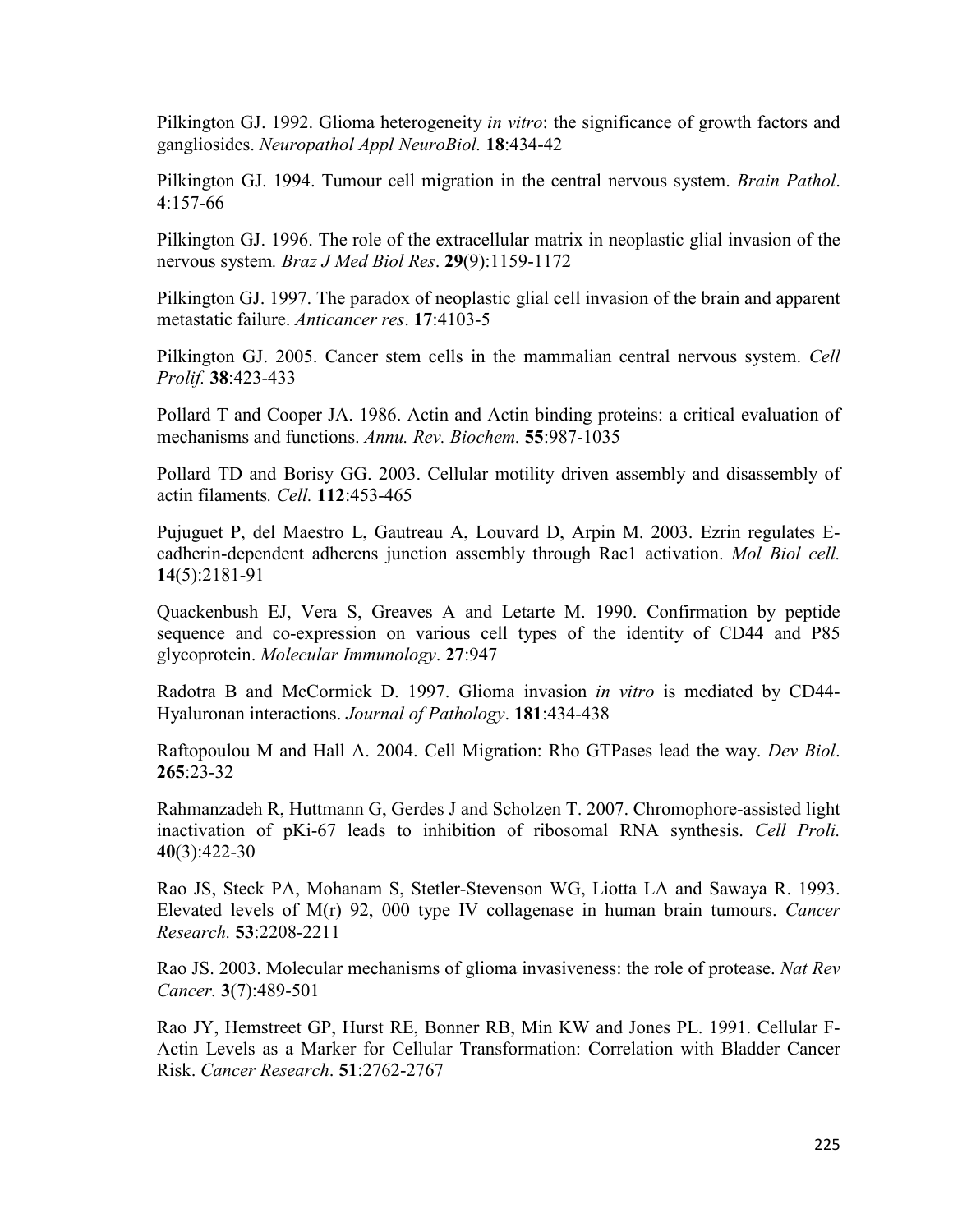Rao JY, Hurst RE, Bales WB, Jones PL, Bass RA, Archer LT, Bell PB and Hemstreet GP. 1990. Cellular F-Actin levels as a Marker for Cellular Transformation: Relationship to Cell Division and Differentiation*. Cancer Research*. **50**:2215-2220

Ren R, Costantini FC, Gorgacz EJ, Lee JJ and Racaniello VR. 1990. Transgenic mice expressing a human poliovirus receptor: a new model for poliomyelitis. *Cell*. **63**:353–362.

Ridley A, Schwartz MA, Burridge K, Firtel RA, Ginsberg MH, Borisy G, Parsons JT and Horwitz AR. 2003. Cell migration: integrating signals from front to back. *Science*. **302**:1704-1709

Ridley A. 2000. Rho GTPases. Integrating integrin signaling. *J Cell Biol.* **150**:F107-109

Ridley A. 2001. Rho family proteins: coordinating cell responses. *Trends Cell Biol*. **11**:471-477

Ridley AJ, Hall A. 1992. The small GTP-binding protein rho regulates the assembly of focal adhesions and actin stress fibres in response to growth factors*. Cell.* **70**:389-399

Rooprai HK, Liyanage K, King A, Davies D, Martin K and Pilkington GJ. 1999. CD44 expression in human meningliomas: An immunocytochemical, immunohistochemical and flow cytometric analysis. *International Journal of Oncology*. **14**:855-860

Rooprai HK, Vanmeter T, Panou C, Schnull S, Trillo-Pazos G, Davies D and Pilkington GJ. 1999. The role of integrin receptors in aspects of glioma invasion *in vitro*. *Int J Dev Neurosci*. **17**(5-6):613-23

Rukta J.T, Apodaca G, Stern R. 1988. The extracellular matrix of the central and peripheral nervous system: structure and function. *J Neurosurg*. **69**: 155-170

Rukta JT *et al*. 1997. Role of glial filaments in cells and tumours of glial origin: A review. *Journal Neurosurgery*. **87**(3):420-430

Ruoslathi E. 1996. Brain extracellular matrix. *Glycobiology. 6*(5):489-92

Sahai E, Marshall CJ. 2002. Rho-GTPases and cancer. *Nat Rev Cancer*. **2**:133-42

Saitoh Y, Kuratsu J, Takeshima H, Yamamoto S, Ushio Y. 1995. Expression of osteopontin in human glioma. Its correlation with the malignancy. *Lab Invest*. **72**:55-63

Salhai BR. 2006. The role of the small Rho-GTPases in glioma invasion. ISBN 13:9780494219119

Salhia B, Rutten F, Nakada M, Beaudry C, Berens M, Kwan A and Rukta J. 2005. Inhibition of Rho-kinase affects astrocytoma morphology, motility and invasion through activation of Rac1. *Cancer Res.* **19**:8792-8800

Salles G, Zain M, Jiang WM. 1993. Alternatively spliced CD44 transcripts in diffuse largecell lymphomas:characterization and comparison with normal activated B cells and epithelial malignancies. *Blood.* **82**:3539-47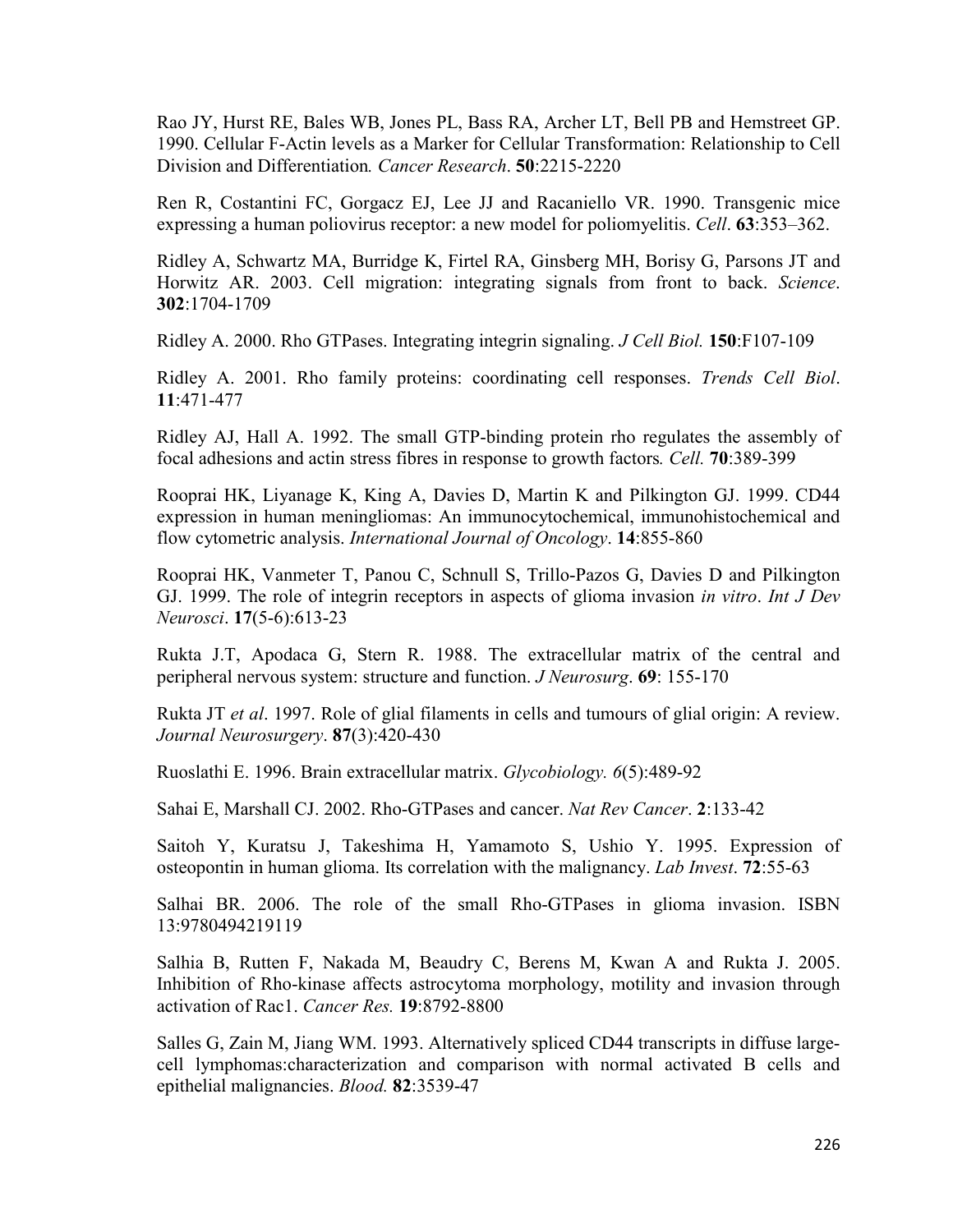Sanai N, Alvarez-Buylla A, Berger MS. 2005. Neural stem cells and the origins of gliomas. *N Engl J Med*. **353**:811-822

Sarkis C, Serguera C, Petres S, Buchet D, Ridet J-L, Edelman L and Mallet J. 2000. Efficient transduction of neural cells *in vitro* and *in vivo* by a baculovirus-derived vector. Proc. Natl. Acad. Sci. USA. **97**:14638-14643

Sawaya RE, Yamamoto M, Gokaslan ZL, Wang SW, Mohanam S and Fuller GM. 1996. Expression and localisation of 72 kDa type IV collagenase (MMP-2) in human malignant metastasis. **14**: 35-42

Schimitz AA, Govek EE, Bottner B, Van Aelst L. 2000. Rho GTPases: signaling, migration and invasion. *Exp Cell Res*. **261**:1-12

Schreiner CL, Fisher M, Hussein S and Juliano RL. 1991. Increased tumorigenicity of fibronectin receptor deficient Chinese hamster ovary cell variants. *Cancer Res*. **51**:1738- 1740.

Secreaton G.F, Bell M.V, Jackson D, Corneluis F.B, Gerth U and Bell J. 1992. Genomic structure of DNA encoding the lymphocyte homing receptor CD44 reveals at least 12 alternative spliced exons. Pro Natl Acad Sci USA. **89**:12160-12164.

Seiter S, Arch R and Reber A. 1993. Prevention of tumour metastasis formation by antivariant CD44. *J Exp Med.* **177**:443-55

Senger DL, Tudan C, Guiot MC, Mazzoni IE, Molenkamp G, LeBlanc R, Antel J, Olivier A, Snipes GJ and Kaplan DR. 2002. Supression of Rac activity induces apoptosis of human glioma cells but not normal human astrocytes. *Cancer Res*. **62**:2131-2140

Shapiro SD. 1998. Matrix metalloproteinase degradation of extracellular matrix: biological consequences. *Curr. Opin. Cell Biol.* **10**:602-608

Shaw RJ *et al*. 2001. The Nf2 tumour suppressor, merlin, functions in Rac-dependent signaling. *Dev Cell*. **1**:63-72

Shepley MP, Racaniello VR. 1994. A monoclonal antibody that blocks poliovirus attachment recognizes the lymphocyte homing receptor CD44. *Journal Virology.* **68**(3): 1301-1308

Sherman L, Sleeman J, Dall P. 1996. The CD44 proteins in embryonic development and in cancer. *Curr Top Microbiol Immunol*. **213**:249-69

Siegelman MH, Stanescu D and Estess P. 2000. The CD44-initiated pathway of T-cell extravasation uses VLA-4 but LFA-1 for firm adhesion. *J Clin Invest.* **105**:683-691.

Sim H, Hu B and Viapiano MS. 2009. Reduced expression of the hyaluronan- and proteoglycan-link proteins in malignant gliomas. *J Biol Chem*. **284**(39):26547-56

Simpson L and Galanis E.2006. Recurrent glioblastoma multiforme: Advances in treatment and promising drug candidates. *Expert Rev. Anticancer Ther.* **6**:1593-1607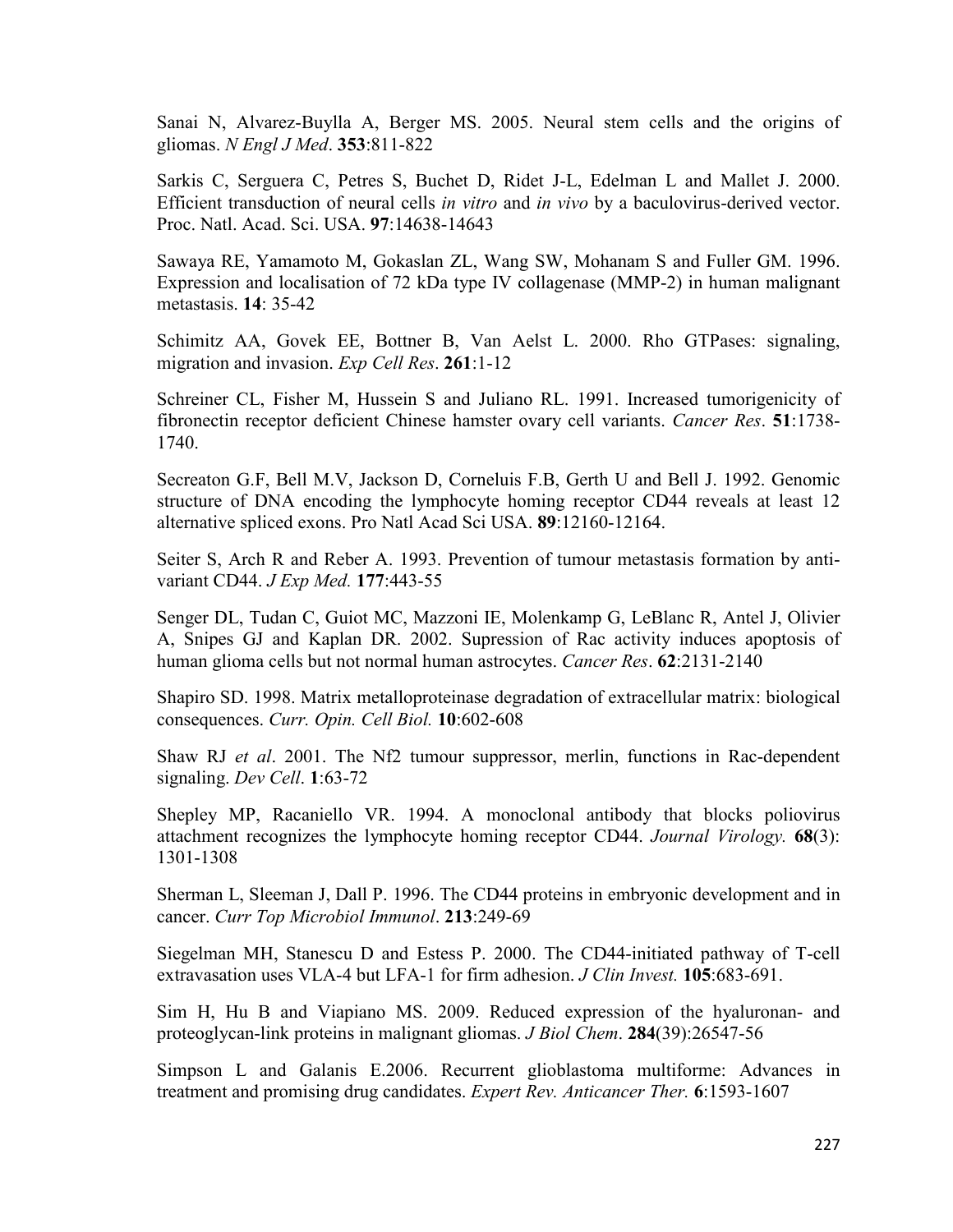Singer II. Scott S, Kawaka DW, Kazazis DM, Gailit J and Ruoslahti E. 1988. Cell surface distribution of fibronectin and vitronectin receptors depends on substrate composition and extracellular matrix accumulation. *J Cell Biol.* **106**:2171-2182

Sleeman JP, Arming S, Moll JF. 1996. Hyaluronate-independent metastatic behavior of CD44 variant-expressing pancreatic carcinoma cells. *Cancer Res*. **56**:3134-41

Sloan KE, Eustace BK, Stewart JK, Zehetmeier C, Torella C, Simeone M, Roy JE, Unger C, Louis DN, Ilag LL and Jay DG. 2004. CD155/PVR plays a key role in cell motility during tumour cell invasion and migration. *BMC Cancer*. **4**:73

Sloan KE, Eustace BK, Stewart JK, Zehetmeier C, Torella C, Simeone M, Roy JE, Unger C, Louis DN, Ilag LL and Jay DG. 2005. CD155 enhances glioma cell dispersal by regulating adhesion signaling and focal adhesion dynamics. *Cancer Research*. **65**(23):10930-10937

Smith C and Ironside JW. 2007. Diagnosis and pathogenesis of gliomas. Current Diagnostic Pathology. 13:180-192

Sneath R.J and Mangham D.C. 1998. The normal structure and function of CD44 and its role in neoplasia. *Mol Path*. **51**:191-200.

Solecki D.J, Berhardt G, Lipp M and Wimmer E. 2000. Identification of a nuclear respiratory factor-1 binding site within the core promoter of the human poliovirus receptor/CD155 gene. *J. Biol. Chem.* **275**: 12453-12462

Somiyo AV *et al*. 2000. Rho-kinase inhibitor retards migration and *in vivo* dissemination of human prostate cancer cells. *Biochem Biphys Res Commun*. **269**:652-659

Southgate J, Trejdosiewic LK, Smith B. 1995. Patterns of splice variant CD44 expression by normal human urothelium *in situ* and *in vitro* and by bladder-carcinoma cell lines*. Int J cancer.* **62**:449-56

Spassky N, Merkle FT, Flames N, Tramontin AD, Garcia-Verdugo JM and Alvarez-Buylla A. 2005. Adult ependymal cells are postmitotic and are derived from radial glial cells during embryogenesis*. J Neurosci*. **25**:10-18

Stamenkovic I, Amiot M and Pesando JM. 1989. A lymphocyte molecule implicated in lymph node homing is a member of the cartilage link protein family. *Cell*. **56**:1057-62

Stamenkovic I, Aruffo A, Amiot M. 1991. The hematopoietic and epithelial forms of CD44 are distinct polypeptides with different adhesion potentials for hyaluronate-bearing cells. *EMBO J*. **10**:343-348

Staunder R, Eisterer W, Thaler J. 1995. CD44 variant isoforms in non-Hodgkin's lymphoma: a new independent prognostic factor. *Blood*. **85**:2885-99

Stern R, Shuster S, Wiley TS, Formby B. 2001. Hyaluronidase can modulate expression of CD44. *Experimental Cell Research*. **266**(1): 167-319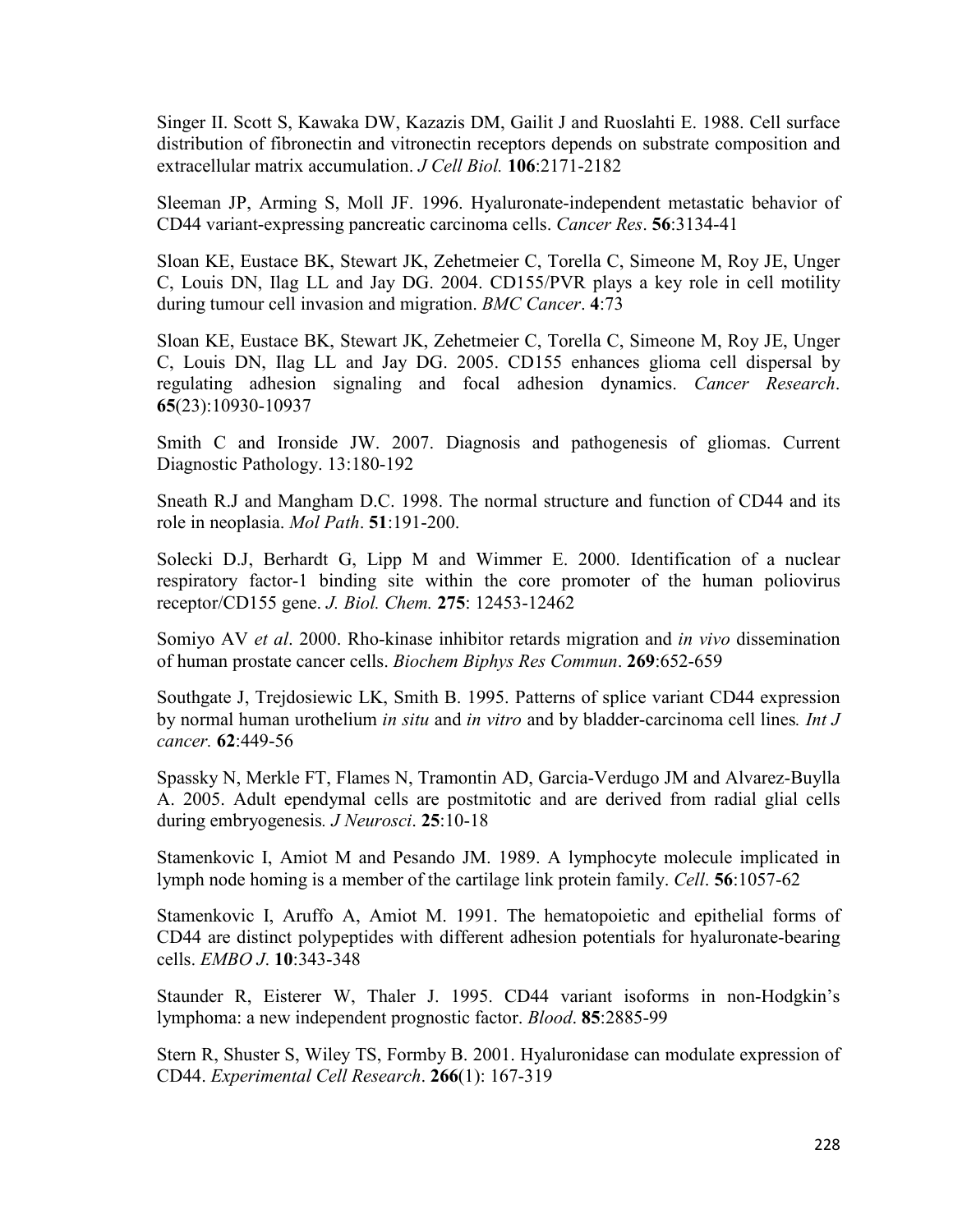Stewart LA. 2002. Chemotherapy in adult high-grade glioma: a systemic review and metaanalysis of individual patient data from 12 randomised trials. *Lancet*. **359**:1011-18

Stoimenov I and Helleday T. 2009. PCNA on the crossroad of cancer. *Biochem Soc Trans*. **37** (Pt 3):605-13

Strojnik T, Rosland GV, Sakariassen PO, Kavalar R and Lah T. 2007. Neural stem cell markers, nestin and mushashi proteins, in the progression of human glioma: correlation of nestin with prognosis of patient survival. *Surg Neurol*. **68**:133-44

Stupp R, Gander M, Leyvraz S and Newlands E. 2001. Current and future developments in the use of temozolomide. *J Clin Oncol*. **20**:1375-82

Subramanian A, Harris A, Piggott K, Schieff C and Bradford R. 2002. Metastasis to and from the central nervous system-"the relatively protected site". *Lancet Oncol*. **3**(8):498-507

Sy MS, Guo YJ and Stamenkovic I. 1991. Distinct effects of two CD44 isoforms on tumour growth *in vivo*. *J Exp Med.* **174**:859-66

Symons M and Segall JE. 2009. Rac and Rho driving tumour invasion: who's at the wheel? *Genome Biology.* **10**:213

Szeto MD, Chakraborty G, Hadley J, Rockne R, Muzi M, Alvord Jr EC, Krohn KA, Spence AM and Swanson KR. 2009. Quantitative Metrics of Net Proliferation and Invasion Link Biological Aggressiveness Assessed by MRI with Hypoxia Assessed by FMISO-PET in Newly Diagnosed Glioblastomas. *Cancer Res.* **69**:(10)

Tabu K, Ohba Y, Suzuki T, Makino Y, Kimura T, Ohnishi A, Sakai M, Watanabe T, Tanaka S and Sawa H. 2007. Oligodendrocyte lineage transcription factor 2 inhibits the motility of a human glial tumour cell line by activating RhoA. *Mol Cancer Res*. **5**:1099- 1109

Terpe HJ, Stark H, Prehm P. 1994. CD44 variant isoforms are preferentially expressed in basal epithelial of non-malignant human fetal and adult tissues. *Histochemistry.* **101**:79-89

Thier M, Roeb E, Breuer B, Bayer TA, Halfter H and Weis J. 2000. Expression of matrix metalloproteinase-2 in glial and neuronal tumour cell lines: inverse correlation with proliferation rate. *Cancer Lett.* **149**:163-70

Tokuyuki K. 2008. The CD155/poliovirus receptor enhances the proliferation of rasmutated cells. *International Journal Cancer*. **122** (2):317-324

Tolg C, Hofmann M and Herrlich P. 1993. Splicing choice from ten variant exons establishes CD44 variability. *Nucleic Acids Res*. **21**:1225-1229

Toole BP, Biswas C and Gross J. 1979. Hyaluronate and invasiveness of the rabbit V2 carcinoma. *Proceedings National Academy Science.* **76**:6299

Toole BP, Wight TN and Tammi MI. 2002. Hyaluronan-cell interactions in cancer and vascular disease. *J Biol Chem*. **227**: 4593-4596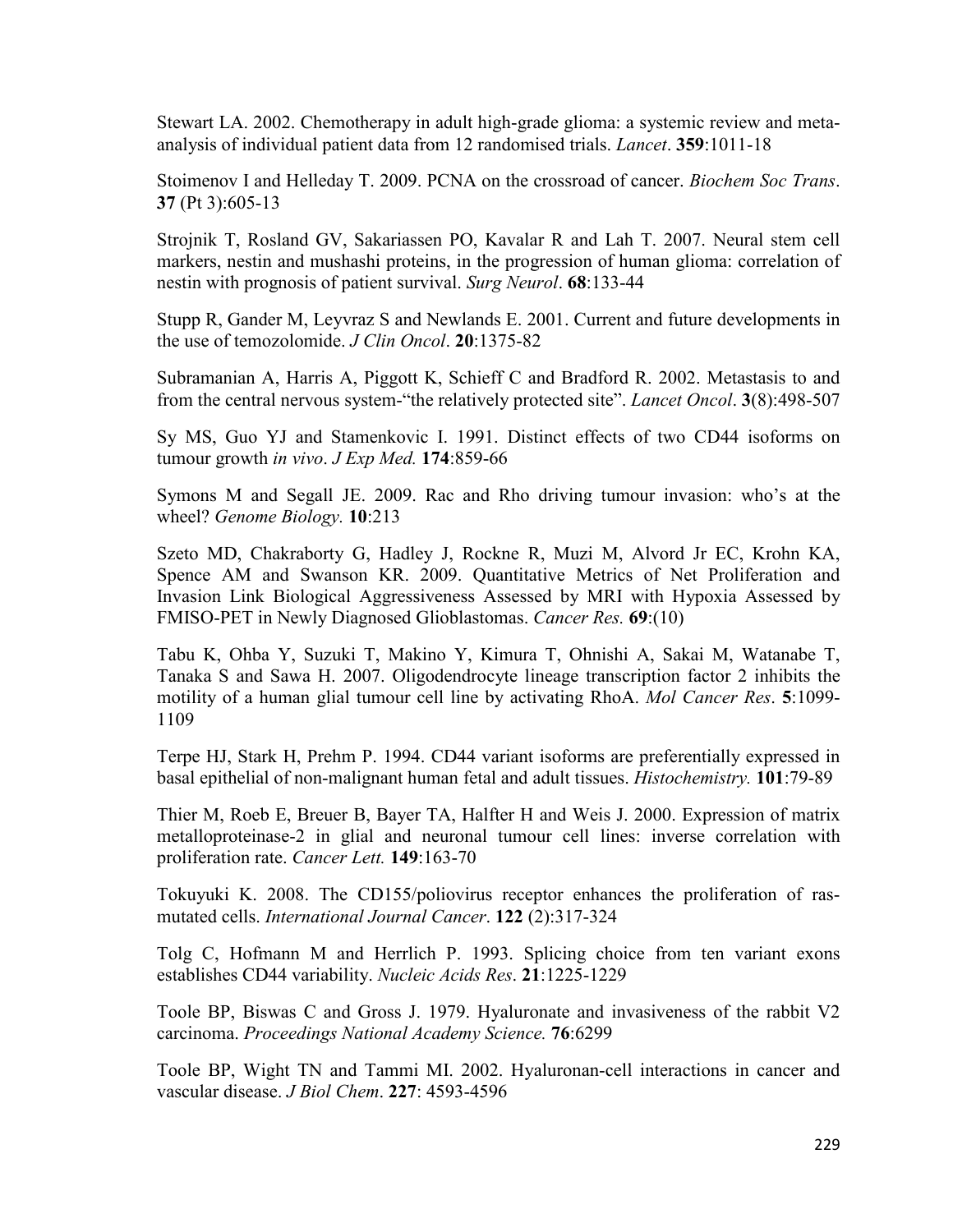Toole BP. 2004. Hyaluronan: from extracellular glue to pericellular cue. *Nat Rev Cancer*. **4**:528-39

Treasurywala S and Berens ME. 1998. Migration arrest in glioma cells is dependent on the alphav integrin subunit. *Glia*. **24**(2):236-43

Trochon V, Mabilat C, Bertrand P. 1996. Evidence of involvement of CD44 in endothelial cell proliferation, migration and angiogenesis *in vitro*. *Int J Cancer*. **66**:664-8

Uhm JH, Dooley MP, Villemure JG and Yong VW. 1996. Glioma invasion *in vitro*: Regulation by matrix metalloproteases-2 and protein kinase. C. *Clinical & Experimental metastasis.* **14**: 421-433

Uhm JH, Dooley NP, Kyritsis AP, Rao JS and Gladson CL. 1999. Vitronectin, a gliomaderived extracellular matrix protein, protects tumour cells from apoptotic death. *Clin Cancer Res.* **5**:1587-1594

Uhm JH, Gladson CL and Rao JS. 1999. The role of integrins in the malignant phenotype of gliomas. *Frontiers in Bioscience*. **4**:D188-D199

Underhill C. 1992. CD44: The hyaluronan receptor. *J. Cell. Sci.* **103**:293-298

Valle-Folgueral JM, Mascarenhas L, Costa JA, Vieira F, Soares-Fernandes J, Beleza P and Algeria C. 2008. Giant cell glioblastoma: review of the literature and illustrated case. *Neurocirugia (Astur).* **19**:343-349

Van der Flier A and Sonnenberg A. 2001. Function and interactions of integrins. *Cell Tissue Research.* **305**: 285-298

Van Golen KL, Wu ZF, Qiao XT, Bao L and Merajver SD. 2000. RhoC GTPase overexpression modulates induction of angiogenic factors in breast cells. *Neoplasia.* **2**: 418-425

VanMeter TE, Rooprai HK, Kibble MM, Fillmore HL, Broaddus WC and Pilkington GJ. 2001. The role of matrix metalloproteinase genes in glioma invasion: co-dependent and interactive proteolysis. *Journal of Neurooncology*. **53**:213-235

Vestweber D. 2002. Regulation of endothelial cell contacts during leukocyte extravasation. *Curr. Opin. Cell Biol.* **14**:587-593

Viapiano MS and Matthews RT. 2006. From barriers to bridges: chondroitin sulfate proteoglycans in neuropathology. *Trends Mol Med.* **12**(10):488-96

Viapiano MS, Hockfield S and Matthews RT. 2008. BEHAB/brevican requires ADAMTSmediated proteolytic cleavage to promote glioma invasion*. J Neurooncol*. **88**(3):261-72

Vicente-Manzanares M, Choi CK, Horwitz AR. 2009. Integrins in cell migration-the actin connection. *Journal of cell Science.* **122**:199-206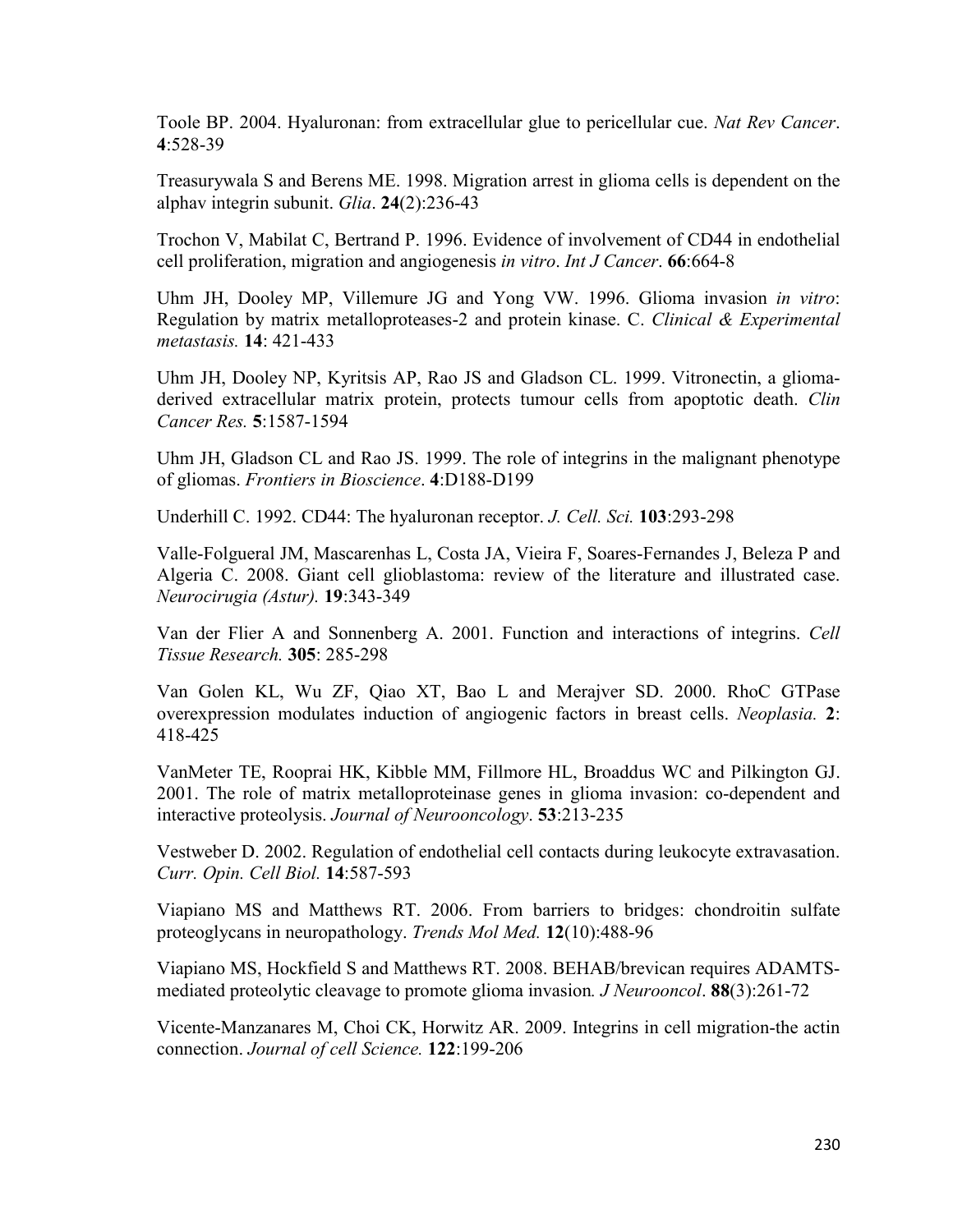Vikesaa J, Hansen TVO, Jonson L, Borup R, Wewer UM, Christiansen J and Nielsen FC. 2006. RNA-binding IMPs promote cell adhesion and invadopodia formation. *EMBO J.* **25**(7):1456-1468.

Wainwright D, Sherman L, Sleeman J. 1996. A splice variant of CD44 expressed in the rat apical ectodermal ridge contributes to limb outgrowth. *Ann NY Acad Sci*. **785**:345-9

Walker C, Du Plessis DG, Joyce KA, Machell Y, Thomon-Hehir J, Al Haddad SA, Broome JC and Warnke PC. 2003. Phenotype versus genotype in gliomas displaying interor intratumoral histological heterogeneity. *ClinCancer Res.* **9**:4841-51

Walsh FS and Doherty P. 1997. Neural cell adhesion molecules of the immunoglobulin superfamily: Role in Axon Growth and Guidance. *Annual Review of Cell and Developmental Biology* 

Wang N and Stamenovic D. 2002. Mechanics of vimentin intermediate filaments. *J Muscle Res Cell Motil*. **23**:535-40

Weber C. 2003. Novel mechanistic concepts for the control of leukocyte transmigration:specialization of intergins, chemokines and junctional molecules. *J. Mol. Med.* **81**:4-19

Weber GF, Bronson RT, Ilagan J *et al*. 2002. Absence of the CD44 gene prevents sarcoma metastasis*. Cancer Res.* **62** (8), 2281-2286

Wenk MB, Midwood KS and Schwarbauer JE. 2000. Tenascin-C suppresses Rho activation*. J Cell Biol.* **150**:913-920

Wennerberg K and Der CJ. 2005. Rho-family GTPases: it's not only Rac and Rho (and I like it). *J Cell Sci.* **117**:1301-1312

Wessells NK, Spooner BS, Ash JF, Bradley JF, Luduena MA, Taylor EL, Wrenn JT and Yamada KM. 1971. Microfilaments in cellular and development process. *Science*.**171**:135

Westermarck J and Kahari V-M. 1999. Regulation of matrix metalloproteinase expression in tumour invasion. *FASEB J.* **13**:781-792

Westermark B, Heldin CH and Nister M. 1995. Platelet-derived growth factor in human glioma. *Glia*. **15**(3):257-63

Wigley R, Hamilton N, Nishiyama A, Kirchhoff F and Butt AM. 2007. Morphological and physiological interactions of NG2-glia with astrocytes and neurons. *J Anat.* **210** (6):661- 70

Wikstrand CJ, Bigner SH and Bigner DD. 1983. Demonstration of complex antigenic heterogeneity in a human glioma cell line and eight derived clones by specific monoclonal antibodies. *Cancer Res.* **43**:3327-34

Williams AF and Barclay AN. 1988. The immunoglobulin superfamily-domains for cell surface recognition. *Annu Rev Immunol*. **6**: 381-405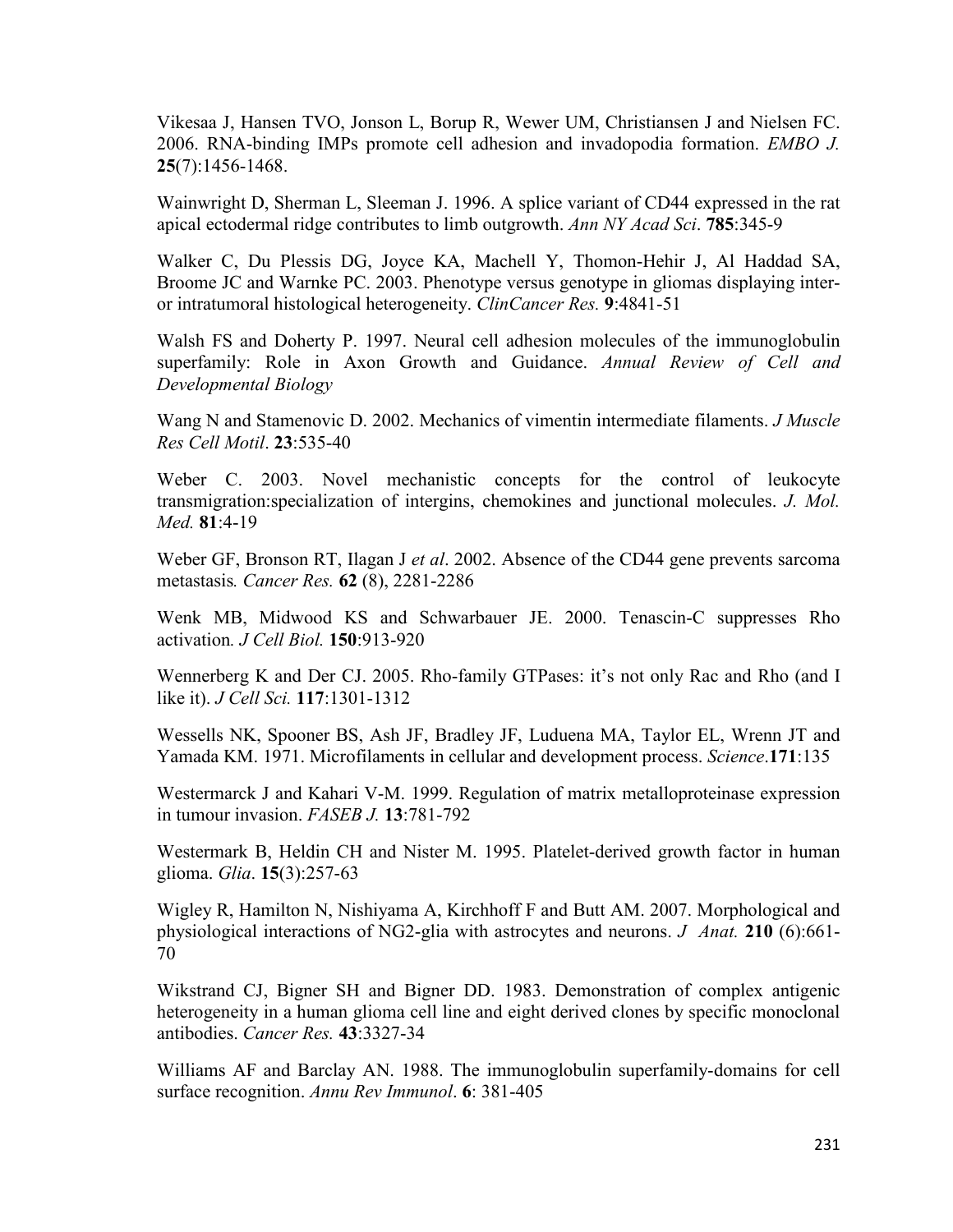Wimmer E, Hellen CU and Cao XM. 1993. Genetics of poliovirus. *Annual Review of Genetics.* **27**: 353-436

Woessner JF. 1998. The matrix metalloproteinase family. In Matrix Metalloproteinases. (Parks, WC and Mecham RP., eds) pp.1-14, Academic Press, San Diego

Worthylake RA, Lemoine S, Watson JM and Burridge K. 2001. RhoA is required for monocyte tail retraction during transendothelial migration. *J Cell Biol*. **154**:147-160

Wu YJ, La Pierre DP, Wu J, Yee AJ, and Yang BB. 2005. The interaction of versican with its binding partners. *Cell Res.* **15**(7): 483-94

Xiao GH, Beeser A, Chernoff J and Testa JR. 2001. p21-activated kinase links Rac/Cdc42 signaling to Merlin*. J Biol Chem*. **21**:21

Yamaguchi H, Lorenz M, Kempiak S *et al*. 2005. Molecular mechanisms of invadopodium formation: the role of the N-WASP-Arp2/3 complex pathway and cofilin. *J cell Biol*. **168**:441-52

Yan B, Chour HH, Peh BK, Lim C and Salto-Tellez M. 2006. RhoA protein expression correlates positively with degree of malignancy in astrocytomas. *Neurosci Lett*. **407**(2):124-126

Yang JT and Hynes RO. 1996. Fibronectin receptor functions in embryonic cells deficient in α5β1 integrin can be replaced by αV integrins. *Mol Biol Cell*. **7**:1737-1748

Yang L, Wang L and Zheng Y. 2006. Gene targeting of Cdc42 and Cdc42GAP affirms the critical involvement of cdc42 in filopodia induction, directed migration and proliferation in primary mouse embryonic fibroblasts. *Mol Biol cell.* **17**:4675-4685

Yu Q and Staemnkovic I. 1999. Localisation of matrix metalloproteinase 9 (MMP 9) to the cell surface provides a mechanism for CD44-mediated tumour invasion. *Genes Dev*. **14**: 163-176

Yu Q, Toole BP and Stamenkovic I. 1997. Induction of apoptosis of metastatic mammary carcinoma cells *in vivo* by disruption of tumour cell surface CD44 function. *J Exp Med*. **186**: 1985-1996

Zagzag D, Friedlander DR, Margolis B, Grumet M, Semenza GL, Zhong H, Simons JW, Holash J, Weigand SJ and Yancopoulous GD. 2000. Molecular events implicated in brain tumour angiogenesis and invasion. *Pediatr Neurosurg*. **33**:960-967

Zhou R, Skalli O. 2000. TGF-alpha differentially regulates GFAP, vimentin and nestin gene expression in U-373 MG glioblastoma cells: correlation with cell shape and motility. *Experimental Cell Research*. **254**:269-278

Zhuge Y and Xu J. 2001. Rac1 mediates type 1 collagen-dependent MMP-2 activation: role in cell invasion across collagen barrier. *J. Biol Chem*. **276**:16248-16256